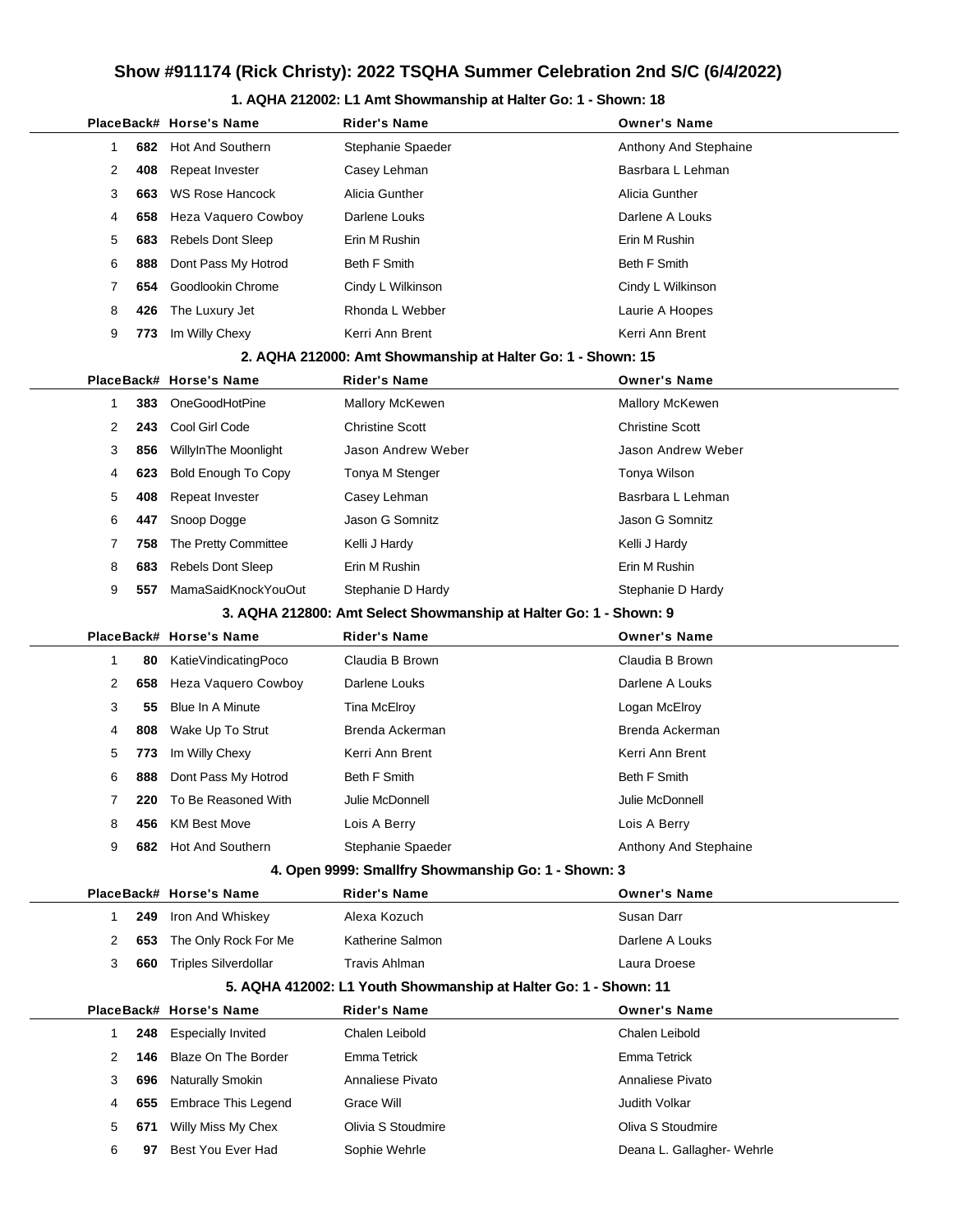|   |      |                            |                                                               | Show #911174 (Rick Christy): 2022 TSQHA Summer Celebration 2nd S/C (6/4/2022) |
|---|------|----------------------------|---------------------------------------------------------------|-------------------------------------------------------------------------------|
| 7 |      | 676 AFancyRodder           | <b>Cydnie Hotchkiss</b>                                       | <b>Cydnie Hotchkiss</b>                                                       |
| 8 | 678  | Wood Ya Sleep Withme       | Isabella Marinacci                                            | Isabella Marinacci                                                            |
| 9 | 673  | My One N Only Girl         | Hays Daniels                                                  | <b>Hays Daniels</b>                                                           |
|   |      |                            | 6. AQHA 412000: Youth Showmanship at Halter Go: 1 - Shown: 12 |                                                                               |
|   |      | PlaceBack# Horse's Name    | Rider's Name                                                  | <b>Owner's Name</b>                                                           |
| 1 | 134  | Im N Outsider              | <b>Violet Shetler</b>                                         | <b>Violet Shetler</b>                                                         |
| 2 | 248  | <b>Especially Invited</b>  | Chalen Leibold                                                | Chalen Leibold                                                                |
| 3 | 696  | Naturally Smokin           | Annaliese Pivato                                              | Annaliese Pivato                                                              |
| 4 | 676  | AFancyRodder               | Cydnie Hotchkiss                                              | Cydnie Hotchkiss                                                              |
| 5 | 677  | Good Kahlua                | <b>Charity Tellish</b>                                        | <b>Charity Tellish</b>                                                        |
| 6 | 673  | My One N Only Girl         | <b>Laurel Daniels</b>                                         | <b>Hays Daniels</b>                                                           |
| 7 | 55   | <b>Blue In A Minute</b>    | Logan McElroy                                                 | Logan McElroy                                                                 |
| 8 | 671  | Willy Miss My Chex         | Olivia S Stoudmire                                            | Oliva S Stoudmire                                                             |
| 9 | 146  | Blaze On The Border        | <b>Emma Tetrick</b>                                           | <b>Emma Tetrick</b>                                                           |
|   |      |                            | 7. AQHA 207400: Amt Yearling Geldings Go: 1 - Shown: 1        |                                                                               |
|   |      | PlaceBack# Horse's Name    | <b>Rider's Name</b>                                           | <b>Owner's Name</b>                                                           |
| 1 | 401  | <b>Better Get Movin</b>    | Jonelle M Harris                                              | Jonelle M Harris                                                              |
|   |      |                            | 10. AQHA 207700: Amt Aged Geldings Go: 1 - Shown: 1           |                                                                               |
|   |      | PlaceBack# Horse's Name    | Rider's Name                                                  | <b>Owner's Name</b>                                                           |
| 1 | 254  | Safe And Elusive           | Carol A Campbell                                              | Carol A Campbell                                                              |
|   |      |                            |                                                               | 11. AQHA 277000: Amt Performance Halter Geldings Go: 1 - Shown: 12            |
|   |      | PlaceBack# Horse's Name    | <b>Rider's Name</b>                                           | <b>Owner's Name</b>                                                           |
| 1 | 447  | Snoop Dogge                | Jason G Somnitz                                               | Jason G Somnitz                                                               |
| 2 | 680  | My Daddys Lazy             | Sara Schmalzried                                              | Donna Donkers                                                                 |
| 3 | 611  | Phenomenal To A Te         | Rae Ann Ahlman                                                | Laura Droese                                                                  |
| 4 | 782  | <b>Certain Promotion</b>   | Melissa Ballentine                                            | Melissa Ballentine                                                            |
| 5 | 2353 | OneFootOverTheLine         | Sandra B Clark                                                | Sandra B Clark                                                                |
| 6 | 383  | OneGoodHotPine             | Mallory McKewen                                               | <b>Mallory McKewen</b>                                                        |
| 7 | 686  | Good Movin Man             | Paula Guerrieri                                               | Paula Guerrieri                                                               |
| 8 | 658  | <b>Heza Vaguero Cowboy</b> | Darlene Louks                                                 | Darlene A Louks                                                               |
| 9 |      | 1202 Only The Good One     | <b>Madeline Graves</b>                                        | <b>Madeline Graves</b>                                                        |
|   |      |                            |                                                               | 20. AQHA 477000: Youth Performance Halter Geldings Go: 1 - Shown: 7           |
|   |      | PlaceBack# Horse's Name    | <b>Rider's Name</b>                                           | <b>Owner's Name</b>                                                           |
| 1 | 134  | Im N Outsider              | <b>Violet Shetler</b>                                         | <b>Violet Shetler</b>                                                         |
| 2 | 611  | Phenomenal To A Te         | Travis Ahlman                                                 | Laura Droese                                                                  |
| 3 | 97   | Best You Ever Had          | Sophie Wehrle                                                 | Deana L. Gallagher- Wehrle                                                    |
| 4 | 671  | Willy Miss My Chex         | Olivia S Stoudmire                                            | Oliva S Stoudmire                                                             |
| 5 | 678  | Wood Ya Sleep Withme       | Isabella Marinacci                                            | Isabella Marinacci                                                            |
| 6 | 724  | Signature Flatline         | Audrey Wetterau                                               | Robyn Allan                                                                   |
| 7 | 146  | Blaze On The Border        | <b>Emma Tetrick</b>                                           | Emma Tetrick                                                                  |
|   |      |                            |                                                               | 23. AQHA 471400: Youth Performance Grand Champion Gelding Go: 1 - Shown: 1    |
|   |      | PlaceBack# Horse's Name    | <b>Rider's Name</b>                                           | <b>Owner's Name</b>                                                           |
| 0 |      | 134 Im N Outsider          | <b>Violet Shetler</b>                                         | <b>Violet Shetler</b>                                                         |
|   |      |                            |                                                               | 24. AQHA 471500: Youth Performance Reserve Champion Gelding Go: 1 - Shown: 2  |
|   |      | PlaceBack# Horse's Name    | <b>Rider's Name</b>                                           | <b>Owner's Name</b>                                                           |
| 0 | 611  | Phenomenal To A Te         | <b>Travis Ahlman</b>                                          | Laura Droese                                                                  |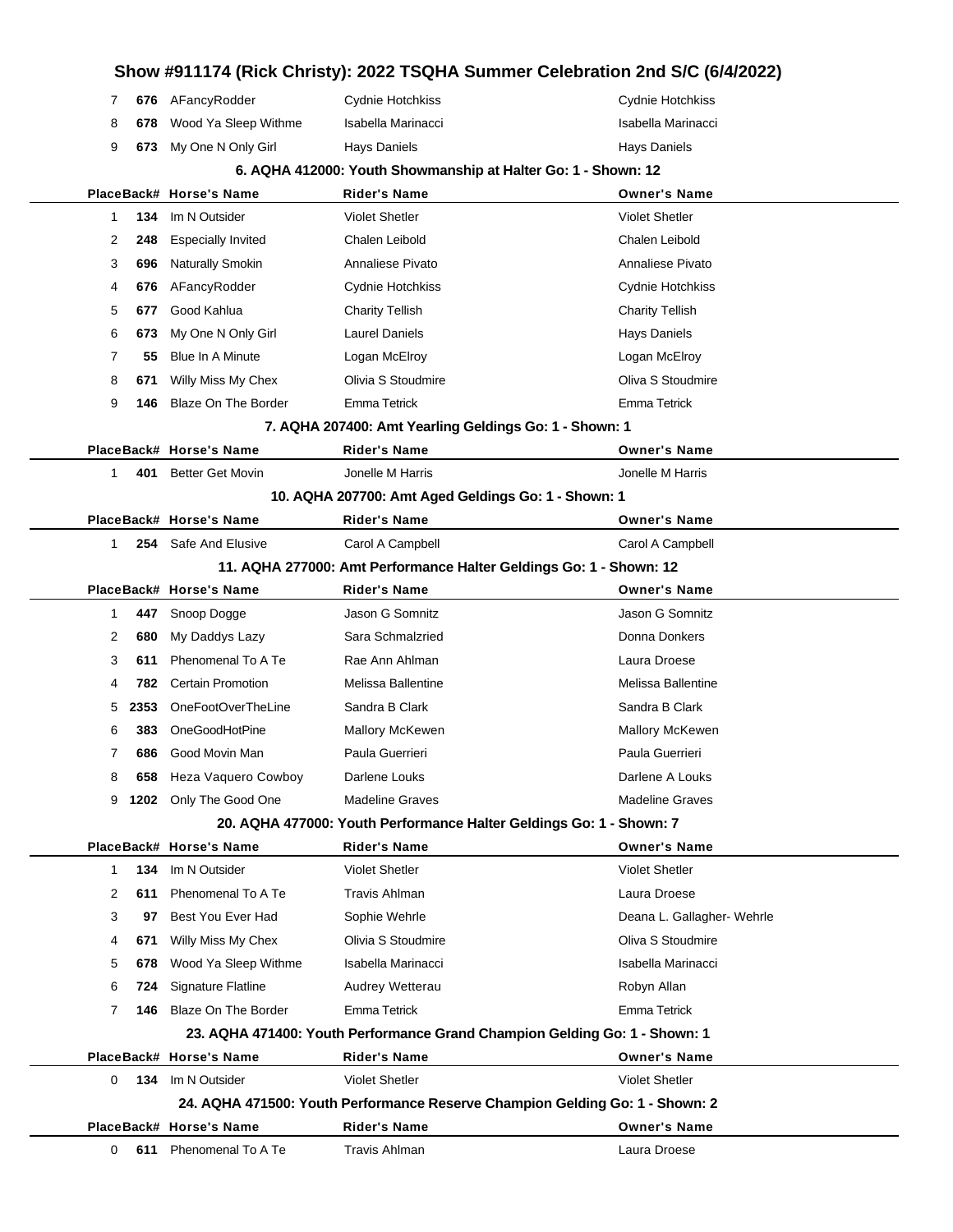## **Show #911174 (Rick Christy): 2022 TSQHA Summer Celebration 2nd S/C (6/4/2022)** 0 **134** Im N Outsider Violet Shetler Violet Shetler **28. AQHA 107700: Aged Geldings Go: 1 - Shown: 1 PlaceBack# Horse's Name Rider's Name Owner's Name** 1 **254** Safe And Elusive **Carol A Campbell** Joe Dunlap Carol A Campbell Carol A Campbell **29. AQHA 177000: Performance Halter Geldings Go: 1 - Shown: 11 PlaceBack# Horse's Name Rider's Name Owner's Name** 1 **447** Snoop Dogge Jason G Somnitz Jason G Somnitz 2 **782** Certain Promotion **Amber E Clark** Melissa Ballentine 3 **611** Phenomenal To A Te Rae Ann Ahlman Laura Droese Rates of the Race Ann Ahlman 4 **585** Simply Presidential Laurie A Hoopes Laurie A Hoopes 5 **134** Im N Outsider Violet Shetler Violet Shetler 6 **680** My Daddys Lazy Sara Schmalzried **Communist Connains Connains Donna** Donna Donkers 7 **97** Best You Ever Had Sophie Wehrle **Deana L. Gallagher- Wehrle** Deana L. Gallagher- Wehrle 8 **658** Heza Vaquero Cowboy Darlene Louks **Darlene A Louks** Darlene A Louks 9 **1202** Only The Good One Madeline Graves Madeline Graves Madeline Graves **30. AQHA 101400: Grand Champion Geldings Go: 1 - Shown: 1 PlaceBack# Horse's Name Rider's Name Owner's Name** 0 **254** Safe And Elusive **Joe Dunlap Carol A Campbell** Carol A Campbell **31. AQHA 101500: Reserve Champion Gelding Go: 1 - Shown: 1 PlaceBack# Horse's Name Rider's Name Owner's Name** 0 **254** Safe And Elusive **Joe Dunlap Carol A Campbell** Carol A Campbell **32. AQHA 171400: Performance Grand Champion Geldings Go: 1 - Shown: 2 PlaceBack# Horse's Name Rider's Name Owner's Name** 0 **447** Snoop Dogge Jason G Somnitz Jason G Somnitz 0 **782** Certain Promotion **Amber E Clark** Melissa Ballentine **33. AQHA 171500: Performance Reserve Champion Gelding Go: 1 - Shown: 3 PlaceBack# Horse's Name Rider's Name Owner's Name** 0 **447** Snoop Dogge Jason G Somnitz Jason G Somnitz 0 **782** Certain Promotion **Amber E Clark** Melissa Ballentine 0 **611** Phenomenal To A Te Rae Ann Ahlman **Construct Construct Construct Construct** Laura Droese **35. AQHA 205500: Amt Two Yr Old Mares Go: 1 - Shown: 1 PlaceBack# Horse's Name Rider's Name Owner's Name** 0 **547** Iem The Sweet One Jason G Somnitz **Jason G Somnitz** Jason G Somnitz **36. AQHA 205600: Amt Three Yr Old Mares Go: 1 - Shown: 1 PlaceBack# Horse's Name Rider's Name Owner's Name** 0 **55** Blue In A Minute Tina McElroy **Communist Communist Communist Communist Communist Communist Communist Communist Communist Communist Communist Communist Communist Communist Communist Communist Communist Communist Comm 37. AQHA 205700: Amt Aged Mares Go: 1 - Shown: 5 PlaceBack# Horse's Name Rider's Name Owner's Name** 1 **326** One More Ante **Michelle Gala** Michelle Gala Michelle Gala 2 408 Repeat Invester **Casey Lehman** Basrbara L Lehman 3 **808** Wake Up To Strut Brenda Ackerman Brenda Ackerman Brenda Ackerman 4 **795** Dreamz Big Dreamz Sierra Nicole Miller **Example 2018** Erica/Mitch Miller

**38. AQHA 275000: Amt Performance Halter Mares Go: 1 - Shown: 8**

5 **706** Four Pistols Hancock Carmon A Weldi Carmon A Weldi Carmon A Weldi

**PlaceBack# Horse's Name Rider's Name Owner's Name** 1 **243** Cool Girl Code Christine Scott Christine Scott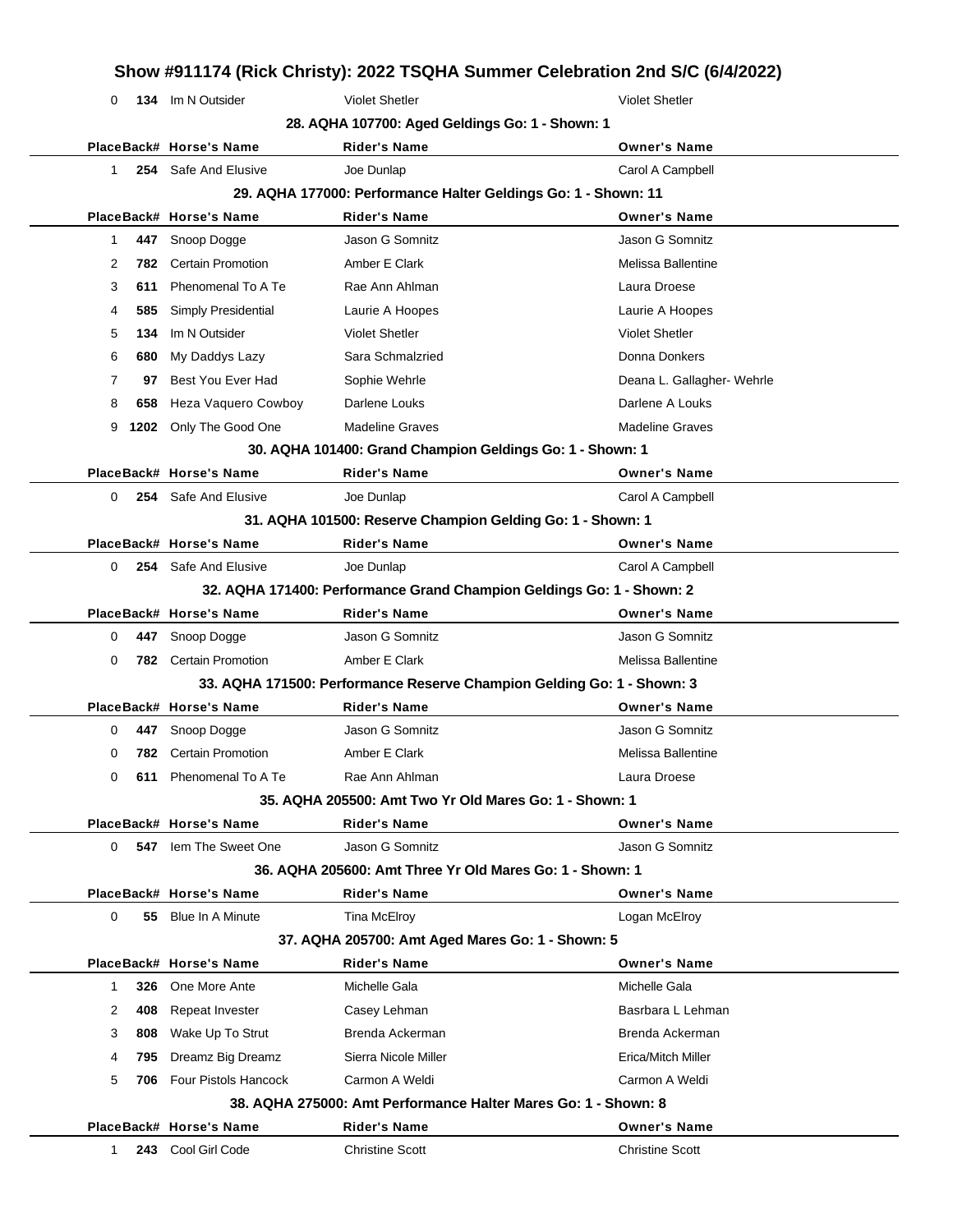# **Show #911174 (Rick Christy): 2022 TSQHA Summer Celebration 2nd S/C (6/4/2022)**

| 2 | 682  | <b>Hot And Southern</b>    | Stephanie Spaeder                                                         | Anthony And Stephaine  |
|---|------|----------------------------|---------------------------------------------------------------------------|------------------------|
| 3 | 773  | Im Willy Chexy             | Kerri Ann Brent                                                           | Kerri Ann Brent        |
| 4 | 758  | The Pretty Committee       | Kelli J Hardy                                                             | Kelli J Hardy          |
| 5 | 653  | The Only Rock For Me       | Nicole Salmon                                                             | Darlene A Louks        |
| 6 | 623  | <b>Bold Enough To Copy</b> | Tonya M Stenger                                                           | Tonya Wilson           |
| 7 | 2525 | Coy Lil Frosty             | <b>Taylor Rebman</b>                                                      | Taylor Rebman          |
| 8 | 663  | <b>WS Rose Hancock</b>     | Alicia Gunther                                                            | Alicia Gunther         |
|   |      |                            | 39. AQHA 201200: Amt Grand Champion Mares Go: 1 - Shown: 2                |                        |
|   |      | PlaceBack# Horse's Name    | Rider's Name                                                              | <b>Owner's Name</b>    |
| 0 | 326  | One More Ante              | Michelle Gala                                                             | Michelle Gala          |
| 0 |      | 795 Dreamz Big Dreamz      | Sierra Nicole Miller                                                      | Erica/Mitch Miller     |
|   |      |                            | 40. AQHA 201300: Amt Reserve Champion Mare Go: 1 - Shown: 3               |                        |
|   |      | PlaceBack# Horse's Name    | Rider's Name                                                              | <b>Owner's Name</b>    |
| 0 | 326  | One More Ante              | Michelle Gala                                                             | Michelle Gala          |
| 0 | 408  | Repeat Invester            | Casey Lehman                                                              | Basrbara L Lehman      |
| 0 | 795  | Dreamz Big Dreamz          | Sierra Nicole Miller                                                      | Erica/Mitch Miller     |
|   |      |                            | 41. AQHA 271200: Amt Performance Grand Champion Mares Go: 1 - Shown: 1    |                        |
|   |      | PlaceBack# Horse's Name    | <b>Rider's Name</b>                                                       | <b>Owner's Name</b>    |
| 0 |      | 243 Cool Girl Code         | <b>Christine Scott</b>                                                    | <b>Christine Scott</b> |
|   |      |                            | 42. AQHA 271300: Amt Performance Reserve Champion Mare Go: 1 - Shown: 3   |                        |
|   |      | PlaceBack# Horse's Name    | Rider's Name                                                              | <b>Owner's Name</b>    |
| 0 | 682  | Hot And Southern           | Stephanie Spaeder                                                         | Anthony And Stephaine  |
| 0 | 243  | Cool Girl Code             | <b>Christine Scott</b>                                                    | <b>Christine Scott</b> |
| 0 | 758  | The Pretty Committee       | Kelli J Hardy                                                             | Kelli J Hardy          |
|   |      |                            | 47. AQHA 475000: Youth Performance Halter Mares Go: 1 - Shown: 5          |                        |
|   |      | PlaceBack# Horse's Name    | Rider's Name                                                              | <b>Owner's Name</b>    |
| 1 | 653  | The Only Rock For Me       | Katherine Salmon                                                          | Darlene A Louks        |
| 2 | 673  | My One N Only Girl         | <b>Laurel Daniels</b>                                                     | <b>Hays Daniels</b>    |
| 3 | 248  | <b>Especially Invited</b>  | Chalen Leibold                                                            | Chalen Leibold         |
| 4 |      | 676 AFancyRodder           | Cydnie Hotchkiss                                                          | Cydnie Hotchkiss       |
| 5 | 677  | Good Kahlua                | <b>Charity Tellish</b>                                                    | <b>Charity Tellish</b> |
|   |      |                            | 50. AQHA 471200: Youth Performance Grand Champion Mares Go: 1 - Shown: 1  |                        |
|   |      | PlaceBack# Horse's Name    | Rider's Name                                                              | <b>Owner's Name</b>    |
| 0 |      | 653 The Only Rock For Me   | Katherine Salmon                                                          | Darlene A Louks        |
|   |      |                            | 51. AQHA 471300: Youth Performance Reserve Champion Mare Go: 1 - Shown: 3 |                        |
|   |      | PlaceBack# Horse's Name    | <b>Rider's Name</b>                                                       | <b>Owner's Name</b>    |
| 0 | 676  | AFancyRodder               | Cydnie Hotchkiss                                                          | Cydnie Hotchkiss       |
| 0 | 673  | My One N Only Girl         | <b>Laurel Daniels</b>                                                     | <b>Hays Daniels</b>    |
| 0 | 653  | The Only Rock For Me       | Katherine Salmon                                                          | Darlene A Louks        |
|   |      |                            | 55. AQHA 105700: Aged Mares Go: 1 - Shown: 4                              |                        |
|   |      | PlaceBack# Horse's Name    | Rider's Name                                                              | <b>Owner's Name</b>    |
| 1 | 326  | One More Ante              | Michelle Gala                                                             | Michelle Gala          |
| 2 | 408  | Repeat Invester            | Nikki Bailey                                                              | Basrbara L Lehman      |
| 3 | 676  | AFancyRodder               | Cydnie Hotchkiss                                                          | Cydnie Hotchkiss       |
| 4 | 795  | Dreamz Big Dreamz          | Sierra Nicole Miller                                                      | Erica/Mitch Miller     |
|   |      |                            | 56. AOHA 175000: Performance Halter Mares Co: 1 - Shown: 6                |                        |

**56. AQHA 175000: Performance Halter Mares Go: 1 - Shown: 6**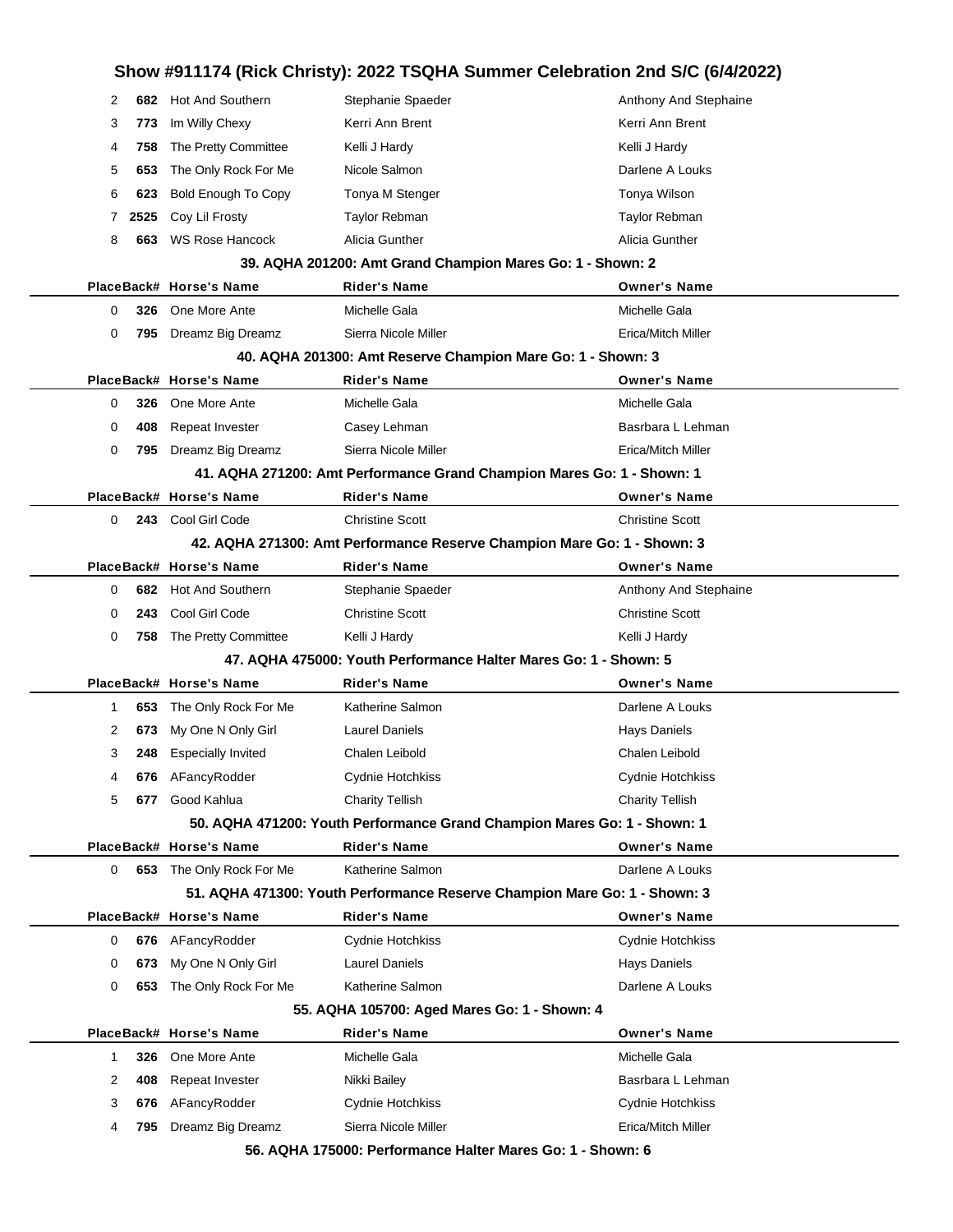## **Show #911174 (Rick Christy): 2022 TSQHA Summer Celebration 2nd S/C (6/4/2022) PlaceBack# Horse's Name Rider's Name Owner's Name** 1 **243** Cool Girl Code Christine Scott Christine Scott 2 **682** Hot And Southern Stephanie Spaeder Stephanie Stephanie Anthony And Stephaine 3 773 Im Willy Chexy **Kerri Ann Brent** Kerri Ann Brent Kerri Ann Brent 4 **758** The Pretty Committee Kelli J Hardy Kelli J Hardy Kelli J Hardy Kelli J Hardy 5 **653** The Only Rock For Me Katherine Salmon National County Research Darlene A Louks 6 623 Bold Enough To Copy Tonya M Stenger Tomya Tomya Wilson **57. AQHA 101200: Grand Champion Mares Go: 1 - Shown: 2 PlaceBack# Horse's Name Rider's Name Owner's Name** 0 **326** One More Ante Michelle Gala Michelle Gala 0 795 Dreamz Big Dreamz Sierra Nicole Miller **Example 20 Sierra 1996** Erica/Mitch Miller **58. AQHA 101300: Reserve Champion Mare Go: 1 - Shown: 3 PlaceBack# Horse's Name Rider's Name Owner's Name** 0 **326** One More Ante **Michelle Gala** Michelle Gala Michelle Gala 0 **408** Repeat Invester **Nikki Bailey Basrbara L Lehman** Basrbara L Lehman 0 **795** Dreamz Big Dreamz Sierra Nicole Miller Erica/Mitch Miller **59. AQHA 171200: Performance Grand Champion Mares Go: 1 - Shown: 1 PlaceBack# Horse's Name Rider's Name Owner's Name** 0 **243** Cool Girl Code Christine Scott Christine Scott **60. AQHA 171300: Performance Reserve Champion Mare Go: 1 - Shown: 3 PlaceBack# Horse's Name Rider's Name Owner's Name** 0 **682** Hot And Southern Stephanie Spaeder Spaeder Anthony And Stephaine 0 **243** Cool Girl Code Christine Scott Christine Scott 0 758 The Pretty Committee Kelli J Hardy Kelli and young Kelli J Hardy Kelli J Hardy **61. AQHA 203100: Amt Yearling Stallions Go: 1 - Shown: 1 PlaceBack# Horse's Name Rider's Name Owner's Name** 0 **799** TB Fearful DeAnna Gordon DeAnna Gordon **70. AQHA 103100: Yearling Stallions Go: 1 - Shown: 1 PlaceBack# Horse's Name Rider's Name Owner's Name** 0 **799** TB Fearful DeAnna Gordon DeAnna Gordon **79. Open 9991: Lead Line 8 & Under Go: 1 - Shown: 1 PlaceBack# Horse's Name Rider's Name Owner's Name** 0 **663** WS Rose Hancock **Brentley Gunther Alicia Gunther Alicia Gunther** Alicia Gunther **82. Open 9987: Small Fry Hunter Under Saddle Go: 1 - Shown: 1 PlaceBack# Horse's Name Rider's Name Owner's Name** 1 **249** Iron And Whiskey **Alexa Kozuch Susan Darr** Susan Darr **83. Open 9985: Small Fry Hunt Seat Equitation Go: 1 - Shown: 1 PlaceBack# Horse's Name Rider's Name Owner's Name** 1 **249** Iron And Whiskey **Alexa Kozuch Susan Darr** Susan Darr **84. AQHA 244102: L1 Amt Walk Trot Hunter Under Saddle Go: 1 - Shown: 1 PlaceBack# Horse's Name Rider's Name Owner's Name** 1 773 Im Willy Chexy **Kerri Ann Brent** Kerri Ann Brent Kerri Ann Brent **85. AQHA 252102: L1 Amt Walk Trot Hunt Seat Equitation Go: 1 - Shown: 1 PlaceBack# Horse's Name Rider's Name Owner's Name** 1 773 Im Willy Chexy **Kerri Ann Brent Kerri Ann Brent** Kerri Ann Brent

**86. AQHA 444102: L1 Youth Walk Trot Hunter Under Saddle Go: 1 - Shown: 1**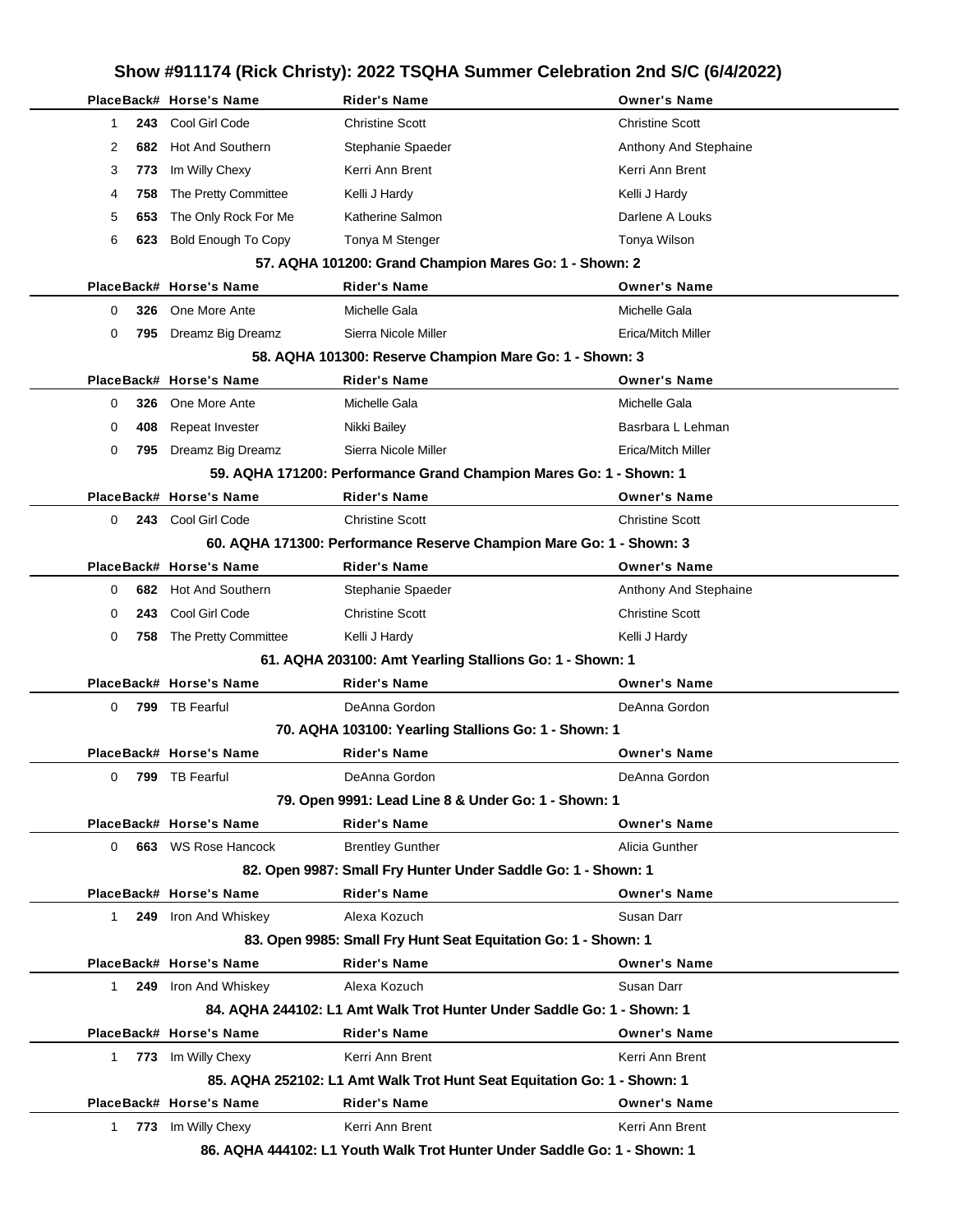|   |      |                            | Show #911174 (Rick Christy): 2022 TSQHA Summer Celebration 2nd S/C (6/4/2022) |                           |
|---|------|----------------------------|-------------------------------------------------------------------------------|---------------------------|
|   |      | PlaceBack# Horse's Name    | <b>Rider's Name</b>                                                           | <b>Owner's Name</b>       |
| 1 |      | 673 My One N Only Girl     | Hays Daniels                                                                  | <b>Hays Daniels</b>       |
|   |      |                            | 87. AQHA 452102: L1 Youth Walk Trot Hunt Seat Equitation Go: 1 - Shown: 1     |                           |
|   |      | PlaceBack# Horse's Name    | Rider's Name                                                                  | <b>Owner's Name</b>       |
| 0 |      | 673 My One N Only Girl     | <b>Hays Daniels</b>                                                           | <b>Hays Daniels</b>       |
|   |      |                            | 88. AQHA 144004: L1 Hunter Under Saddle Go: 1 - Shown: 3                      |                           |
|   |      | PlaceBack# Horse's Name    | <b>Rider's Name</b>                                                           | <b>Owner's Name</b>       |
| 1 | 790  | <b>Certified Mechanic</b>  | Amber E Clark                                                                 | Deborah Brady             |
| 2 | 658  | Heza Vaquero Cowboy        | Ashley Marie Sundberg                                                         | Darlene A Louks           |
| 3 | 782  | <b>Certain Promotion</b>   | Melissa Ballentine                                                            | Melissa Ballentine        |
|   |      |                            | 89. AQHA 244002: L1 Amt Hunter Under Saddle Go: 1 - Shown: 9                  |                           |
|   |      | PlaceBack# Horse's Name    | Rider's Name                                                                  | <b>Owner's Name</b>       |
| 1 | 1250 | Seekin An Invitation       | Taylor Rebman                                                                 | <b>Taylor Rebman</b>      |
| 2 | 686  | Good Movin Man             | Paula Guerrieri                                                               | Paula Guerrieri           |
| 3 | 1425 | Goodbars N Hot Irons       | Katherine DeMaison                                                            | Katherine DeMaison        |
| 4 | 220  | To Be Reasoned With        | Julie McDonnell                                                               | Julie McDonnell           |
| 5 | 683  | <b>Rebels Dont Sleep</b>   | Erin M Rushin                                                                 | Erin M Rushin             |
| 6 | 1202 | Only The Good One          | <b>Madeline Graves</b>                                                        | <b>Madeline Graves</b>    |
| 7 | 777  | Huntinaholidaydelite       | Kaitlyn Jackson                                                               | Jackie Moorefield         |
| 8 | 702  | <b>Pretty Girls Rock</b>   | <b>Tonia Freeze</b>                                                           | Kelli J Hardy             |
| 9 | 856  | WillyInThe Moonlight       | Jason Andrew Weber                                                            | Jason Andrew Weber        |
|   |      |                            | 90. AQHA 244000: Amt Hunter Under Saddle Go: 1 - Shown: 8                     |                           |
|   |      | PlaceBack# Horse's Name    | Rider's Name                                                                  | <b>Owner's Name</b>       |
| 1 | 758  | The Pretty Committee       | Kelli J Hardy                                                                 | Kelli J Hardy             |
| 2 | 1425 | Goodbars N Hot Irons       | Katherine DeMaison                                                            | Katherine DeMaison        |
| 3 | 623  | <b>Bold Enough To Copy</b> | Tonya M Stenger                                                               | Tonya Wilson              |
| 4 | 1202 | Only The Good One          | <b>Madeline Graves</b>                                                        | <b>Madeline Graves</b>    |
| 5 | 856  | WillyInThe Moonlight       | Jason Andrew Weber                                                            | Jason Andrew Weber        |
| 6 |      | 680 My Daddys Lazy         | Sara Schmalzried                                                              | Donna Donkers             |
| 7 | 782. | <b>Certain Promotion</b>   | Melissa Ballentine                                                            | Melissa Ballentine        |
| 8 | 557  | MamaSaidKnockYouOut        | Stephanie D Hardy                                                             | Stephanie D Hardy         |
|   |      |                            | 91. AQHA 244800: Amt Select Hunter Under Saddle Go: 1 - Shown: 9              |                           |
|   |      | PlaceBack# Horse's Name    | <b>Rider's Name</b>                                                           | <b>Owner's Name</b>       |
| 1 | 757  | One Hot Ironman            | Marlee Gabriele                                                               | Marlee Gabriele           |
| 2 | 682  | <b>Hot And Southern</b>    | Stephanie Spaeder                                                             | Anthony And Stephaine     |
| 3 | 55   | Blue In A Minute           | Tina McElroy                                                                  | Logan McElroy             |
| 4 | 668  | AL Rise                    | Jacqueline Locy                                                               | Jacqueline Locy           |
| 5 | 220  | To Be Reasoned With        | Julie McDonnell                                                               | Julie McDonnell           |
| 6 | 2353 | OneFootOverTheLine         | Sandra B Clark                                                                | Sandra B Clark            |
| 7 | 888  | Dont Pass My Hotrod        | Beth F Smith                                                                  | <b>Beth F Smith</b>       |
| 8 | 658  | Heza Vaquero Cowboy        | Darlene Louks                                                                 | Darlene A Louks           |
| 9 | 727  | Cavs All In                | Lori Rosborough Stevenson                                                     | Lori Rosborough Stevenson |
|   |      |                            | 92. AQHA 144100: Junior Hunter Under Saddle Go: 1 - Shown: 3                  |                           |
|   |      | PlaceBack# Horse's Name    | Rider's Name                                                                  | <b>Owner's Name</b>       |
| 1 | 659  | Im Flaunting Awesome       | Melissa Shetler                                                               | Janet N Chase             |
| 2 | 685  | Huntin A Hot Hubba         | Amber E Clark                                                                 | Jim Jr Chafin             |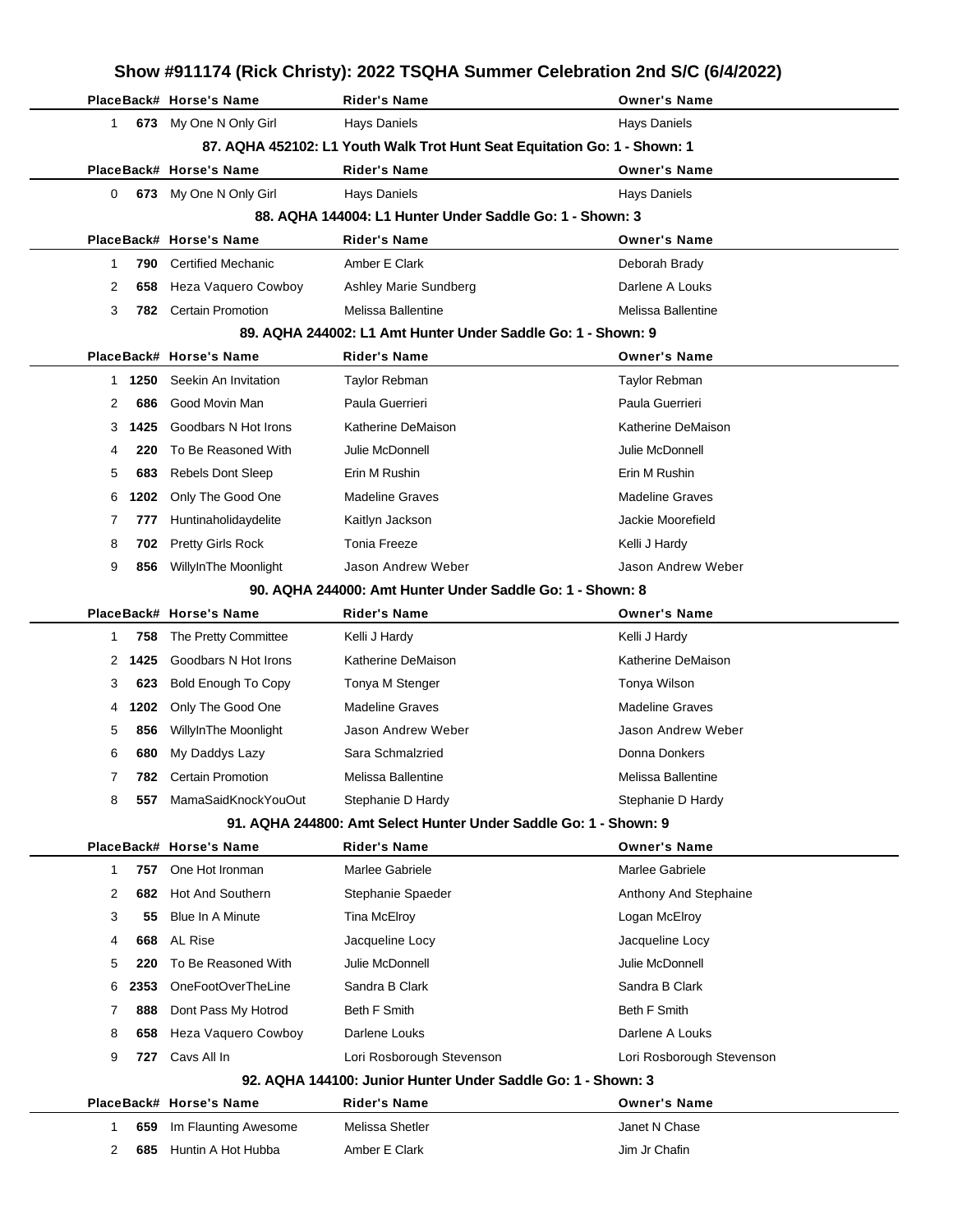# **Show #911174 (Rick Christy): 2022 TSQHA Summer Celebration 2nd S/C (6/4/2022)**

**1202** Only The Good One Madeline Graves Madeline Graves Madeline Graves

|              |      | PlaceBack# Horse's Name    | Rider's Name                                                  | <b>Owner's Name</b>        |
|--------------|------|----------------------------|---------------------------------------------------------------|----------------------------|
| 1            | 678  | Wood Ya Sleep Withme       | Isabella Marinacci                                            | Isabella Marinacci         |
| 2            | 696  | <b>Naturally Smokin</b>    | Annaliese Pivato                                              | Annaliese Pivato           |
| 3            | 428  | Just One A The Boys        | Jadyn Swaldi                                                  | Jadyn Swaldi               |
| 4            | 724  | Signature Flatline         | Audrey Wetterau                                               | Robyn Allan                |
| 5            | 248  | <b>Especially Invited</b>  | Chalen Leibold                                                | Chalen Leibold             |
| 6            | 673  | My One N Only Girl         | <b>Laurel Daniels</b>                                         | <b>Hays Daniels</b>        |
| 7            | 146  | <b>Blaze On The Border</b> | <b>Emma Tetrick</b>                                           | <b>Emma Tetrick</b>        |
| 8            | 97   | Best You Ever Had          | Sophie Wehrle                                                 | Deana L. Gallagher- Wehrle |
| 9            | 677  | Good Kahlua                | <b>Charity Tellish</b>                                        | <b>Charity Tellish</b>     |
|              |      |                            | 94. AQHA 444000: Youth Hunter Under Saddle Go: 1 - Shown: 9   |                            |
|              |      | PlaceBack# Horse's Name    | <b>Rider's Name</b>                                           | <b>Owner's Name</b>        |
| 1            | 134  | Im N Outsider              | <b>Violet Shetler</b>                                         | <b>Violet Shetler</b>      |
| 2            | 678  | Wood Ya Sleep Withme       | Isabella Marinacci                                            | Isabella Marinacci         |
| 3            | 248  | <b>Especially Invited</b>  | Chalen Leibold                                                | Chalen Leibold             |
| 4            | 724  | <b>Signature Flatline</b>  | Audrey Wetterau                                               | Robyn Allan                |
| 5            | 428  | Just One A The Boys        | Jadyn Swaldi                                                  | Jadyn Swaldi               |
| 6            | 146  | <b>Blaze On The Border</b> | Emma Tetrick                                                  | <b>Emma Tetrick</b>        |
| 7            | 673  | My One N Only Girl         | <b>Laurel Daniels</b>                                         | <b>Hays Daniels</b>        |
| 8            | 97   | Best You Ever Had          | Sophie Wehrle                                                 | Deana L. Gallagher- Wehrle |
| 9            | 677  | Good Kahlua                | <b>Charity Tellish</b>                                        | <b>Charity Tellish</b>     |
|              |      |                            | 95. AQHA 144200: Senior Hunter Under Saddle Go: 1 - Shown: 7  |                            |
|              |      | PlaceBack# Horse's Name    | Rider's Name                                                  | <b>Owner's Name</b>        |
| $\mathbf{1}$ | 134  | Im N Outsider              | <b>Violet Shetler</b>                                         | <b>Violet Shetler</b>      |
| 2            | 623  | <b>Bold Enough To Copy</b> | Tonya M Stenger                                               | Tonya Wilson               |
| 3            | 668  | AL Rise                    | Ashley Marie Sundberg                                         | Jacqueline Locy            |
| 4            | 682  | Hot And Southern           | Amber E Clark                                                 | Anthony And Stephaine      |
| 5            |      |                            |                                                               |                            |
|              | 856  | WillyInThe Moonlight       | Jason Andrew Weber                                            | Jason Andrew Weber         |
| 6            | 658  | Heza Vaquero Cowboy        | Darlene Louks                                                 | Darlene A Louks            |
| 7            |      | 428 Just One A The Boys    | Jadyn Swaldi                                                  | Jadyn Swaldi               |
|              |      |                            | 96. AQHA 252002: L1 Amt Hunt Seat Equitation Go: 1 - Shown: 9 |                            |
|              |      | PlaceBack# Horse's Name    | <b>Rider's Name</b>                                           | <b>Owner's Name</b>        |
| 1            | 623  | <b>Bold Enough To Copy</b> | Tonya M Stenger                                               | Tonya Wilson               |
| 2            | 683  | <b>Rebels Dont Sleep</b>   | Erin M Rushin                                                 | Erin M Rushin              |
| 3            | 680  | My Daddys Lazy             | Sara Schmalzried                                              | Donna Donkers              |
| 4            | 702  | Pretty Girls Rock          | <b>Tonia Freeze</b>                                           | Kelli J Hardy              |
| 5            | 220  | To Be Reasoned With        | Julie McDonnell                                               | Julie McDonnell            |
| 6            | 682  | <b>Hot And Southern</b>    | Stephanie Spaeder                                             | Anthony And Stephaine      |
| 7            | 2525 | Coy Lil Frosty             | Taylor Rebman                                                 | Taylor Rebman              |
| 8            | 777  | Huntinaholidaydelite       | Kaitlyn Jackson                                               | Jackie Moorefield          |
| 9            | 686  | Good Movin Man             | Paula Guerrieri                                               | Paula Guerrieri            |
|              |      |                            | 97. AQHA 252000: Amt Hunt Seat Equitation Go: 1 - Shown: 6    |                            |
|              |      | PlaceBack# Horse's Name    | <b>Rider's Name</b>                                           | <b>Owner's Name</b>        |
| 1            | 758  | The Pretty Committee       | Kelli J Hardy                                                 | Kelli J Hardy              |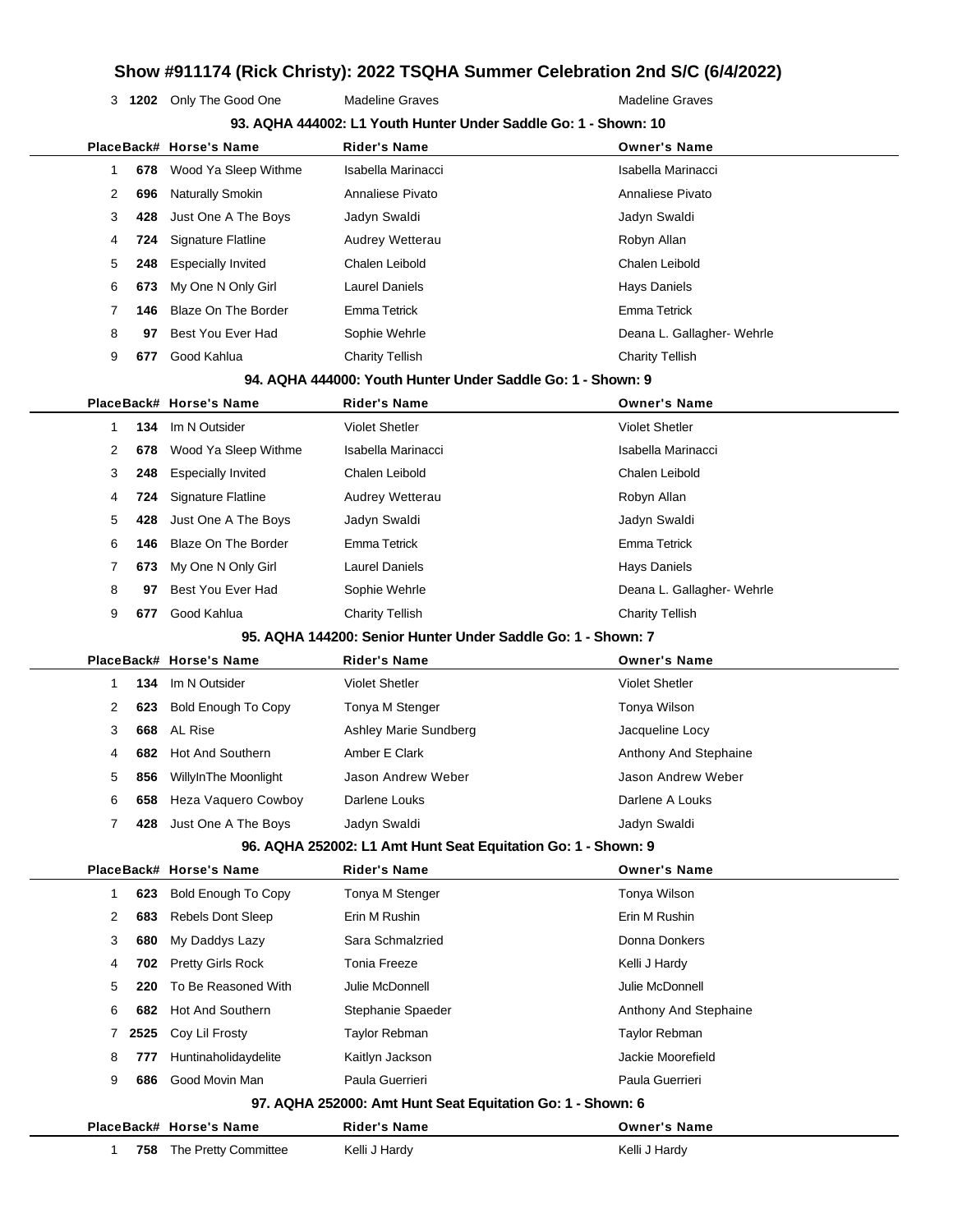|        |            |                                 |                                                                   | Show #911174 (Rick Christy): 2022 TSQHA Summer Celebration 2nd S/C (6/4/2022) |  |
|--------|------------|---------------------------------|-------------------------------------------------------------------|-------------------------------------------------------------------------------|--|
| 2      | 623        | Bold Enough To Copy             | Tonya M Stenger                                                   | Tonya Wilson                                                                  |  |
| 3      | 680        | My Daddys Lazy                  | Sara Schmalzried                                                  | Donna Donkers                                                                 |  |
| 4      | 557        | MamaSaidKnockYouOut             | Stephanie D Hardy                                                 | Stephanie D Hardy                                                             |  |
| 5      | 782        | <b>Certain Promotion</b>        | Melissa Ballentine                                                | Melissa Ballentine                                                            |  |
|        |            |                                 | 98. AQHA 252800: Amt Select Hunt Seat Equitation Go: 1 - Shown: 7 |                                                                               |  |
|        |            | PlaceBack# Horse's Name         | <b>Rider's Name</b>                                               | <b>Owner's Name</b>                                                           |  |
| 1      | 55         | Blue In A Minute                | <b>Tina McElroy</b>                                               | Logan McElroy                                                                 |  |
| 2      | 2353       | OneFootOverTheLine              | Sandra B Clark                                                    | Sandra B Clark                                                                |  |
| 3      | 220        | To Be Reasoned With             | Julie McDonnell                                                   | Julie McDonnell                                                               |  |
| 4      | 888        | Dont Pass My Hotrod             | <b>Beth F Smith</b>                                               | <b>Beth F Smith</b>                                                           |  |
| 5      | 682        | <b>Hot And Southern</b>         | Stephanie Spaeder                                                 | Anthony And Stephaine                                                         |  |
|        |            |                                 | 99. AQHA 452002: L1 Youth Hunt Seat Equitation Go: 1 - Shown: 9   |                                                                               |  |
|        |            | PlaceBack# Horse's Name         | <b>Rider's Name</b>                                               | <b>Owner's Name</b>                                                           |  |
| 1      |            | 678 Wood Ya Sleep Withme        | Isabella Marinacci                                                | Isabella Marinacci                                                            |  |
| 2      | 428        | Just One A The Boys             | Jadyn Swaldi                                                      | Jadyn Swaldi                                                                  |  |
| 3      | 696        | Naturally Smokin                | Annaliese Pivato                                                  | Annaliese Pivato                                                              |  |
| 4      | 97         | Best You Ever Had               | Sophie Wehrle                                                     | Deana L. Gallagher- Wehrle                                                    |  |
| 5      | 724        | <b>Signature Flatline</b>       | Audrey Wetterau                                                   | Robyn Allan                                                                   |  |
| 6      | 146        | <b>Blaze On The Border</b>      | Emma Tetrick                                                      | <b>Emma Tetrick</b>                                                           |  |
| 7      | 248        | <b>Especially Invited</b>       | Chalen Leibold                                                    | Chalen Leibold                                                                |  |
| 8      | 673        | My One N Only Girl              | <b>Laurel Daniels</b>                                             | <b>Hays Daniels</b>                                                           |  |
| 9      | 677        | Good Kahlua                     | <b>Charity Tellish</b>                                            | <b>Charity Tellish</b>                                                        |  |
|        |            |                                 | 100. AQHA 452000: Youth Hunt Seat Equitation Go: 1 - Shown: 8     |                                                                               |  |
|        |            | PlaceBack# Horse's Name         | <b>Rider's Name</b>                                               | <b>Owner's Name</b>                                                           |  |
|        |            |                                 |                                                                   |                                                                               |  |
| 1      | 134        | Im N Outsider                   | Violet Shetler                                                    | <b>Violet Shetler</b>                                                         |  |
| 2      | 678        | Wood Ya Sleep Withme            | Isabella Marinacci                                                | Isabella Marinacci                                                            |  |
| 3      | 673        | My One N Only Girl              | <b>Laurel Daniels</b>                                             | <b>Hays Daniels</b>                                                           |  |
| 4      | 248        | <b>Especially Invited</b>       | Chalen Leibold                                                    | Chalen Leibold                                                                |  |
| 5      | 97         | Best You Ever Had               | Sophie Wehrle                                                     | Deana L. Gallagher- Wehrle                                                    |  |
| 6      |            | 428 Just One A The Boys         | Jadyn Swaldi                                                      | Jadyn Swaldi                                                                  |  |
|        |            |                                 | 104. AQHA 143004: L1 Ranch Riding Go: 1 - Shown: 2                |                                                                               |  |
|        |            | PlaceBack# Horse's Name         | <b>Rider's Name</b>                                               | <b>Owner's Name</b>                                                           |  |
| 1      |            | 942 XTRA Shiney Crome           | Thelma M. O'Brien                                                 | Thelma M. O'Brien                                                             |  |
| 2      | 706        | <b>Four Pistols Hancock</b>     | Carmon A Weldi                                                    | Carmon A Weldi                                                                |  |
|        |            |                                 | 105. AQHA 243002: L1 Amt Ranch Riding Go: 1 - Shown: 1            |                                                                               |  |
|        |            | PlaceBack# Horse's Name         | <b>Rider's Name</b>                                               | <b>Owner's Name</b>                                                           |  |
| 1      |            | <b>706</b> Four Pistols Hancock | Carmon A Weldi                                                    | Carmon A Weldi                                                                |  |
|        |            |                                 | 107. AQHA 443002: L1 Youth Ranch Riding Go: 1 - Shown: 2          |                                                                               |  |
|        |            | PlaceBack# Horse's Name         | <b>Rider's Name</b>                                               | <b>Owner's Name</b>                                                           |  |
| 1      |            | 942 XTRA Shiney Crome           | Ava Specht                                                        | Thelma M. O'Brien                                                             |  |
| 2      |            | 74 Wink In Time                 | Logan McElroy                                                     |                                                                               |  |
|        |            |                                 | 110. AQHA 138004: L1 Trail Go: 1 - Shown: 11                      |                                                                               |  |
|        |            | PlaceBack# Horse's Name         | Rider's Name                                                      | <b>Owner's Name</b>                                                           |  |
| 1      | 817        | Hot Platinum Dream              | <b>Christopher Gray</b>                                           | Deanna Istik                                                                  |  |
| 2<br>3 | 134<br>680 | Im N Outsider<br>My Daddys Lazy | <b>Violet Shetler</b><br>Amber E Clark                            | <b>Violet Shetler</b><br>Donna Donkers                                        |  |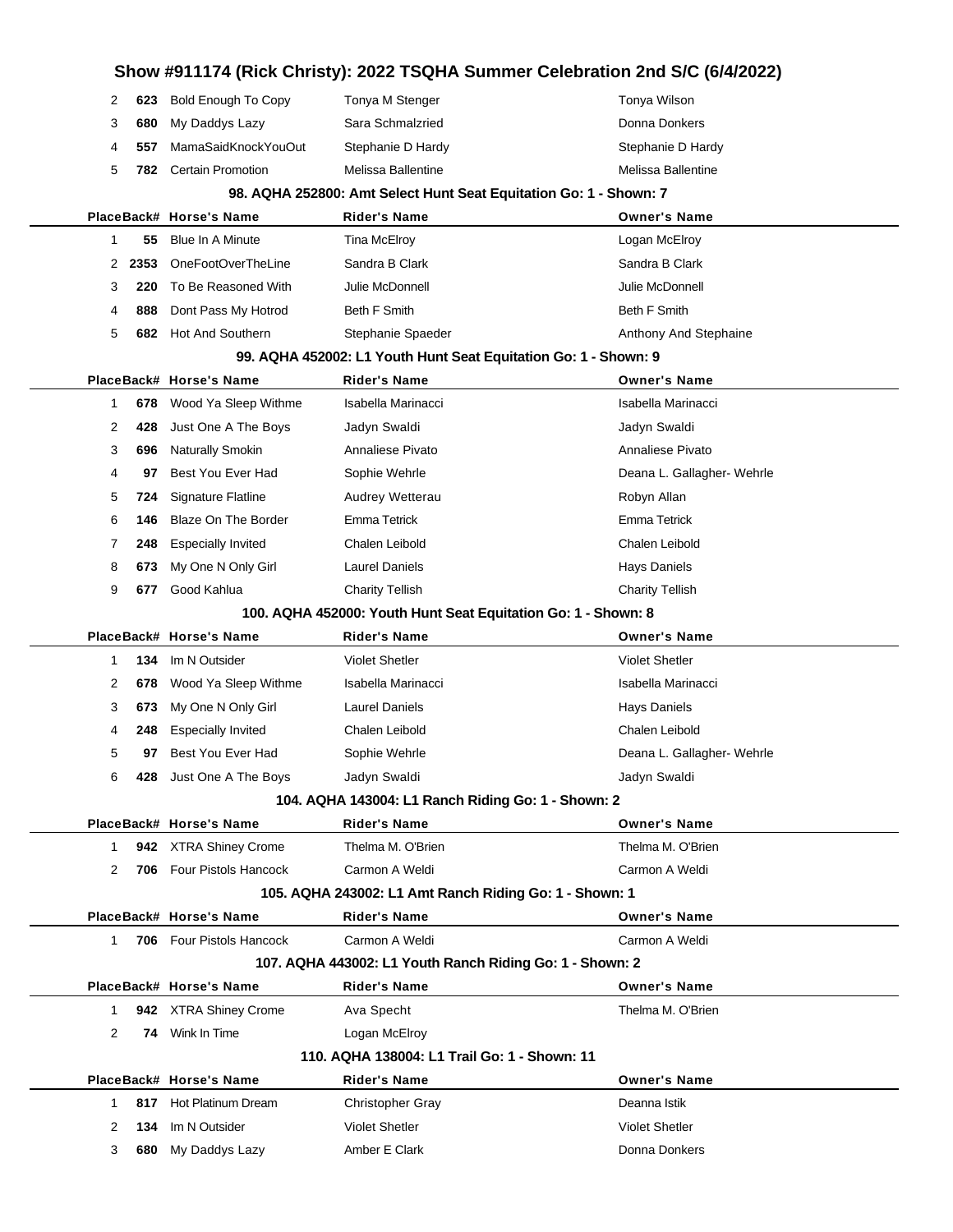## **Show #911174 (Rick Christy): 2022 TSQHA Summer Celebration 2nd S/C (6/4/2022)**

| 4          | 1202 Only The Good One     | Amber E Clark                                       | <b>Madeline Graves</b>     |
|------------|----------------------------|-----------------------------------------------------|----------------------------|
| 5<br>111   | <b>KM Simply The Best</b>  | Melissa Shetler                                     | Sutherlyn Hollabaugh       |
| 6<br>97    | Best You Ever Had          | Seth A Clark                                        | Deana L. Gallagher- Wehrle |
| 7<br>585   | Simply Presidential        | Laurie A Hoopes                                     | Laurie A Hoopes            |
| 8<br>611   | Phenomenal To A Te         | Rae Ann Ahlman                                      | Laura Droese               |
| 9<br>790   | <b>Certified Mechanic</b>  | Amber E Clark                                       | Deborah Brady              |
|            |                            | 111, AQHA 238002: L1 Amt Trail Go: 1 - Shown: 6     |                            |
|            | PlaceBack# Horse's Name    | <b>Rider's Name</b>                                 | <b>Owner's Name</b>        |
| 2525<br>1  | Coy Lil Frosty             | <b>Taylor Rebman</b>                                | Taylor Rebman              |
| 2<br>658   | Heza Vaquero Cowboy        | Darlene Louks                                       | Darlene A Louks            |
| 3<br>778   | Diggin The Blues           | Karen M Haas                                        | Karen M Haas               |
| 4<br>97    | Best You Ever Had          | Deana L. Gallagher- Wehrle                          | Deana L. Gallagher- Wehrle |
| 5<br>680   | My Daddys Lazy             | Donna Donkers                                       | Donna Donkers              |
| 6<br>611   | Phenomenal To A Te         | Rae Ann Ahlman                                      | Laura Droese               |
|            |                            | 112. AQHA 238000: Amt Trail Go: 1 - Shown: 3        |                            |
|            | PlaceBack# Horse's Name    | <b>Rider's Name</b>                                 | <b>Owner's Name</b>        |
| 2525<br>1. | Coy Lil Frosty             | <b>Taylor Rebman</b>                                | Taylor Rebman              |
| 2<br>383   | OneGoodHotPine             | <b>Mallory McKewen</b>                              | Mallory McKewen            |
| 3<br>611   | Phenomenal To A Te         | Rae Ann Ahlman                                      | Laura Droese               |
|            |                            | 113. AQHA 238800: Amt Select Trail Go: 1 - Shown: 6 |                            |
|            | PlaceBack# Horse's Name    | Rider's Name                                        | <b>Owner's Name</b>        |
| 2353<br>1. | OneFootOverTheLine         | Sandra B Clark                                      | Sandra B Clark             |
| 658<br>2   | Heza Vaquero Cowboy        | Darlene Louks                                       | Darlene A Louks            |
| 3<br>705   | Time To Giddy Up           | Rene L Baldwin                                      | James G Schuller           |
| 4<br>778   | Diggin The Blues           | Karen M Haas                                        | Karen M Haas               |
| 5<br>655   | <b>Embrace This Legend</b> | Judith Volkar                                       | Judith Volkar              |
| 6<br>680   | My Daddys Lazy             | Donna Donkers                                       | Donna Donkers              |
|            |                            | 114. AQHA 438002: L1 Youth Trail Go: 1 - Shown: 2   |                            |
|            | PlaceBack# Horse's Name    | <b>Rider's Name</b>                                 | <b>Owner's Name</b>        |
|            | 677 Good Kahlua            | <b>Charity Tellish</b>                              | <b>Charity Tellish</b>     |
| 2          | 676 AFancyRodder           | Cydnie Hotchkiss                                    | Cydnie Hotchkiss           |
|            |                            | 115. AQHA 438000: Youth Trail Go: 1 - Shown: 4      |                            |
|            | PlaceBack# Horse's Name    | Rider's Name                                        | <b>Owner's Name</b>        |
| 146<br>1   | Blaze On The Border        | <b>Emma Tetrick</b>                                 | <b>Emma Tetrick</b>        |
| 2<br>134   | Im N Outsider              | <b>Violet Shetler</b>                               | <b>Violet Shetler</b>      |
| 3<br>676   | AFancyRodder               | Cydnie Hotchkiss                                    | Cydnie Hotchkiss           |
|            |                            | 116. AQHA 138000: Trail Go: 1 - Shown: 15           |                            |
|            | PlaceBack# Horse's Name    | <b>Rider's Name</b>                                 | <b>Owner's Name</b>        |
| 817<br>1   | Hot Platinum Dream         | <b>Christopher Gray</b>                             | Deanna Istik               |
| 2<br>658   | Heza Vaquero Cowboy        | Seth A Clark                                        | Darlene A Louks            |
| 3<br>383   | OneGoodHotPine             | <b>Mallory McKewen</b>                              | <b>Mallory McKewen</b>     |
| 4<br>134   | Im N Outsider              | <b>Violet Shetler</b>                               | <b>Violet Shetler</b>      |
| 5<br>782   | Certain Promotion          | Amber E Clark                                       | Melissa Ballentine         |
| 6<br>1202  | Only The Good One          | Amber E Clark                                       | <b>Madeline Graves</b>     |
| 856<br>7   | WillyInThe Moonlight       | Melissa Shetler                                     | Jason Andrew Weber         |
| 8<br>111   | <b>KM Simply The Best</b>  | Melissa Shetler                                     | Sutherlyn Hollabaugh       |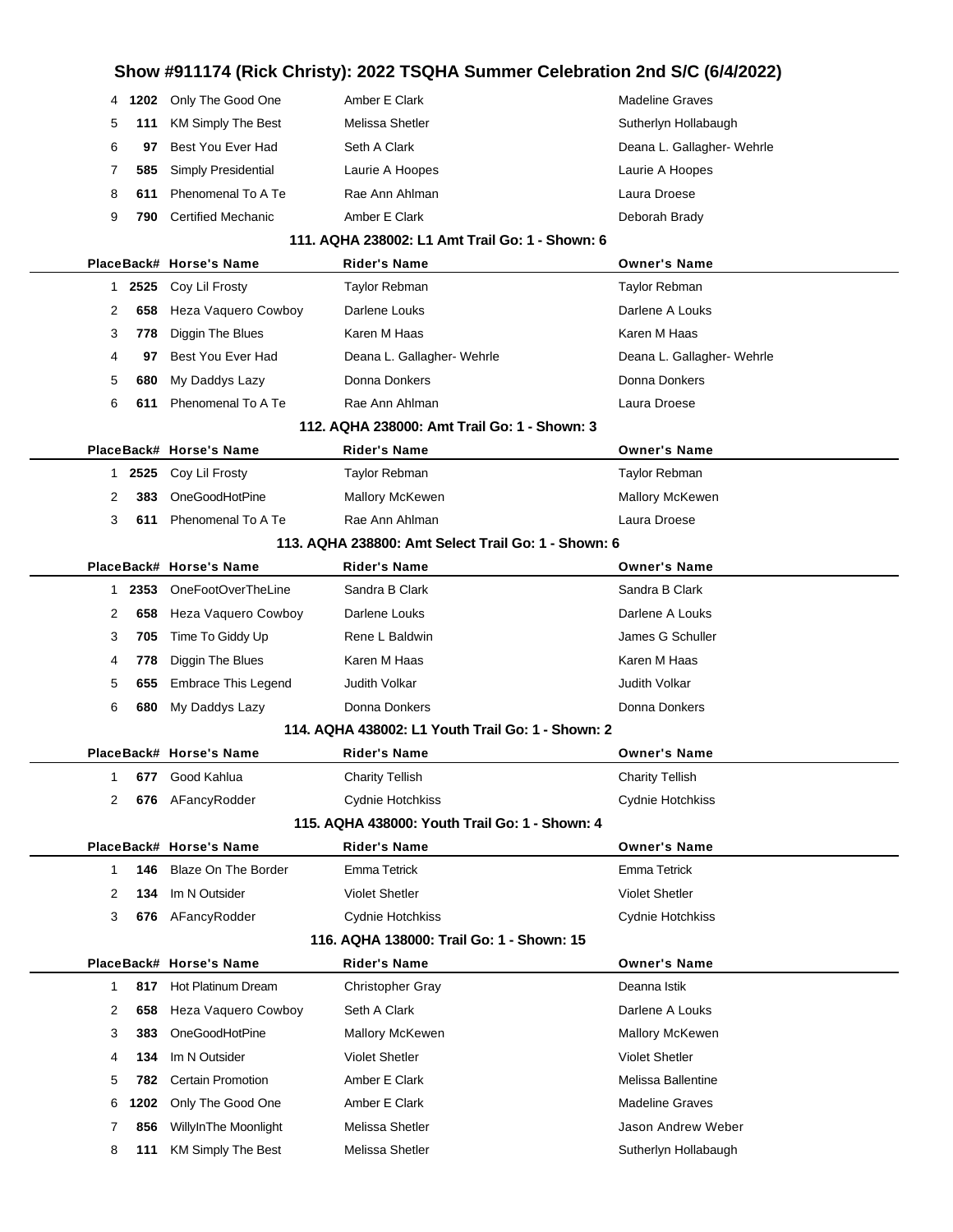### **Show #911174 (Rick Christy): 2022 TSQHA Summer Celebration 2nd S/C (6/4/2022)** 9 **705** Time To Giddy Up **Rene L Baldwin** Rene 1 and Schuller **117. Open 9986: Small Fry Trail Go: 1 - Shown: 1 PlaceBack# Horse's Name Rider's Name Owner's Name** 1 **660** Triples Silverdollar Travis Ahlman Laura Droese Laura Droese **118. AQHA 238102: L1 Amt Walk Trot Trail Go: 1 - Shown: 4 PlaceBack# Horse's Name Rider's Name Owner's Name** 1 **686** Good Movin Man **Paula Guerrieri** Paula Guerrieri Paula Guerrieri 2 **426** The Luxury Jet **Rhonda L Webber Rhonda L Webber Laurie A Hoopes** 3 **408** Repeat Invester **Barbara L Lehman** Basrbara L Lehman Basrbara L Lehman 4 **663** WS Rose Hancock Alicia Gunther **Alicia Gunther** Alicia Gunther **119. AQHA 438102: L1 Youth Walk Trot Trail Go: 1 - Shown: 1 PlaceBack# Horse's Name Rider's Name Owner's Name** 1 **673** My One N Only Girl Hays Daniels Hays Daniels Hays Daniels Hays Daniels **120. AQHA 136004: L1 Western Riding Go: 1 - Shown: 3 PlaceBack# Horse's Name Rider's Name Owner's Name** 1 **680** My Daddys Lazy **Amber E Clark Clark Clark Donna Donkers** 2 **658** Heza Vaquero Cowboy Amber E Clark **Darlene A Louks** Darlene A Louks 3 **2353** OneFootOverTheLine Amber E Clark Amber Amber Amber Sandra B Clark **121. AQHA 236000: Amt Western Riding Go: 1 - Shown: 1 PlaceBack# Horse's Name Rider's Name Owner's Name** 1 **680** My Daddys Lazy Sara Schmalzried **Communist Connains Communist Communist Connains Donna Donkers 122. AQHA 436000: Youth Western Riding Go: 1 - Shown: 2 PlaceBack# Horse's Name Rider's Name Owner's Name** 1 **134** Im N Outsider Violet Shetler Violet Shetler 2 **146** Blaze On The Border Emma Tetrick Emma Tetrick **123. AQHA 136000: Western Riding Go: 1 - Shown: 3 PlaceBack# Horse's Name Rider's Name Owner's Name** 1 **134** Im N Outsider Violet Shetler Violet Shetler 2 658 Heza Vaquero Cowboy Amber E Clark **Darlene A Louks** Darlene A Louks 3 **680** My Daddys Lazy Sara Schmalzried **Sara Schmalzried** Donna Donkers **124. Open 9989: Small Fry Western Pleasure Go: 1 - Shown: 3 PlaceBack# Horse's Name Rider's Name Owner's Name** 1 **249** Iron And Whiskey **Alexa Kozuch Susan Darr** Susan Darr 2 **660** Triples Silverdollar Travis Ahlman Laura Droese Laura Droese 3 **653** The Only Rock For Me Katherine Salmon Darlene A Louks **125. Open 9988: Smallfry Horsemanship Go: 1 - Shown: 3 PlaceBack# Horse's Name Rider's Name Owner's Name** 1 **249** Iron And Whiskey **Alexa Kozuch Susan Darr** Susan Darr 2 **653** The Only Rock For Me Katherine Salmon National Darlene A Louks 3 **660** Triples Silverdollar Travis Ahlman Laura Droese Laura Droese **126. AQHA 242102: L1 Amt Walk Trot Western Pleasure Go: 1 - Shown: 6 PlaceBack# Horse's Name Rider's Name Owner's Name** 1 773 Im Willy Chexy **Kerri Ann Brent** Kerri Ann Brent Kerri Ann Brent 2 **782** Certain Promotion Melissa Ballentine Melissa Ballentine 3 **408** Repeat Invester Barbara L Lehman Basrbara L Lehman 4 **790** Certified Mechanic **Deborah Brady Communist Communist Communist Communist Communist Communist Communist Communist Communist Communist Communist Communist Communist Communist Communist Communist Communist Communist**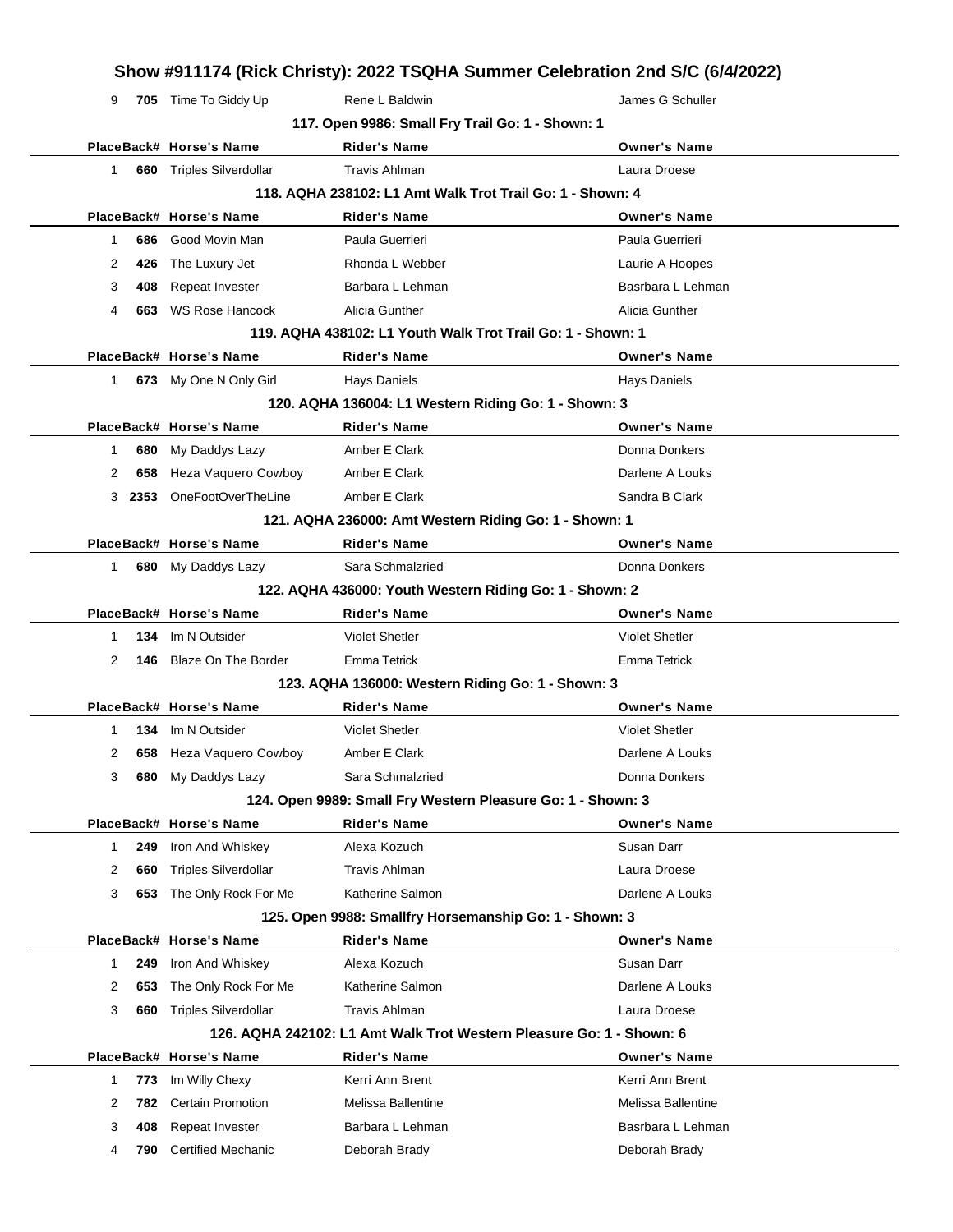|             |      |                           | Show #911174 (Rick Christy): 2022 TSQHA Summer Celebration 2nd S/C (6/4/2022) |                        |
|-------------|------|---------------------------|-------------------------------------------------------------------------------|------------------------|
| 5           | 681  | A Ladies Dream            | Laura Georgevich                                                              | Deborah Brady          |
| 6           | 663  | <b>WS Rose Hancock</b>    | Alicia Gunther                                                                | Alicia Gunther         |
|             |      |                           | 127. AQHA 240102: L1 Amt Walk Trot Horsemanship Go: 1 - Shown: 5              |                        |
|             |      | PlaceBack# Horse's Name   | <b>Rider's Name</b>                                                           | <b>Owner's Name</b>    |
| 1           | 728  | Frankly The Best          | Lauren Tobin                                                                  |                        |
| 2           | 773  | Im Willy Chexy            | Kerri Ann Brent                                                               | Kerri Ann Brent        |
| 3           | 681  | A Ladies Dream            | Laura Georgevich                                                              | Deborah Brady          |
| 4           | 408  | Repeat Invester           | Barbara L Lehman                                                              | Basrbara L Lehman      |
| 5           | 790  | <b>Certified Mechanic</b> | Deborah Brady                                                                 | Deborah Brady          |
|             |      |                           | 128. AQHA 442102: L1 Youth Walk Trot Western Pleasure Go: 1 - Shown: 3        |                        |
|             |      | PlaceBack# Horse's Name   | <b>Rider's Name</b>                                                           | <b>Owner's Name</b>    |
| $\mathbf 1$ | 673  | My One N Only Girl        | Hays Daniels                                                                  | Hays Daniels           |
| 2           | 696  | <b>Naturally Smokin</b>   | Annaliese Pivato                                                              | Annaliese Pivato       |
| 3           | 653  | The Only Rock For Me      | Katherine Salmon                                                              | Darlene A Louks        |
|             |      |                           | 129. AQHA 440102: L1 Youth Walk Trot Horsemanship Go: 1 - Shown: 3            |                        |
|             |      | PlaceBack# Horse's Name   | Rider's Name                                                                  | <b>Owner's Name</b>    |
| $\mathbf 1$ | 673  | My One N Only Girl        | Hays Daniels                                                                  | <b>Hays Daniels</b>    |
| 2           | 696  | Naturally Smokin          | Annaliese Pivato                                                              | Annaliese Pivato       |
| 3           | 653  | The Only Rock For Me      | Katherine Salmon                                                              | Darlene A Louks        |
|             |      |                           | 130. AQHA 142004: L1 Western Pleasure Go: 1 - Shown: 6                        |                        |
|             |      | PlaceBack# Horse's Name   | Rider's Name                                                                  | <b>Owner's Name</b>    |
| 1           | 533  | Kinda Dont Care           | Melissa Shetler                                                               | Darlene L McNulty      |
| 2           | 243  | Cool Girl Code            | <b>Christopher Gray</b>                                                       | <b>Christine Scott</b> |
| 3           | 685  | Huntin A Hot Hubba        | Jim Jr Chafin                                                                 | Jim Jr Chafin          |
| 4           | 790  | <b>Certified Mechanic</b> | Seth A Clark                                                                  | Deborah Brady          |
| 5           | 782  | <b>Certain Promotion</b>  | Amber E Clark                                                                 | Melissa Ballentine     |
| 6           | 658  | Heza Vaquero Cowboy       | Ashley Marie Sundberg                                                         | Darlene A Louks        |
|             |      |                           | 131, AQHA 242002: L1 Amt Western Pleasure Go: 1 - Shown: 13                   |                        |
|             |      | PlaceBack# Horse's Name   | Rider's Name                                                                  | <b>Owner's Name</b>    |
| 1           | 790  | <b>Certified Mechanic</b> | Donna Donkers                                                                 | Deborah Brady          |
| 2           | 533  | Kinda Dont Care           | Darlene L McNulty                                                             | Darlene L McNulty      |
| 3           | 808  | Wake Up To Strut          | Brenda Ackerman                                                               | Brenda Ackerman        |
| 4           | 2525 | Coy Lil Frosty            | <b>Taylor Rebman</b>                                                          | Taylor Rebman          |
| 5           | 686  | Good Movin Man            | Paula Guerrieri                                                               | Paula Guerrieri        |
| 6           | 680  | My Daddys Lazy            | Sara Schmalzried                                                              | Donna Donkers          |
| 7           | 111  | <b>KM Simply The Best</b> | Susan Hollabaugh                                                              | Sutherlyn Hollabaugh   |
| 8           | 456  | <b>KM Best Move</b>       | Lois A Berry                                                                  | Lois A Berry           |
| 9           | 728  | <b>Frankly The Best</b>   | Lauren Tobin                                                                  |                        |
|             |      |                           | 132. AQHA 242000: Amt Western Pleasure Go: 1 - Shown: 5                       |                        |
|             |      | PlaceBack# Horse's Name   | Rider's Name                                                                  | <b>Owner's Name</b>    |
| $\mathbf 1$ | 698  | Chex Out My Invite        | Jacqueline T Moorefield                                                       | Monica Sankovich       |
| 2           | 2525 | Coy Lil Frosty            | Taylor Rebman                                                                 | Taylor Rebman          |
| 3           | 680  | My Daddys Lazy            | Sara Schmalzried                                                              | Donna Donkers          |
| 4           | 686  | Good Movin Man            | Paula Guerrieri                                                               | Paula Guerrieri        |
|             |      |                           | 133. AQHA 242800: Amt Select Western Pleasure Go: 1 - Shown: 6                |                        |
|             |      | PlaceBack# Horse's Name   | Rider's Name                                                                  | <b>Owner's Name</b>    |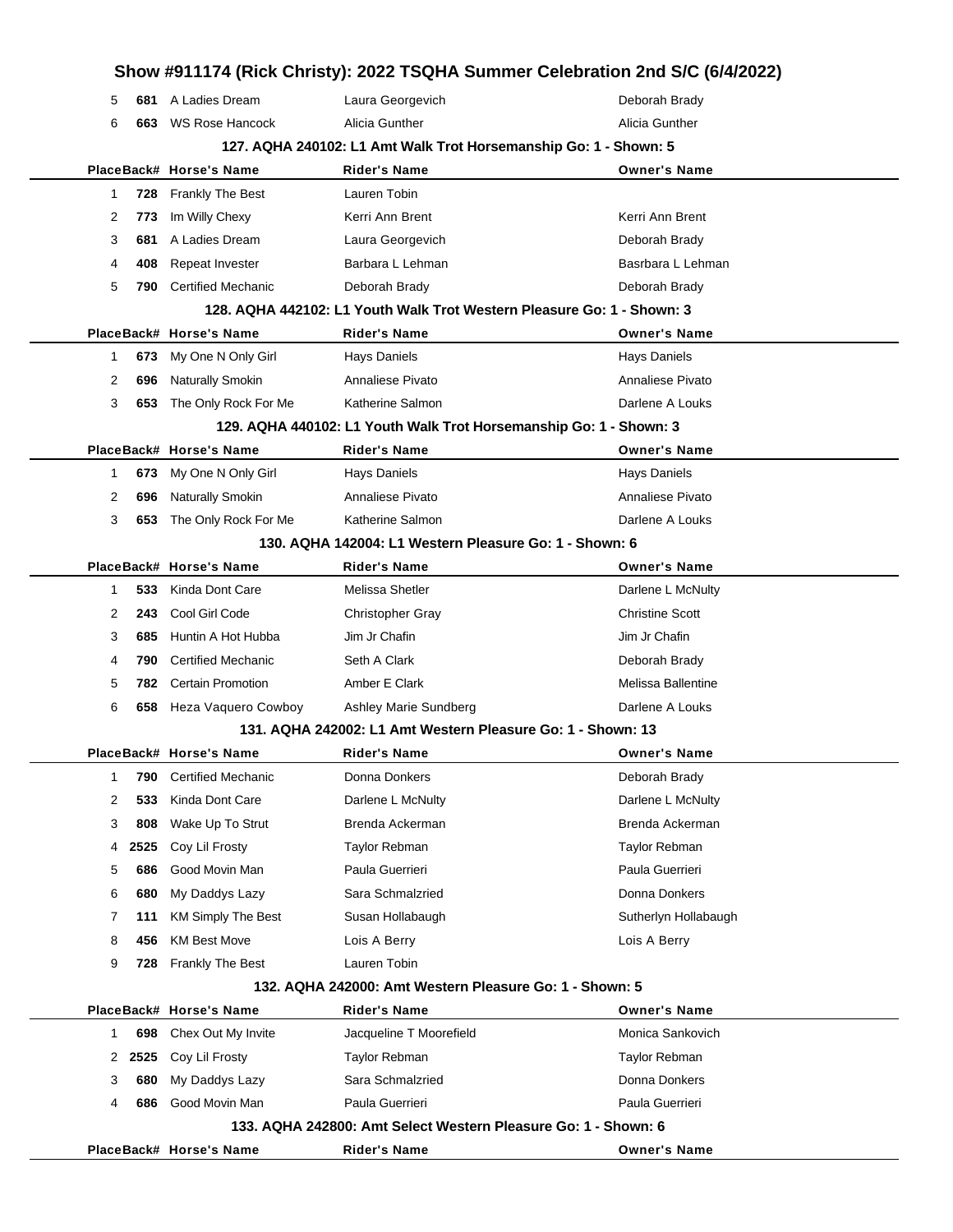|              |      |                            | Show #911174 (Rick Christy): 2022 TSQHA Summer Celebration 2nd S/C (6/4/2022) |                        |
|--------------|------|----------------------------|-------------------------------------------------------------------------------|------------------------|
| 1            | 657  | Made Mighty Cool           | Patricia L. Zinkhann                                                          | Patricia L. Zinkhann   |
| 2            | 236  | Cowboy Causin Mayhem       | Elizabeth B Sant                                                              | Elizabeth B Sant       |
| 3            | 790  | <b>Certified Mechanic</b>  | Donna Donkers                                                                 | Deborah Brady          |
| 4            | 808  | Wake Up To Strut           | Brenda Ackerman                                                               | Brenda Ackerman        |
| 5            | 533  | Kinda Dont Care            | Darlene L McNulty                                                             | Darlene L McNulty      |
| 6            | 220  | To Be Reasoned With        | Julie McDonnell                                                               | Julie McDonnell        |
|              |      |                            | 134. AQHA 142100: Junior Western Pleasure Go: 1 - Shown: 3                    |                        |
|              |      | PlaceBack# Horse's Name    | Rider's Name                                                                  | <b>Owner's Name</b>    |
| 1            | 657  | Made Mighty Cool           | <b>Edward A Weber</b>                                                         | Patricia L. Zinkhann   |
| 2            | 785  | Willie Take A Look         | Jim Jr Chafin                                                                 | Alison Chimner         |
|              |      |                            | 135. AQHA 442002: L1 Youth Western Pleasure Go: 1 - Shown: 6                  |                        |
|              |      | PlaceBack# Horse's Name    | Rider's Name                                                                  | <b>Owner's Name</b>    |
| 0            | 808  | Wake Up To Strut           | Brenda Ackerman                                                               | Brenda Ackerman        |
| 1            | 678  | Wood Ya Sleep Withme       | Isabella Marinacci                                                            | Isabella Marinacci     |
| 2            | 673  | My One N Only Girl         | Laurel Daniels                                                                | Hays Daniels           |
| 3            | 671  | Willy Miss My Chex         | Olivia S Stoudmire                                                            | Oliva S Stoudmire      |
| 4            | 724  | <b>Signature Flatline</b>  | Audrey Wetterau                                                               | Robyn Allan            |
| 5            | 655  | <b>Embrace This Legend</b> | Grace Will                                                                    | <b>Judith Volkar</b>   |
|              |      |                            | 136. AQHA 442000: Youth Western Pleasure Go: 1 - Shown: 7                     |                        |
|              |      | PlaceBack# Horse's Name    | Rider's Name                                                                  | <b>Owner's Name</b>    |
| $\mathbf{1}$ | 134  | Im N Outsider              | <b>Violet Shetler</b>                                                         | <b>Violet Shetler</b>  |
| 2            | 678  | Wood Ya Sleep Withme       | Isabella Marinacci                                                            | Isabella Marinacci     |
| 3            | 676  | AFancyRodder               | Cydnie Hotchkiss                                                              | Cydnie Hotchkiss       |
| 4            | 146  | Blaze On The Border        | Emma Tetrick                                                                  | Emma Tetrick           |
| 5            | 673  | My One N Only Girl         | <b>Laurel Daniels</b>                                                         | Hays Daniels           |
| 6            | 724  | <b>Signature Flatline</b>  | Audrey Wetterau                                                               | Robyn Allan            |
| 7            | 671  | Willy Miss My Chex         | Olivia S Stoudmire                                                            | Oliva S Stoudmire      |
|              |      |                            | 137, AQHA 142200: Senior Western Pleasure Go: 1 - Shown: 8                    |                        |
|              |      | PlaceBack# Horse's Name    | Rider's Name                                                                  | <b>Owner's Name</b>    |
| $\mathbf{1}$ | 134  | Im N Outsider              | <b>Violet Shetler</b>                                                         | <b>Violet Shetler</b>  |
| 2            | 790  | <b>Certified Mechanic</b>  | Seth A Clark                                                                  | Deborah Brady          |
| 3            | 680  | My Daddys Lazy             | Sara Schmalzried                                                              | Donna Donkers          |
| 4            | 676  | AFancyRodder               | Cydnie Hotchkiss                                                              | Cydnie Hotchkiss       |
| 5            | 681  | A Ladies Dream             | Ashley Marie Sundberg                                                         | Deborah Brady          |
| 6            | 658  | <b>Heza Vaquero Cowboy</b> | Amber E Clark                                                                 | Darlene A Louks        |
| 7            | 683  | <b>Rebels Dont Sleep</b>   | Erin M Rushin                                                                 | Erin M Rushin          |
|              |      |                            | 138. AQHA 240002: L1 Amt Western Horsemanship Go: 1 - Shown: 13               |                        |
|              |      | PlaceBack# Horse's Name    | Rider's Name                                                                  | <b>Owner's Name</b>    |
| $\mathbf{1}$ | 623  | Bold Enough To Copy        | Tonya M Stenger                                                               | Tonya Wilson           |
| 2            | 1202 | Only The Good One          | <b>Madeline Graves</b>                                                        | <b>Madeline Graves</b> |
| 3            | 2525 | Coy Lil Frosty             | Taylor Rebman                                                                 | Taylor Rebman          |
| 4            | 557  | MamaSaidKnockYouOut        | Stephanie D Hardy                                                             | Stephanie D Hardy      |
| 5            | 856  | WillyInThe Moonlight       | Jason Andrew Weber                                                            | Jason Andrew Weber     |
| 6            | 686  | Good Movin Man             | Paula Guerrieri                                                               | Paula Guerrieri        |
| 7            | 111  | <b>KM Simply The Best</b>  | Susan Hollabaugh                                                              | Sutherlyn Hollabaugh   |
| 8            | 220  | To Be Reasoned With        | Julie McDonnell                                                               | Julie McDonnell        |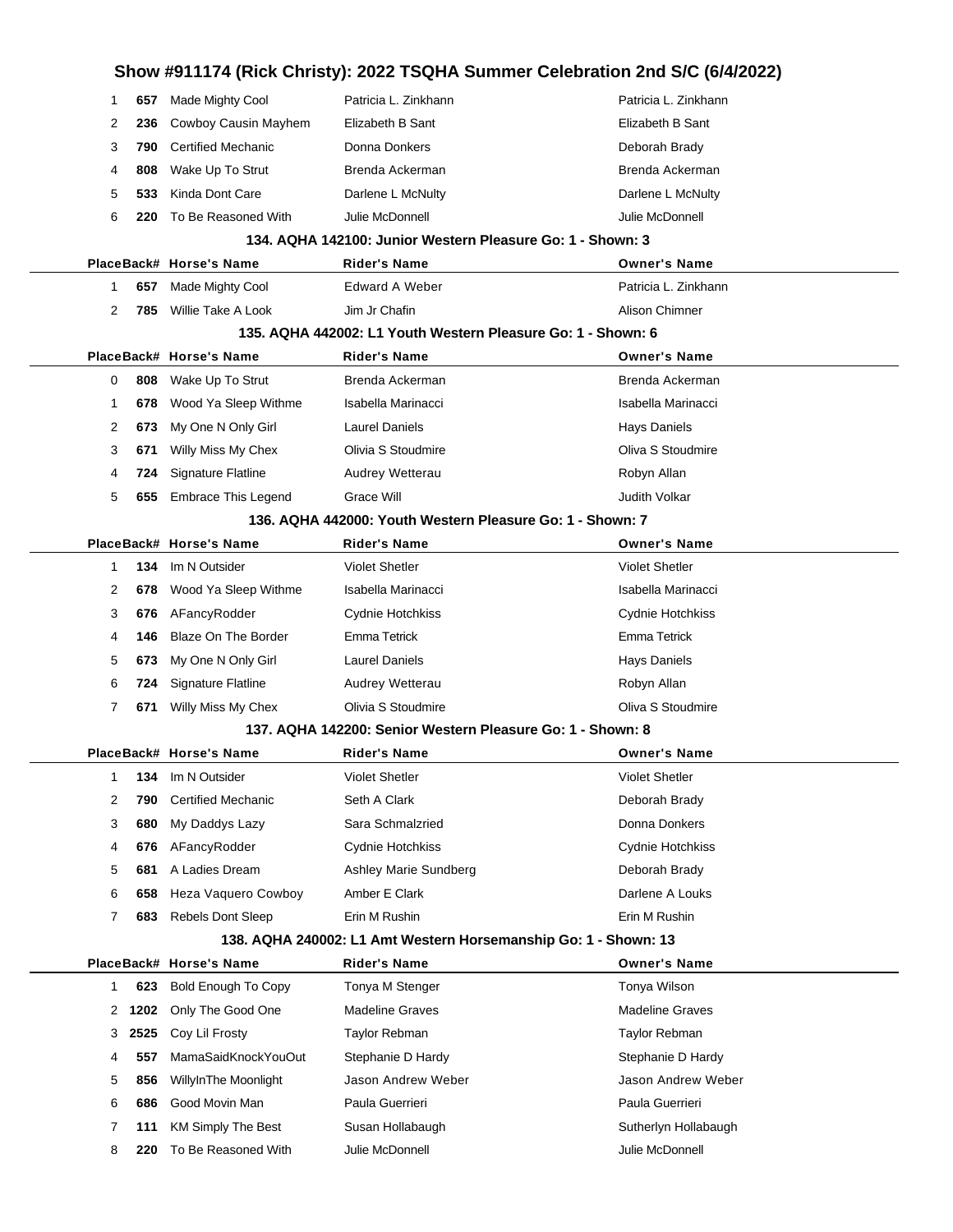## **Show #911174 (Rick Christy): 2022 TSQHA Summer Celebration 2nd S/C (6/4/2022)**

**139. AQHA 240000: Amt Western Horsemanship Go: 1 - Shown: 10**

**808** Wake Up To Strut Brenda Ackerman Brenda Ackerman Brenda Ackerman

|    |      | PlaceBack# Horse's Name    | <b>Rider's Name</b>                                                | <b>Owner's Name</b>        |
|----|------|----------------------------|--------------------------------------------------------------------|----------------------------|
| 1. | 243  | Cool Girl Code             | <b>Christine Scott</b>                                             | <b>Christine Scott</b>     |
| 2  | 383  | OneGoodHotPine             | <b>Mallory McKewen</b>                                             | <b>Mallory McKewen</b>     |
| 3  | 698  | Chex Out My Invite         | Jacqueline T Moorefield                                            | Monica Sankovich           |
| 4  | 623  | <b>Bold Enough To Copy</b> | Tonya M Stenger                                                    | Tonya Wilson               |
| 5  | 557  | MamaSaidKnockYouOut        | Stephanie D Hardy                                                  | Stephanie D Hardy          |
| 6  | 2525 | Coy Lil Frosty             | Taylor Rebman                                                      | <b>Taylor Rebman</b>       |
| 7  | 1202 | Only The Good One          | <b>Madeline Graves</b>                                             | <b>Madeline Graves</b>     |
| 8  | 856  | WillyInThe Moonlight       | Jason Andrew Weber                                                 | Jason Andrew Weber         |
| 9  | 611  | Phenomenal To A Te         | Rae Ann Ahlman                                                     | Laura Droese               |
|    |      |                            | 140. AQHA 240800: Amt Select Western Horsemanship Go: 1 - Shown: 7 |                            |
|    |      | PlaceBack# Horse's Name    | Rider's Name                                                       | <b>Owner's Name</b>        |
| 1  | 236  | Cowboy Causin Mayhem       | Elizabeth B Sant                                                   | Elizabeth B Sant           |
| 2  | 705  | Time To Giddy Up           | Rene L Baldwin                                                     | James G Schuller           |
| 3  | 655  | <b>Embrace This Legend</b> | Judith Volkar                                                      | Judith Volkar              |
| 4  | 2353 | OneFootOverTheLine         | Sandra B Clark                                                     | Sandra B Clark             |
| 5  | 942  | <b>XTRA Shiney Crome</b>   | Thelma M. O'Brien                                                  | Thelma M. O'Brien          |
| 6  | 220  | To Be Reasoned With        | Julie McDonnell                                                    | Julie McDonnell            |
|    |      |                            | 141. AQHA 440002: L1 Youth Western Horsemanship Go: 1 - Shown: 10  |                            |
|    |      | PlaceBack# Horse's Name    | Rider's Name                                                       | <b>Owner's Name</b>        |
| 1  | 97   | Best You Ever Had          | Sophie Wehrle                                                      | Deana L. Gallagher- Wehrle |
| 2  | 673  | My One N Only Girl         | <b>Laurel Daniels</b>                                              | <b>Hays Daniels</b>        |
| 3  | 676  | AFancyRodder               | Cydnie Hotchkiss                                                   | Cydnie Hotchkiss           |
| 4  | 678  | Wood Ya Sleep Withme       | Isabella Marinacci                                                 | Isabella Marinacci         |
| 5  | 146  | <b>Blaze On The Border</b> | <b>Emma Tetrick</b>                                                | Emma Tetrick               |
| 6  | 671  | Willy Miss My Chex         | Olivia S Stoudmire                                                 | Oliva S Stoudmire          |
| 7  | 724  | Signature Flatline         | Audrey Wetterau                                                    | Robyn Allan                |
| 8  | 655  | <b>Embrace This Legend</b> | Grace Will                                                         | Judith Volkar              |
| 9  | 677  | Good Kahlua                | <b>Charity Tellish</b>                                             | <b>Charity Tellish</b>     |
|    |      |                            | 142. AQHA 440000: Youth Western Horsemanship Go: 1 - Shown: 8      |                            |
|    |      | PlaceBack# Horse's Name    | <b>Rider's Name</b>                                                | <b>Owner's Name</b>        |
| 1. | 134  | Im N Outsider              | <b>Violet Shetler</b>                                              | <b>Violet Shetler</b>      |
| 2  | 673  | My One N Only Girl         | <b>Laurel Daniels</b>                                              | <b>Hays Daniels</b>        |
| 3  | 678  | Wood Ya Sleep Withme       | Isabella Marinacci                                                 | Isabella Marinacci         |
| 4  | 146  | <b>Blaze On The Border</b> | Emma Tetrick                                                       | Emma Tetrick               |
| 5  | 676  | AFancyRodder               | Cydnie Hotchkiss                                                   | Cydnie Hotchkiss           |
| 6  | 724  | Signature Flatline         | Audrey Wetterau                                                    | Robyn Allan                |
| 7  | 677  | Good Kahlua                | <b>Charity Tellish</b>                                             | <b>Charity Tellish</b>     |
|    |      |                            |                                                                    |                            |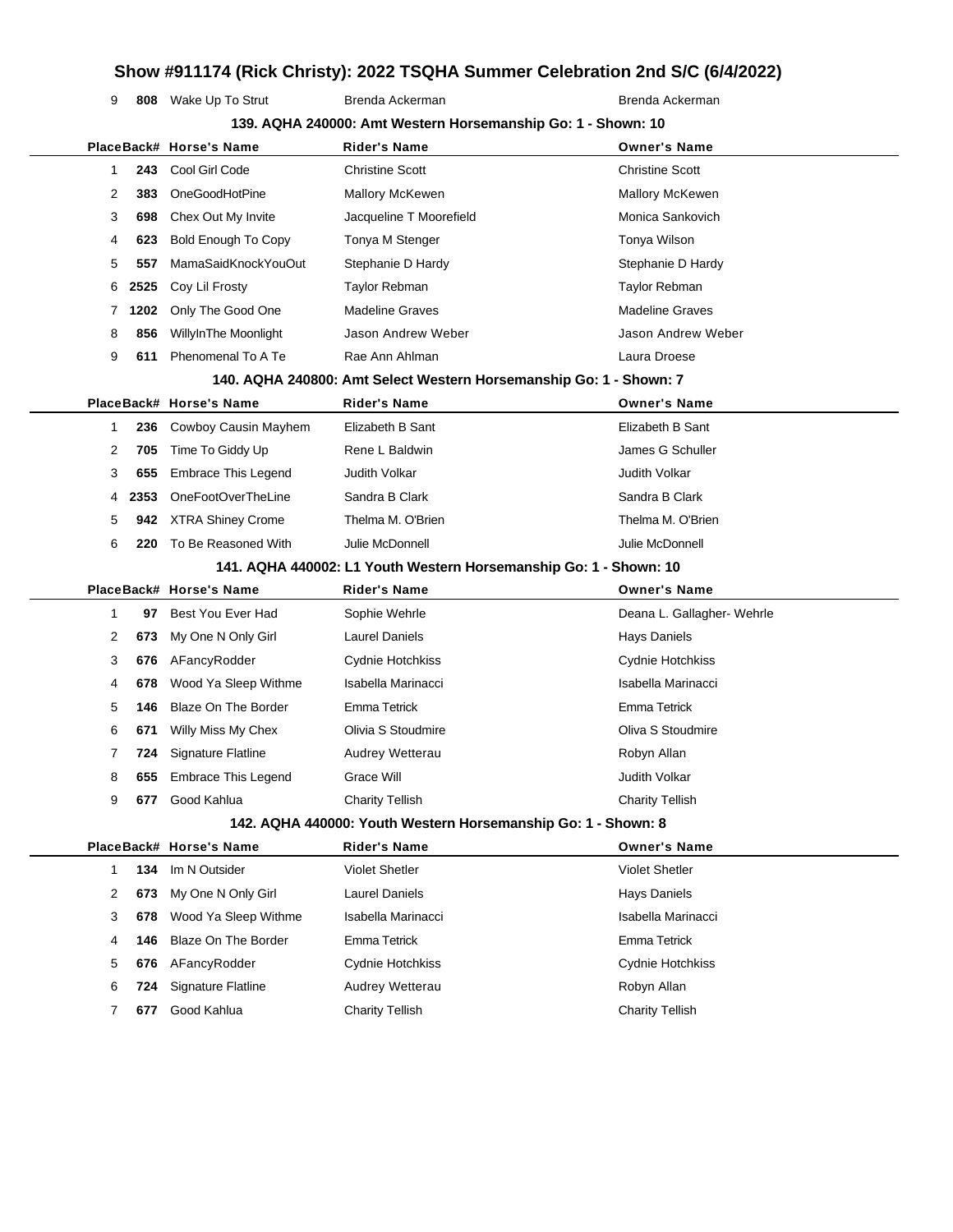### **1. AQHA 212002: L1 Amt Showmanship at Halter Go: 1 - Shown: 18**

|                                                             |     | PlaceBack# Horse's Name     | Rider's Name                                                      | <b>Owner's Name</b>    |  |  |  |
|-------------------------------------------------------------|-----|-----------------------------|-------------------------------------------------------------------|------------------------|--|--|--|
| 1                                                           | 408 | Repeat Invester             | Casey Lehman                                                      | Basrbara L Lehman      |  |  |  |
| 2                                                           | 682 | Hot And Southern            | Stephanie Spaeder                                                 | Anthony And Stephaine  |  |  |  |
| 3                                                           | 663 | <b>WS Rose Hancock</b>      | Alicia Gunther                                                    | Alicia Gunther         |  |  |  |
| 4                                                           | 683 | <b>Rebels Dont Sleep</b>    | Erin M Rushin                                                     | Erin M Rushin          |  |  |  |
| 5                                                           | 658 | Heza Vaquero Cowboy         | Darlene Louks                                                     | Darlene A Louks        |  |  |  |
| 6                                                           | 702 | Pretty Girls Rock           | Tonia Freeze                                                      | Kelli J Hardy          |  |  |  |
| 7                                                           | 795 | Dreamz Big Dreamz           | Sierra Nicole Miller                                              | Erica/Mitch Miller     |  |  |  |
| 8                                                           | 888 | Dont Pass My Hotrod         | Beth F Smith                                                      | Beth F Smith           |  |  |  |
| 9                                                           | 456 | <b>KM Best Move</b>         | Lois A Berry                                                      | Lois A Berry           |  |  |  |
| 2. AQHA 212000: Amt Showmanship at Halter Go: 1 - Shown: 15 |     |                             |                                                                   |                        |  |  |  |
|                                                             |     | PlaceBack# Horse's Name     | Rider's Name                                                      | <b>Owner's Name</b>    |  |  |  |
| 1                                                           | 383 | OneGoodHotPine              | Mallory McKewen                                                   | <b>Mallory McKewen</b> |  |  |  |
| 2                                                           | 856 | WillyInThe Moonlight        | Jason Andrew Weber                                                | Jason Andrew Weber     |  |  |  |
| 3                                                           | 758 | The Pretty Committee        | Kelli J Hardy                                                     | Kelli J Hardy          |  |  |  |
| 4                                                           | 447 | Snoop Dogge                 | Jason G Somnitz                                                   | Jason G Somnitz        |  |  |  |
| 5                                                           | 243 | Cool Girl Code              | <b>Christine Scott</b>                                            | <b>Christine Scott</b> |  |  |  |
| 6                                                           | 623 | <b>Bold Enough To Copy</b>  | Tonya M Stenger                                                   | Tonya Wilson           |  |  |  |
| 7                                                           | 557 | MamaSaidKnockYouOut         | Stephanie D Hardy                                                 | Stephanie D Hardy      |  |  |  |
| 8                                                           | 408 | Repeat Invester             | Casey Lehman                                                      | Basrbara L Lehman      |  |  |  |
| 9                                                           | 683 | <b>Rebels Dont Sleep</b>    | Erin M Rushin                                                     | Erin M Rushin          |  |  |  |
|                                                             |     |                             | 3. AQHA 212800: Amt Select Showmanship at Halter Go: 1 - Shown: 9 |                        |  |  |  |
|                                                             |     | PlaceBack# Horse's Name     | Rider's Name                                                      | <b>Owner's Name</b>    |  |  |  |
| $\mathbf{1}$                                                | 658 | Heza Vaquero Cowboy         | Darlene Louks                                                     | Darlene A Louks        |  |  |  |
| 2                                                           | 80  | KatieVindicatingPoco        | Claudia B Brown                                                   | Claudia B Brown        |  |  |  |
| 3                                                           | 808 | Wake Up To Strut            | Brenda Ackerman                                                   | Brenda Ackerman        |  |  |  |
| 4                                                           | 55  | Blue In A Minute            | Tina McElroy                                                      | Logan McElroy          |  |  |  |
| 5                                                           | 456 | <b>KM Best Move</b>         | Lois A Berry                                                      | Lois A Berry           |  |  |  |
| 6                                                           | 220 | To Be Reasoned With         | Julie McDonnell                                                   | Julie McDonnell        |  |  |  |
| 7                                                           | 773 | Im Willy Chexy              | Kerri Ann Brent                                                   | Kerri Ann Brent        |  |  |  |
| 8                                                           | 888 | Dont Pass My Hotrod         | Beth F Smith                                                      | <b>Beth F Smith</b>    |  |  |  |
| 9                                                           | 682 | Hot And Southern            | Stephanie Spaeder                                                 | Anthony And Stephaine  |  |  |  |
|                                                             |     |                             | 4. Open 9999: Smallfry Showmanship Go: 1 - Shown: 3               |                        |  |  |  |
|                                                             |     | PlaceBack# Horse's Name     | <b>Rider's Name</b>                                               | <b>Owner's Name</b>    |  |  |  |
| 1                                                           | 249 | Iron And Whiskey            | Alexa Kozuch                                                      | Susan Darr             |  |  |  |
| 2                                                           | 653 | The Only Rock For Me        | Katherine Salmon                                                  | Darlene A Louks        |  |  |  |
| 3                                                           | 660 | <b>Triples Silverdollar</b> | Travis Ahlman                                                     | Laura Droese           |  |  |  |
|                                                             |     |                             | 5. AQHA 412002: L1 Youth Showmanship at Halter Go: 1 - Shown: 11  |                        |  |  |  |
|                                                             |     | PlaceBack# Horse's Name     | Rider's Name                                                      | <b>Owner's Name</b>    |  |  |  |
| 1                                                           | 248 | <b>Especially Invited</b>   | Chalen Leibold                                                    | Chalen Leibold         |  |  |  |
| 2                                                           | 678 | Wood Ya Sleep Withme        | Isabella Marinacci                                                | Isabella Marinacci     |  |  |  |
| 3                                                           | 655 | Embrace This Legend         | Grace Will                                                        | Judith Volkar          |  |  |  |
| 4                                                           | 146 | Blaze On The Border         | Emma Tetrick                                                      | Emma Tetrick           |  |  |  |
| 5                                                           | 671 | Willy Miss My Chex          | Olivia S Stoudmire                                                | Oliva S Stoudmire      |  |  |  |
| 6                                                           | 696 | Naturally Smokin            | Annaliese Pivato                                                  | Annaliese Pivato       |  |  |  |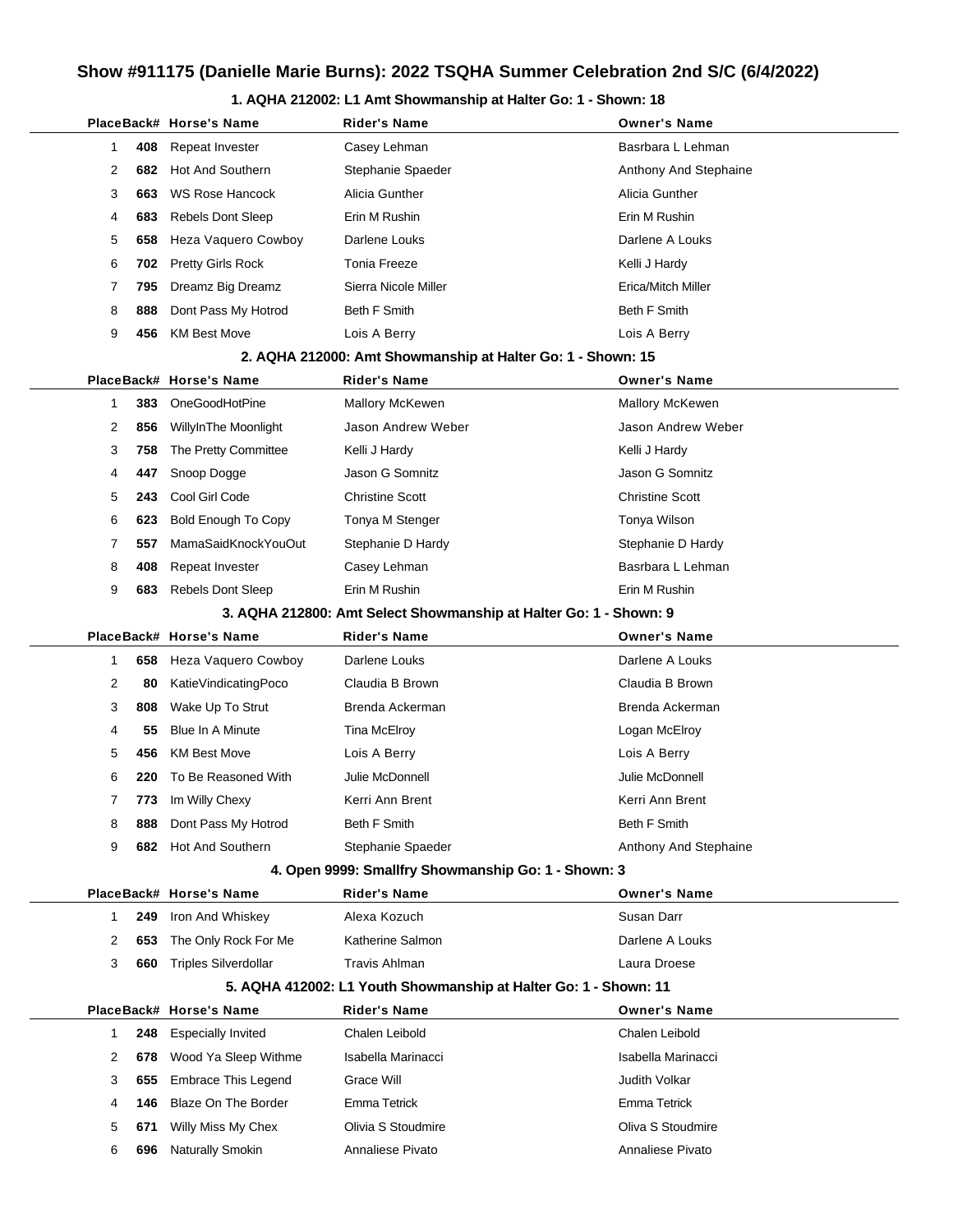## **Show #911175 (Danielle Marie Burns): 2022 TSQHA Summer Celebration 2nd S/C (6/4/2022) 97** Best You Ever Had Sophie Wehrle **Deana L. Gallagher- Wehrle** Deana L. Gallagher- Wehrle **676** AFancyRodder Cydnie Hotchkiss Cydne Cydnie Hotchkiss **673** My One N Only Girl Hays Daniels **Hays Daniels** Hays Daniels Hays Daniels **6. AQHA 412000: Youth Showmanship at Halter Go: 1 - Shown: 12 PlaceBack# Horse's Name Rider's Name Owner's Name 134** Im N Outsider Violet Shetler Violet Shetler **248** Especially Invited Chalen Leibold Chalen Leibold **696** Naturally Smokin **Annaliese Pivato** Annaliese Pivato **Annaliese Pivato** Annaliese Pivato **673** My One N Only Girl **Laurel Daniels Hays Daniels** Hays Daniels **677** Good Kahlua Charity Tellish Charity Tellish **676** AFancyRodder Cydnie Hotchkiss Cydnie Hotchkiss **678** Wood Ya Sleep Withme Isabella Marinacci **Isabella Marinacci** Isabella Marinacci **671** Willy Miss My Chex **Olivia S Stoudmire Constant Collivant Coliva** S Stoudmire **97** Best You Ever Had Sophie Wehrle **Communist Communist Communist Communist Communist Communist Communist Communist Communist Communist Communist Communist Communist Communist Communist Communist Communist Communist Co 7. AQHA 207400: Amt Yearling Geldings Go: 1 - Shown: 1 PlaceBack# Horse's Name Rider's Name Owner's Name 401** Better Get Movin Jonelle M Harris Jonelle M Harris **10. AQHA 207700: Amt Aged Geldings Go: 1 - Shown: 1 PlaceBack# Horse's Name Rider's Name Owner's Name 254** Safe And Elusive Carol A Campbell Carol A Campbell **11. AQHA 277000: Amt Performance Halter Geldings Go: 1 - Shown: 12 PlaceBack# Horse's Name Rider's Name Owner's Name 447** Snoop Dogge **Access Jason G Somnitz** Jason G Somnitz Jason G Somnitz **782** Certain Promotion **Melissa Ballentine** Melissa Ballentine Melissa Ballentine **680** My Daddys Lazy Sara Schmalzried **Communist Connaint Donna Donkers** Donna Donkers **2353** OneFootOverTheLine Sandra B Clark Sandra B Clark Sandra B Clark **1202** Only The Good One Madeline Graves Madeline Graves **611** Phenomenal To A Te Rae Ann Ahlman Laura Droese **686** Good Movin Man Paula Guerrieri Paula Guerrieri **658** Heza Vaquero Cowboy Darlene Louks **Darlene A Louks** Darlene A Louks **456** KM Best Move Lois A Berry Lois A Berry **20. AQHA 477000: Youth Performance Halter Geldings Go: 1 - Shown: 7 PlaceBack# Horse's Name Rider's Name Owner's Name 134** Im N Outsider Violet Shetler Violet Shetler **611** Phenomenal To A Te Travis Ahlman Laura Droese Laura Droese 3 97 Best You Ever Had Sophie Wehrle **Sophie Had Sophie Hadden Communist Callagher- Wehrle** Deana L. Gallagher- Wehrle **671** Willy Miss My Chex **Olivia S Stoudmire Oliva S Stoudmire** Oliva S Stoudmire **724** Signature Flatline **Audrey Wetterau Audrey Wetterau Robyn Allan 146** Blaze On The Border Emma Tetrick Emma Tetrick **678** Wood Ya Sleep Withme Isabella Marinacci **Isabella Marinacci** Isabella Marinacci **23. AQHA 471400: Youth Performance Grand Champion Gelding Go: 1 - Shown: 1 PlaceBack# Horse's Name Rider's Name Owner's Name**

 **134** Im N Outsider Violet Shetler Violet Shetler **24. AQHA 471500: Youth Performance Reserve Champion Gelding Go: 1 - Shown: 2 PlaceBack# Horse's Name Rider's Name Owner's Name 611** Phenomenal To A Te Travis Ahlman Laura Droese Laura Droese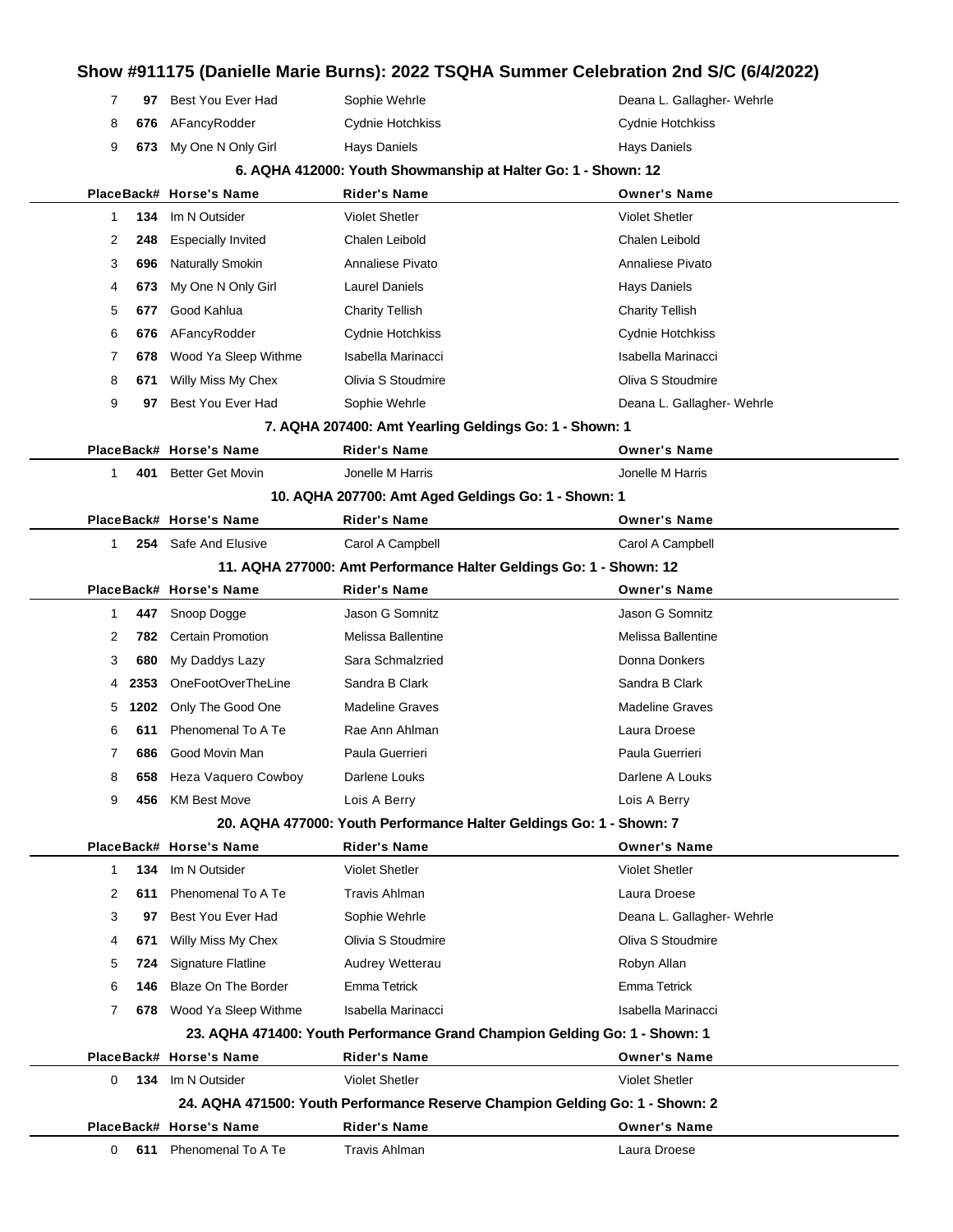| 0            |      | 134 Im N Outsider            | <b>Violet Shetler</b>                                                  | <b>Violet Shetler</b>      |
|--------------|------|------------------------------|------------------------------------------------------------------------|----------------------------|
|              |      |                              | 28. AQHA 107700: Aged Geldings Go: 1 - Shown: 1                        |                            |
|              |      | PlaceBack# Horse's Name      | <b>Rider's Name</b>                                                    | <b>Owner's Name</b>        |
| $\mathbf{1}$ |      | 254 Safe And Elusive         | Joe Dunlap                                                             | Carol A Campbell           |
|              |      |                              | 29. AQHA 177000: Performance Halter Geldings Go: 1 - Shown: 11         |                            |
|              |      | PlaceBack# Horse's Name      | <b>Rider's Name</b>                                                    | <b>Owner's Name</b>        |
| -1           |      | <b>782</b> Certain Promotion | Amber E Clark                                                          | Melissa Ballentine         |
| 2            | 447  | Snoop Dogge                  | Jason G Somnitz                                                        | Jason G Somnitz            |
| 3            | 611  | Phenomenal To A Te           | Rae Ann Ahlman                                                         | Laura Droese               |
| 4            | 680  | My Daddys Lazy               | Sara Schmalzried                                                       | Donna Donkers              |
| 5            | 134  | Im N Outsider                | <b>Violet Shetler</b>                                                  | <b>Violet Shetler</b>      |
| 6            | 658  | Heza Vaquero Cowboy          | Darlene Louks                                                          | Darlene A Louks            |
| 7            | 97   | Best You Ever Had            | Sophie Wehrle                                                          | Deana L. Gallagher- Wehrle |
| 8            | 1202 | Only The Good One            | <b>Madeline Graves</b>                                                 | <b>Madeline Graves</b>     |
| 9            | 585  | Simply Presidential          | Laurie A Hoopes                                                        | Laurie A Hoopes            |
|              |      |                              | 30. AQHA 101400: Grand Champion Geldings Go: 1 - Shown: 1              |                            |
|              |      | PlaceBack# Horse's Name      | <b>Rider's Name</b>                                                    | <b>Owner's Name</b>        |
| 0            |      | 254 Safe And Elusive         | Joe Dunlap                                                             | Carol A Campbell           |
|              |      |                              | 31. AQHA 101500: Reserve Champion Gelding Go: 1 - Shown: 1             |                            |
|              |      | PlaceBack# Horse's Name      | <b>Rider's Name</b>                                                    | <b>Owner's Name</b>        |
| 0            |      | 254 Safe And Elusive         | Joe Dunlap                                                             | Carol A Campbell           |
|              |      |                              | 32. AQHA 171400: Performance Grand Champion Geldings Go: 1 - Shown: 2  |                            |
|              |      | PlaceBack# Horse's Name      | Rider's Name                                                           | <b>Owner's Name</b>        |
| 0            | 447  | Snoop Dogge                  | Jason G Somnitz                                                        | Jason G Somnitz            |
| 0            |      | 782 Certain Promotion        | Amber E Clark                                                          | Melissa Ballentine         |
|              |      |                              | 33. AQHA 171500: Performance Reserve Champion Gelding Go: 1 - Shown: 3 |                            |
|              |      | PlaceBack# Horse's Name      | Rider's Name                                                           | <b>Owner's Name</b>        |
| 0            |      | 447 Snoop Dogge              | Jason G Somnitz                                                        | Jason G Somnitz            |
|              |      | 782 Certain Promotion        | Amber E Clark                                                          | Melissa Ballentine         |
| 0            | 611  | Phenomenal To A Te           | Rae Ann Ahlman                                                         | Laura Droese               |
|              |      |                              | 35. AQHA 205500: Amt Two Yr Old Mares Go: 1 - Shown: 1                 |                            |
|              |      | PlaceBack# Horse's Name      | <b>Rider's Name</b>                                                    | <b>Owner's Name</b>        |
| 0            |      | 547 Iem The Sweet One        | Jason G Somnitz                                                        | Jason G Somnitz            |
|              |      |                              | 36. AQHA 205600: Amt Three Yr Old Mares Go: 1 - Shown: 1               |                            |
|              |      | PlaceBack# Horse's Name      | Rider's Name                                                           | <b>Owner's Name</b>        |
| 0            | 55   | <b>Blue In A Minute</b>      | Tina McElroy                                                           | Logan McElroy              |
|              |      |                              | 37. AQHA 205700: Amt Aged Mares Go: 1 - Shown: 5                       |                            |
|              |      | PlaceBack# Horse's Name      | <b>Rider's Name</b>                                                    | <b>Owner's Name</b>        |
|              | 795  | Dreamz Big Dreamz            | Sierra Nicole Miller                                                   | Erica/Mitch Miller         |
| -1           | 326  | One More Ante                | Michelle Gala                                                          | Michelle Gala              |
| 2            |      | Wake Up To Strut             | Brenda Ackerman                                                        | Brenda Ackerman            |
| 3            | 808  |                              |                                                                        |                            |
| 4            | 408  | Repeat Invester              | Casey Lehman                                                           | Basrbara L Lehman          |

**PlaceBack# Horse's Name Rider's Name Owner's Name** 1 **243** Cool Girl Code Christine Scott Christine Scott Christine Scott

 $\overline{a}$ 

 $\overline{a}$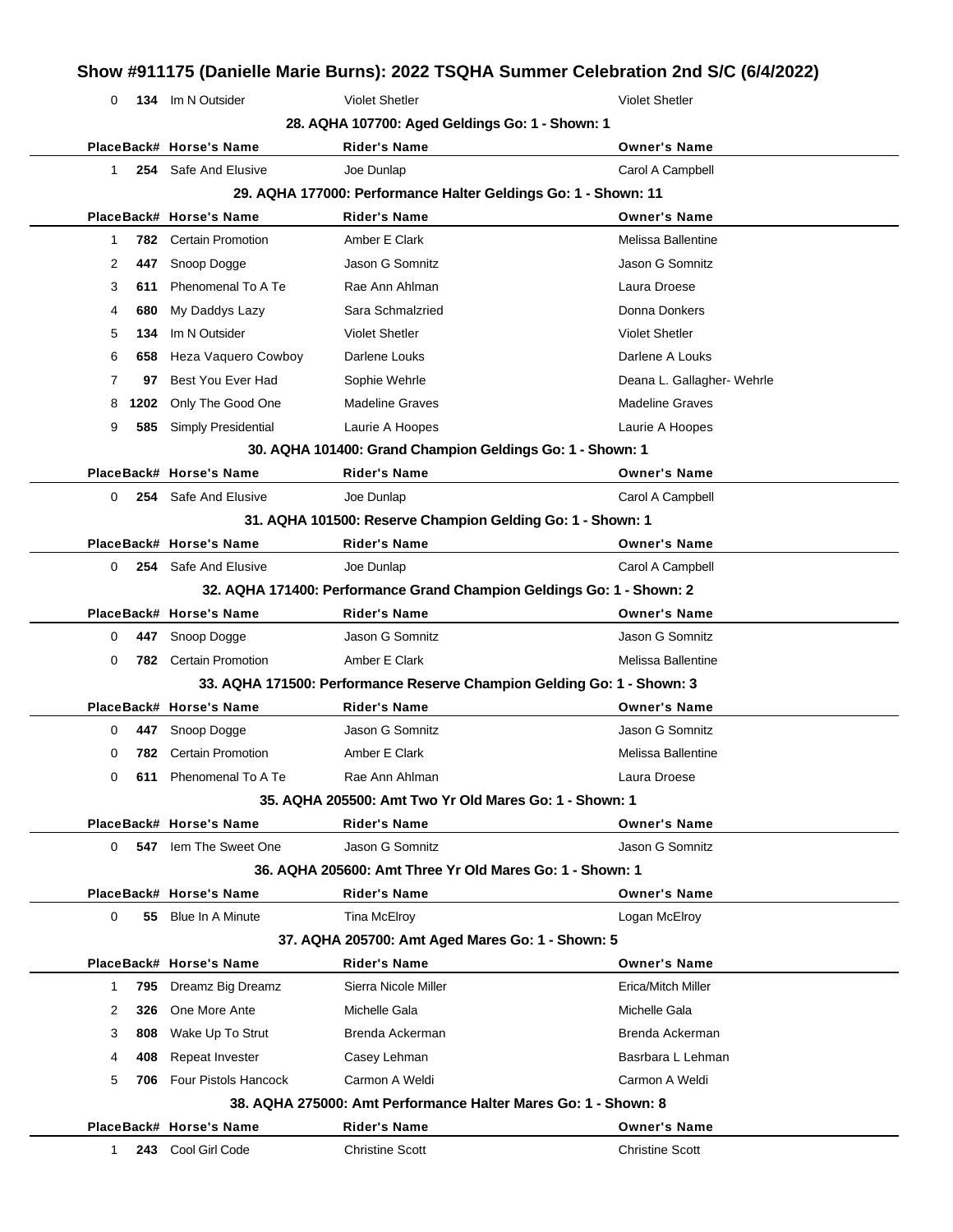| 2  | 682  | <b>Hot And Southern</b>    | Stephanie Spaeder                                                         | Anthony And Stephaine  |
|----|------|----------------------------|---------------------------------------------------------------------------|------------------------|
| 3  | 773  | Im Willy Chexy             | Kerri Ann Brent                                                           | Kerri Ann Brent        |
| 4  | 653  | The Only Rock For Me       | Nicole Salmon                                                             | Darlene A Louks        |
| 5  | 758  | The Pretty Committee       | Kelli J Hardy                                                             | Kelli J Hardy          |
| 6  | 2525 | Coy Lil Frosty             | <b>Taylor Rebman</b>                                                      | Taylor Rebman          |
| 7  | 623  | <b>Bold Enough To Copy</b> | Tonya M Stenger                                                           | Tonya Wilson           |
| 8  | 663  | <b>WS Rose Hancock</b>     | Alicia Gunther                                                            | Alicia Gunther         |
|    |      |                            | 39. AQHA 201200: Amt Grand Champion Mares Go: 1 - Shown: 2                |                        |
|    |      | PlaceBack# Horse's Name    | <b>Rider's Name</b>                                                       | <b>Owner's Name</b>    |
| 0  | 326  | One More Ante              | Michelle Gala                                                             | Michelle Gala          |
| 0  | 795  | Dreamz Big Dreamz          | Sierra Nicole Miller                                                      | Erica/Mitch Miller     |
|    |      |                            | 40. AQHA 201300: Amt Reserve Champion Mare Go: 1 - Shown: 3               |                        |
|    |      | PlaceBack# Horse's Name    | <b>Rider's Name</b>                                                       | <b>Owner's Name</b>    |
| 0  | 326  | One More Ante              | Michelle Gala                                                             | Michelle Gala          |
| 0  | 408  | Repeat Invester            | Casey Lehman                                                              | Basrbara L Lehman      |
| 0  | 795  | Dreamz Big Dreamz          | Sierra Nicole Miller                                                      | Erica/Mitch Miller     |
|    |      |                            | 41. AQHA 271200: Amt Performance Grand Champion Mares Go: 1 - Shown: 1    |                        |
|    |      | PlaceBack# Horse's Name    | <b>Rider's Name</b>                                                       | <b>Owner's Name</b>    |
| 0  |      | 243 Cool Girl Code         | <b>Christine Scott</b>                                                    | <b>Christine Scott</b> |
|    |      |                            | 42. AQHA 271300: Amt Performance Reserve Champion Mare Go: 1 - Shown: 3   |                        |
|    |      | PlaceBack# Horse's Name    | <b>Rider's Name</b>                                                       | <b>Owner's Name</b>    |
| 0  |      | 682 Hot And Southern       | Stephanie Spaeder                                                         | Anthony And Stephaine  |
| 0  | 243  | Cool Girl Code             | <b>Christine Scott</b>                                                    | <b>Christine Scott</b> |
| 0  | 758  | The Pretty Committee       | Kelli J Hardy                                                             | Kelli J Hardy          |
|    |      |                            | 47. AQHA 475000: Youth Performance Halter Mares Go: 1 - Shown: 5          |                        |
|    |      | PlaceBack# Horse's Name    | Rider's Name                                                              | <b>Owner's Name</b>    |
| 1  | 653  | The Only Rock For Me       | Katherine Salmon                                                          | Darlene A Louks        |
| 2  | 676  | AFancyRodder               | Cydnie Hotchkiss                                                          | Cydnie Hotchkiss       |
| 3  | 673  | My One N Only Girl         | Laurel Daniels                                                            | Hays Daniels           |
| 4  | 248  | <b>Especially Invited</b>  | Chalen Leibold                                                            | Chalen Leibold         |
| 5  |      | 677 Good Kahlua            | <b>Charity Tellish</b>                                                    | <b>Charity Tellish</b> |
|    |      |                            | 50. AQHA 471200: Youth Performance Grand Champion Mares Go: 1 - Shown: 1  |                        |
|    |      | PlaceBack# Horse's Name    | <b>Rider's Name</b>                                                       | <b>Owner's Name</b>    |
| 0  |      | 653 The Only Rock For Me   | Katherine Salmon                                                          | Darlene A Louks        |
|    |      |                            | 51. AQHA 471300: Youth Performance Reserve Champion Mare Go: 1 - Shown: 3 |                        |
|    |      | PlaceBack# Horse's Name    | <b>Rider's Name</b>                                                       | <b>Owner's Name</b>    |
| 0  |      | 676 AFancyRodder           | Cydnie Hotchkiss                                                          | Cydnie Hotchkiss       |
| 0  | 673  | My One N Only Girl         | <b>Laurel Daniels</b>                                                     | Hays Daniels           |
| 0  | 653  | The Only Rock For Me       | Katherine Salmon                                                          | Darlene A Louks        |
|    |      |                            | 55. AQHA 105700: Aged Mares Go: 1 - Shown: 4                              |                        |
|    |      | PlaceBack# Horse's Name    | <b>Rider's Name</b>                                                       | <b>Owner's Name</b>    |
| -1 | 795  | Dreamz Big Dreamz          | Sierra Nicole Miller                                                      | Erica/Mitch Miller     |
| 2  | 326  | One More Ante              | Michelle Gala                                                             | Michelle Gala          |
| 3  | 676  | AFancyRodder               | Cydnie Hotchkiss                                                          | Cydnie Hotchkiss       |
| 4  | 408  | Repeat Invester            | Nikki Bailey                                                              | Basrbara L Lehman      |
|    |      |                            | 56 AOHA 175000: Performance Halter Mares Go: 1 - Shown: 6                 |                        |

**56. AQHA 175000: Performance Halter Mares Go: 1 - Shown: 6**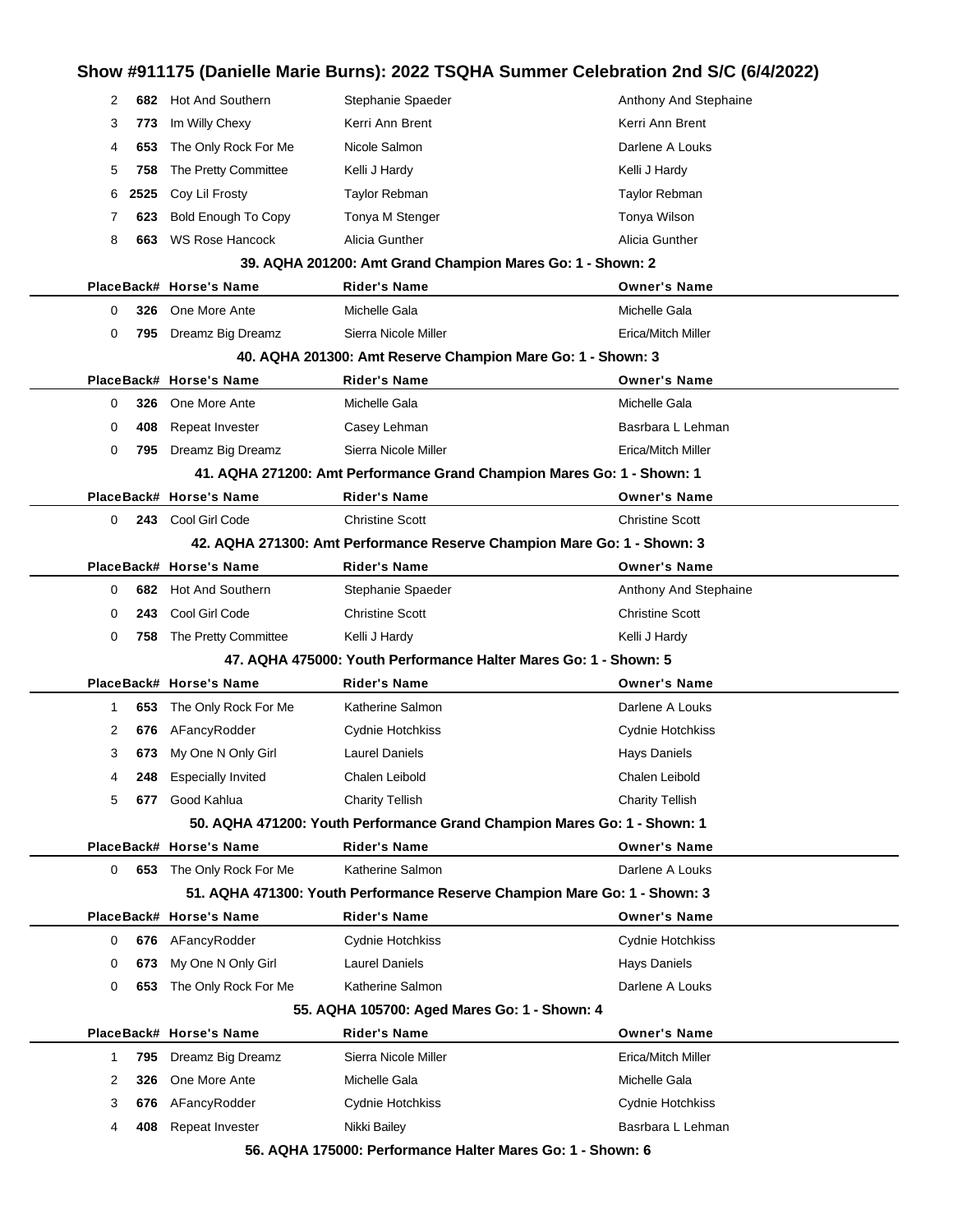|           |     | PlaceBack# Horse's Name                    | Rider's Name                                                            | <b>Owner's Name</b>    |
|-----------|-----|--------------------------------------------|-------------------------------------------------------------------------|------------------------|
| 1         |     | 243 Cool Girl Code<br>682 Hot And Southern | <b>Christine Scott</b>                                                  | <b>Christine Scott</b> |
| 2         |     |                                            | Stephanie Spaeder                                                       | Anthony And Stephaine  |
| 3         | 758 | The Pretty Committee                       | Kelli J Hardy                                                           | Kelli J Hardy          |
| 4         | 773 | Im Willy Chexy                             | Kerri Ann Brent                                                         | Kerri Ann Brent        |
| 5         | 653 | The Only Rock For Me                       | Katherine Salmon                                                        | Darlene A Louks        |
| 6         |     | 623 Bold Enough To Copy                    | Tonya M Stenger                                                         | Tonya Wilson           |
|           |     |                                            | 57. AQHA 101200: Grand Champion Mares Go: 1 - Shown: 2                  |                        |
|           |     | PlaceBack# Horse's Name                    | <b>Rider's Name</b>                                                     | <b>Owner's Name</b>    |
| 0         |     | 326 One More Ante                          | Michelle Gala                                                           | Michelle Gala          |
| 0         |     | 795 Dreamz Big Dreamz                      | Sierra Nicole Miller                                                    | Erica/Mitch Miller     |
|           |     |                                            | 58. AQHA 101300: Reserve Champion Mare Go: 1 - Shown: 3                 |                        |
|           |     | PlaceBack# Horse's Name                    | <b>Rider's Name</b>                                                     | <b>Owner's Name</b>    |
| 0         |     | 326 One More Ante                          | Michelle Gala                                                           | Michelle Gala          |
| 0         | 408 | Repeat Invester                            | Nikki Bailey                                                            | Basrbara L Lehman      |
| 0         |     | 795 Dreamz Big Dreamz                      | Sierra Nicole Miller                                                    | Erica/Mitch Miller     |
|           |     |                                            | 59. AQHA 171200: Performance Grand Champion Mares Go: 1 - Shown: 1      |                        |
|           |     | PlaceBack# Horse's Name                    | <b>Rider's Name</b>                                                     | <b>Owner's Name</b>    |
| 0         |     | 243 Cool Girl Code                         | <b>Christine Scott</b>                                                  | <b>Christine Scott</b> |
|           |     |                                            | 60. AQHA 171300: Performance Reserve Champion Mare Go: 1 - Shown: 3     |                        |
|           |     | PlaceBack# Horse's Name                    | <b>Rider's Name</b>                                                     | <b>Owner's Name</b>    |
| 0         |     | 682 Hot And Southern                       | Stephanie Spaeder                                                       | Anthony And Stephaine  |
| 0         |     | 243 Cool Girl Code                         | <b>Christine Scott</b>                                                  | <b>Christine Scott</b> |
| 0         |     | 758 The Pretty Committee                   | Kelli J Hardy                                                           | Kelli J Hardy          |
|           |     |                                            | 61. AQHA 203100: Amt Yearling Stallions Go: 1 - Shown: 1                |                        |
|           |     | PlaceBack# Horse's Name                    | <b>Rider's Name</b>                                                     | <b>Owner's Name</b>    |
| 0         |     | 799 TB Fearful                             | DeAnna Gordon                                                           | DeAnna Gordon          |
|           |     |                                            | 70. AQHA 103100: Yearling Stallions Go: 1 - Shown: 1                    |                        |
|           |     | PlaceBack# Horse's Name                    | <b>Rider's Name</b>                                                     | <b>Owner's Name</b>    |
|           |     | 0 799 TB Fearful                           | DeAnna Gordon                                                           | DeAnna Gordon          |
|           |     |                                            | 79. Open 9991: Lead Line 8 & Under Go: 1 - Shown: 1                     |                        |
|           |     | PlaceBack# Horse's Name                    | <b>Rider's Name</b>                                                     | <b>Owner's Name</b>    |
| 0         |     | 663 WS Rose Hancock                        | <b>Brentley Gunther</b>                                                 | Alicia Gunther         |
|           |     |                                            | 82. Open 9987: Small Fry Hunter Under Saddle Go: 1 - Shown: 1           |                        |
|           |     | PlaceBack# Horse's Name                    | <b>Rider's Name</b>                                                     | <b>Owner's Name</b>    |
| $1 \quad$ |     | 249 Iron And Whiskey                       | Alexa Kozuch                                                            | Susan Darr             |
|           |     |                                            | 83. Open 9985: Small Fry Hunt Seat Equitation Go: 1 - Shown: 1          |                        |
|           |     | PlaceBack# Horse's Name                    | <b>Rider's Name</b>                                                     | <b>Owner's Name</b>    |
| $1 \quad$ |     | 249 Iron And Whiskey                       | Alexa Kozuch                                                            | Susan Darr             |
|           |     |                                            | 84. AQHA 244102: L1 Amt Walk Trot Hunter Under Saddle Go: 1 - Shown: 1  |                        |
|           |     | PlaceBack# Horse's Name                    | <b>Rider's Name</b>                                                     | <b>Owner's Name</b>    |
|           |     | 1 773 Im Willy Chexy                       | Kerri Ann Brent                                                         | Kerri Ann Brent        |
|           |     |                                            | 85. AQHA 252102: L1 Amt Walk Trot Hunt Seat Equitation Go: 1 - Shown: 1 |                        |
|           |     | PlaceBack# Horse's Name                    | <b>Rider's Name</b>                                                     | <b>Owner's Name</b>    |
|           |     | 1 773 Im Willy Chexy                       | Kerri Ann Brent                                                         | Kerri Ann Brent        |
|           |     |                                            | 96 AOUA 444402: L4 Vouth Walk Trot Hunter Under Saddle Co. 1 Shown 1    |                        |

**86. AQHA 444102: L1 Youth Walk Trot Hunter Under Saddle Go: 1 - Shown: 1**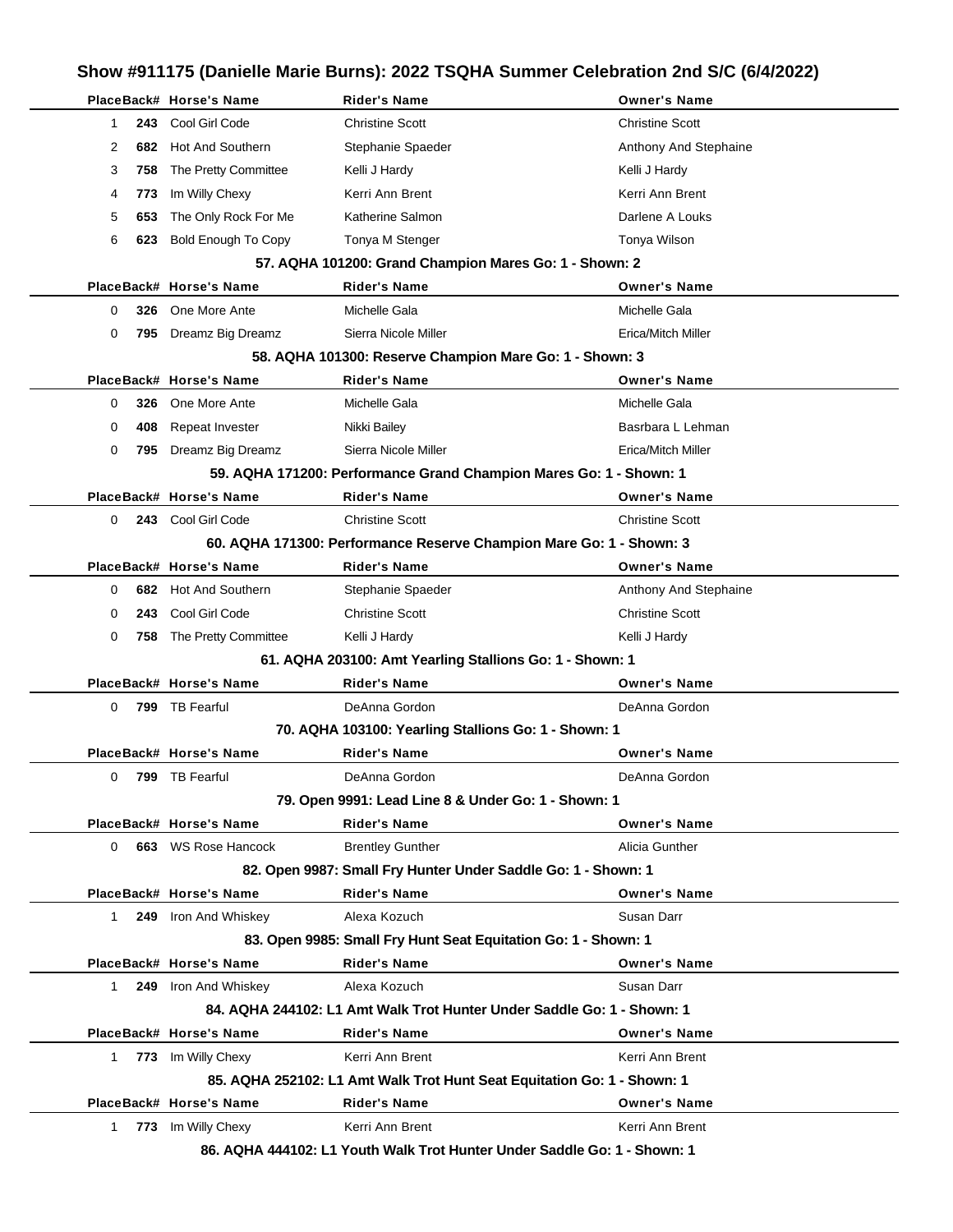|   |        |                            |                                                                           | Show #911175 (Danielle Marie Burns): 2022 TSQHA Summer Celebration 2nd S/C (6/4/2022) |
|---|--------|----------------------------|---------------------------------------------------------------------------|---------------------------------------------------------------------------------------|
|   |        | PlaceBack# Horse's Name    | <b>Rider's Name</b>                                                       | <b>Owner's Name</b>                                                                   |
| 1 |        | 673 My One N Only Girl     | <b>Hays Daniels</b>                                                       | <b>Hays Daniels</b>                                                                   |
|   |        |                            | 87. AQHA 452102: L1 Youth Walk Trot Hunt Seat Equitation Go: 1 - Shown: 1 |                                                                                       |
|   |        | PlaceBack# Horse's Name    | Rider's Name                                                              | <b>Owner's Name</b>                                                                   |
| 0 | 673    | My One N Only Girl         | <b>Hays Daniels</b>                                                       | <b>Hays Daniels</b>                                                                   |
|   |        |                            | 88. AQHA 144004: L1 Hunter Under Saddle Go: 1 - Shown: 3                  |                                                                                       |
|   |        | PlaceBack# Horse's Name    | Rider's Name                                                              | <b>Owner's Name</b>                                                                   |
| 1 | 658    | Heza Vaquero Cowboy        | Ashley Marie Sundberg                                                     | Darlene A Louks                                                                       |
| 2 | 790    | <b>Certified Mechanic</b>  | Amber E Clark                                                             | Deborah Brady                                                                         |
| 3 |        | 782 Certain Promotion      | Melissa Ballentine                                                        | Melissa Ballentine                                                                    |
|   |        |                            | 89. AQHA 244002: L1 Amt Hunter Under Saddle Go: 1 - Shown: 9              |                                                                                       |
|   |        | PlaceBack# Horse's Name    | <b>Rider's Name</b>                                                       | <b>Owner's Name</b>                                                                   |
| 1 | 1250   | Seekin An Invitation       | Taylor Rebman                                                             | <b>Taylor Rebman</b>                                                                  |
| 2 | 686    | Good Movin Man             | Paula Guerrieri                                                           | Paula Guerrieri                                                                       |
| З | 1202   | Only The Good One          | <b>Madeline Graves</b>                                                    | <b>Madeline Graves</b>                                                                |
| 4 | 1425   | Goodbars N Hot Irons       | Katherine DeMaison                                                        | Katherine DeMaison                                                                    |
| 5 | 220    | To Be Reasoned With        | Julie McDonnell                                                           | Julie McDonnell                                                                       |
| 6 | 683    | <b>Rebels Dont Sleep</b>   | Erin M Rushin                                                             | Erin M Rushin                                                                         |
| 7 | 777    | Huntinaholidaydelite       | Kaitlyn Jackson                                                           | Jackie Moorefield                                                                     |
| 8 | 702    | <b>Pretty Girls Rock</b>   | <b>Tonia Freeze</b>                                                       | Kelli J Hardy                                                                         |
| 9 | 856    | WillyInThe Moonlight       | Jason Andrew Weber                                                        | Jason Andrew Weber                                                                    |
|   |        |                            | 90. AQHA 244000: Amt Hunter Under Saddle Go: 1 - Shown: 8                 |                                                                                       |
|   |        | PlaceBack# Horse's Name    | Rider's Name                                                              | <b>Owner's Name</b>                                                                   |
|   | 1 1202 | Only The Good One          | <b>Madeline Graves</b>                                                    | <b>Madeline Graves</b>                                                                |
| 2 | 1425   | Goodbars N Hot Irons       | Katherine DeMaison                                                        | Katherine DeMaison                                                                    |
| 3 | 758    | The Pretty Committee       | Kelli J Hardy                                                             | Kelli J Hardy                                                                         |
| 4 | 623    | <b>Bold Enough To Copy</b> | Tonya M Stenger                                                           | Tonya Wilson                                                                          |
| 5 | 782    | <b>Certain Promotion</b>   | Melissa Ballentine                                                        | Melissa Ballentine                                                                    |
| 6 |        | 856 WillyInThe Moonlight   | Jason Andrew Weber                                                        | Jason Andrew Weber                                                                    |
| 7 | 680    | My Daddys Lazy             | Sara Schmalzried                                                          | Donna Donkers                                                                         |
| 8 | 557    | MamaSaidKnockYouOut        | Stephanie D Hardy                                                         | Stephanie D Hardy                                                                     |
|   |        |                            | 91. AQHA 244800: Amt Select Hunter Under Saddle Go: 1 - Shown: 9          |                                                                                       |
|   |        | PlaceBack# Horse's Name    | Rider's Name                                                              | <b>Owner's Name</b>                                                                   |
| 1 | 757    | One Hot Ironman            | Marlee Gabriele                                                           | Marlee Gabriele                                                                       |
| 2 | 682    | <b>Hot And Southern</b>    | Stephanie Spaeder                                                         | Anthony And Stephaine                                                                 |
| 3 | 727    | Cavs All In                | Lori Rosborough Stevenson                                                 | Lori Rosborough Stevenson                                                             |
| 4 | 668    | <b>AL Rise</b>             | Jacqueline Locy                                                           | Jacqueline Locy                                                                       |
| 5 | 55     | Blue In A Minute           | Tina McElroy                                                              | Logan McElroy                                                                         |
| 6 | 658    | <b>Heza Vaquero Cowboy</b> | Darlene Louks                                                             | Darlene A Louks                                                                       |
| 7 | 2353   | OneFootOverTheLine         | Sandra B Clark                                                            | Sandra B Clark                                                                        |
| 8 | 220    | To Be Reasoned With        | Julie McDonnell                                                           | Julie McDonnell                                                                       |
| 9 | 888    | Dont Pass My Hotrod        | Beth F Smith                                                              | <b>Beth F Smith</b>                                                                   |
|   |        |                            | 92. AQHA 144100: Junior Hunter Under Saddle Go: 1 - Shown: 3              |                                                                                       |
|   |        | PlaceBack# Horse's Name    | <b>Rider's Name</b>                                                       | <b>Owner's Name</b>                                                                   |
| 1 | 659    | Im Flaunting Awesome       | Melissa Shetler                                                           | Janet N Chase                                                                         |
| 2 | 1202   | Only The Good One          | <b>Madeline Graves</b>                                                    | <b>Madeline Graves</b>                                                                |
|   |        |                            |                                                                           |                                                                                       |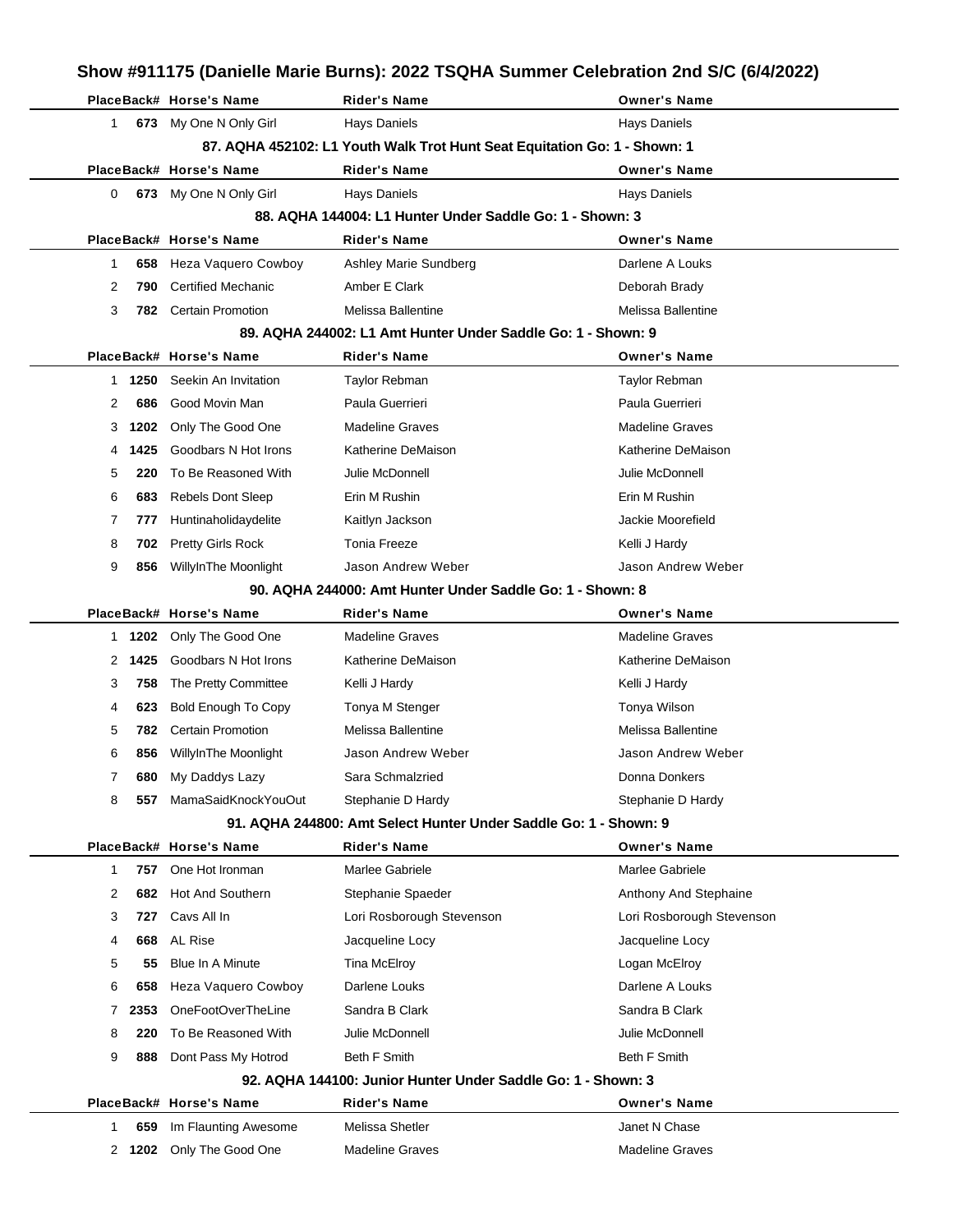**685** Huntin A Hot Hubba **Amber E Clark Amber Hotel Amber Amber Amber Amber Amber Amber Amber Amber Amber Amber Amber Amber Amber Amber Amber Amber Amber Amber Amber Amber Amber Amber Amber Amber Amber Amber Amber Amber** 

|   |      | PlaceBack# Horse's Name    | Rider's Name                                                  | <b>Owner's Name</b>        |
|---|------|----------------------------|---------------------------------------------------------------|----------------------------|
| 1 | 248  | <b>Especially Invited</b>  | Chalen Leibold                                                | Chalen Leibold             |
| 2 | 428  | Just One A The Boys        | Jadyn Swaldi                                                  | Jadyn Swaldi               |
| 3 | 671  | Willy Miss My Chex         | Olivia S Stoudmire                                            | Oliva S Stoudmire          |
| 4 | 678  | Wood Ya Sleep Withme       | Isabella Marinacci                                            | Isabella Marinacci         |
| 5 | 696  | <b>Naturally Smokin</b>    | Annaliese Pivato                                              | Annaliese Pivato           |
| 6 | 97   | Best You Ever Had          | Sophie Wehrle                                                 | Deana L. Gallagher- Wehrle |
| 7 | 724  | Signature Flatline         | Audrey Wetterau                                               | Robyn Allan                |
| 8 | 673  | My One N Only Girl         | <b>Laurel Daniels</b>                                         | <b>Hays Daniels</b>        |
| 9 | 677  | Good Kahlua                | <b>Charity Tellish</b>                                        | <b>Charity Tellish</b>     |
|   |      |                            | 94. AQHA 444000: Youth Hunter Under Saddle Go: 1 - Shown: 9   |                            |
|   |      | PlaceBack# Horse's Name    | <b>Rider's Name</b>                                           | <b>Owner's Name</b>        |
| 1 | 134  | Im N Outsider              | <b>Violet Shetler</b>                                         | <b>Violet Shetler</b>      |
| 2 | 678  | Wood Ya Sleep Withme       | Isabella Marinacci                                            | Isabella Marinacci         |
| 3 | 248  | <b>Especially Invited</b>  | Chalen Leibold                                                | Chalen Leibold             |
| 4 | 673  | My One N Only Girl         | Laurel Daniels                                                | <b>Hays Daniels</b>        |
| 5 | 97   | Best You Ever Had          | Sophie Wehrle                                                 | Deana L. Gallagher- Wehrle |
| 6 | 724  | Signature Flatline         | Audrey Wetterau                                               | Robyn Allan                |
| 7 | 428  | Just One A The Boys        | Jadyn Swaldi                                                  | Jadyn Swaldi               |
| 8 | 677  | Good Kahlua                | Charity Tellish                                               | Charity Tellish            |
| 9 | 146  | Blaze On The Border        | <b>Emma Tetrick</b>                                           | <b>Emma Tetrick</b>        |
|   |      |                            | 95. AQHA 144200: Senior Hunter Under Saddle Go: 1 - Shown: 7  |                            |
|   |      | PlaceBack# Horse's Name    | Rider's Name                                                  | <b>Owner's Name</b>        |
| 1 | 134  | Im N Outsider              | <b>Violet Shetler</b>                                         | <b>Violet Shetler</b>      |
| 2 | 682  | <b>Hot And Southern</b>    | Amber E Clark                                                 | Anthony And Stephaine      |
| 3 | 658  | Heza Vaquero Cowboy        | Darlene Louks                                                 | Darlene A Louks            |
|   |      |                            |                                                               |                            |
| 4 | 856  | WillyInThe Moonlight       | Jason Andrew Weber                                            | Jason Andrew Weber         |
| 5 | 623  | <b>Bold Enough To Copy</b> | Tonya M Stenger                                               | Tonya Wilson               |
| 6 | 668  | <b>AL Rise</b>             | Ashley Marie Sundberg                                         | Jacqueline Locy            |
| 7 | 428  | Just One A The Boys        | Jadyn Swaldi                                                  | Jadyn Swaldi               |
|   |      |                            | 96. AQHA 252002: L1 Amt Hunt Seat Equitation Go: 1 - Shown: 9 |                            |
|   |      | PlaceBack# Horse's Name    | <b>Rider's Name</b>                                           | <b>Owner's Name</b>        |
| 1 | 623  | <b>Bold Enough To Copy</b> | Tonya M Stenger                                               | Tonya Wilson               |
| 2 | 683  | <b>Rebels Dont Sleep</b>   | Erin M Rushin                                                 | Erin M Rushin              |
| 3 | 680  | My Daddys Lazy             | Sara Schmalzried                                              | Donna Donkers              |
| 4 | 702  | Pretty Girls Rock          | Tonia Freeze                                                  | Kelli J Hardy              |
| 5 | 682  | Hot And Southern           | Stephanie Spaeder                                             | Anthony And Stephaine      |
| 6 | 220  | To Be Reasoned With        | Julie McDonnell                                               | Julie McDonnell            |
| 7 | 2525 | Coy Lil Frosty             | Taylor Rebman                                                 | Taylor Rebman              |
| 8 | 777  | Huntinaholidaydelite       | Kaitlyn Jackson                                               | Jackie Moorefield          |
| 9 | 686  | Good Movin Man             | Paula Guerrieri                                               | Paula Guerrieri            |
|   |      |                            | 97. AQHA 252000: Amt Hunt Seat Equitation Go: 1 - Shown: 6    |                            |
|   |      | PlaceBack# Horse's Name    | <b>Rider's Name</b>                                           | <b>Owner's Name</b>        |
| 1 | 758  | The Pretty Committee       | Kelli J Hardy                                                 | Kelli J Hardy              |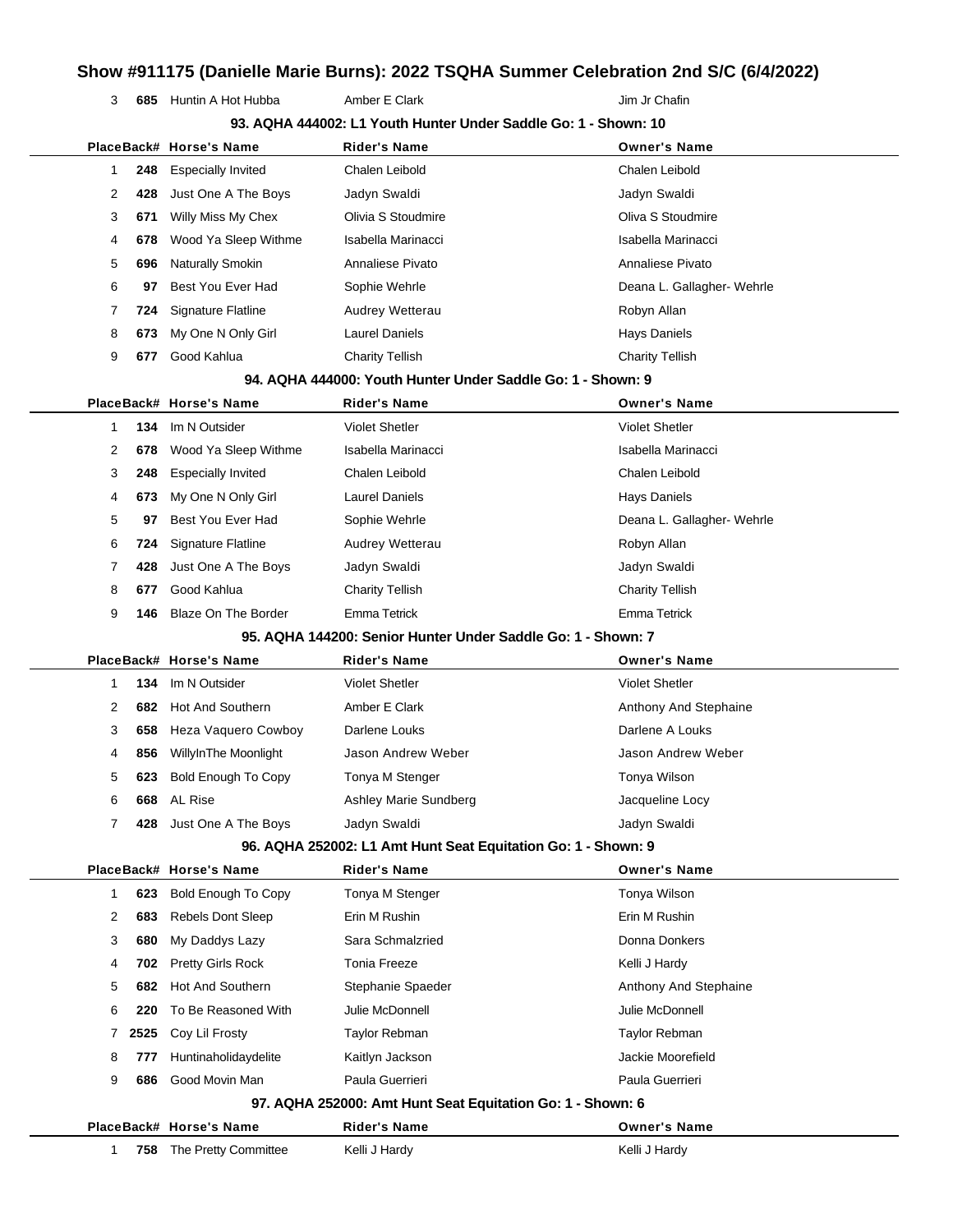## **Show #911175 (Danielle Marie Burns): 2022 TSQHA Summer Celebration 2nd S/C (6/4/2022)** 2 623 Bold Enough To Copy Tonya M Stenger Tonya Mexicon Tonya Wilson **680** My Daddys Lazy Sara Schmalzried **Sara Schmalzried** Donna Donkers **782** Certain Promotion Melissa Ballentine Melissa Ballentine **557** MamaSaidKnockYouOut Stephanie D Hardy Stephanie Stephanie D Hardy **98. AQHA 252800: Amt Select Hunt Seat Equitation Go: 1 - Shown: 7 PlaceBack# Horse's Name Rider's Name Owner's Name 55** Blue In A Minute **Tina McElroy Communist Communist Communist Communist Communist Communist Communist Communist Communist Communist Communist Communist Communist Communist Communist Communist Communist Communist Co 2353** OneFootOverTheLine Sandra B Clark Sandra B Clark Sandra B Clark **220** To Be Reasoned With Julie McDonnell Julie McDonnell **888** Dont Pass My Hotrod Beth F Smith Beth F Smith Beth F Smith **682** Hot And Southern Stephanie Spaeder **Anthony And Stephaine** Anthony And Stephaine **99. AQHA 452002: L1 Youth Hunt Seat Equitation Go: 1 - Shown: 9 PlaceBack# Horse's Name Rider's Name Owner's Name 428** Just One A The Boys Jadyn Swaldi **And Accord Structure Control of Swaldi** Jadyn Swaldi **678** Wood Ya Sleep Withme Isabella Marinacci **Isabella Marinacci** Isabella Marinacci **696** Naturally Smokin **Annaliese Pivato** Annaliese Pivato **Annaliese Pivato** Annaliese Pivato **97** Best You Ever Had Sophie Wehrle **Sophie Hadden Election Control** Deana L. Gallagher- Wehrle **146** Blaze On The Border Emma Tetrick Emma Tetrick **248** Especially Invited Chalen Leibold Chalen Leibold **724** Signature Flatline Audrey Wetterau Robyn Allan **673** My One N Only Girl Laurel Daniels **Hays Daniels** Hays Daniels **677** Good Kahlua Charity Tellish Charity Tellish **100. AQHA 452000: Youth Hunt Seat Equitation Go: 1 - Shown: 8 PlaceBack# Horse's Name Rider's Name Owner's Name 134** Im N Outsider Violet Shetler Violet Shetler

|    | 134 | Im N Outsider            | <b>Violet Shetler</b> | <b>Violet Shetler</b>      |
|----|-----|--------------------------|-----------------------|----------------------------|
| 2  |     | 678 Wood Ya Sleep Withme | Isabella Marinacci    | Isabella Marinacci         |
| 3  |     | 673 My One N Only Girl   | Laurel Daniels        | Hays Daniels               |
| 4  | 248 | Especially Invited       | Chalen Leibold        | Chalen Leibold             |
| 5. | 97  | Best You Ever Had        | Sophie Wehrle         | Deana L. Gallagher- Wehrle |
| 6  | 428 | Just One A The Boys      | Jadyn Swaldi          | Jadyn Swaldi               |

### **104. AQHA 143004: L1 Ranch Riding Go: 1 - Shown: 2**

|                      |                                                          | PlaceBack# Horse's Name     | <b>Rider's Name</b>                                    | <b>Owner's Name</b>  |
|----------------------|----------------------------------------------------------|-----------------------------|--------------------------------------------------------|----------------------|
|                      |                                                          | 942 XTRA Shiney Crome       | Thelma M. O'Brien                                      | Thelma M. O'Brien    |
| 2                    | 706                                                      | <b>Four Pistols Hancock</b> | Carmon A Weldi                                         | Carmon A Weldi       |
|                      |                                                          |                             | 105. AQHA 243002: L1 Amt Ranch Riding Go: 1 - Shown: 1 |                      |
|                      |                                                          | PlaceBack# Horse's Name     | <b>Rider's Name</b>                                    | <b>Owner's Name</b>  |
|                      |                                                          | 706 Four Pistols Hancock    | Carmon A Weldi                                         | Carmon A Weldi       |
|                      | 107. AQHA 443002: L1 Youth Ranch Riding Go: 1 - Shown: 2 |                             |                                                        |                      |
|                      |                                                          | PlaceBack# Horse's Name     | <b>Rider's Name</b>                                    | <b>Owner's Name</b>  |
|                      | 942                                                      | <b>XTRA Shiney Crome</b>    | Ava Specht                                             | Thelma M. O'Brien    |
| $\mathbf{2}^{\circ}$ | 74                                                       | Wink In Time                | Logan McElroy                                          |                      |
|                      |                                                          |                             | 110. AQHA 138004: L1 Trail Go: 1 - Shown: 11           |                      |
|                      |                                                          | PlaceBack# Horse's Name     | <b>Rider's Name</b>                                    | <b>Owner's Name</b>  |
|                      | 817                                                      | Hot Platinum Dream          | <b>Christopher Gray</b>                                | Deanna Istik         |
| 2                    | 111                                                      | KM Simply The Best          | Melissa Shetler                                        | Sutherlyn Hollabaugh |
| 3                    | 680                                                      | My Daddys Lazy              | Amber E Clark                                          | Donna Donkers        |
|                      |                                                          |                             |                                                        |                      |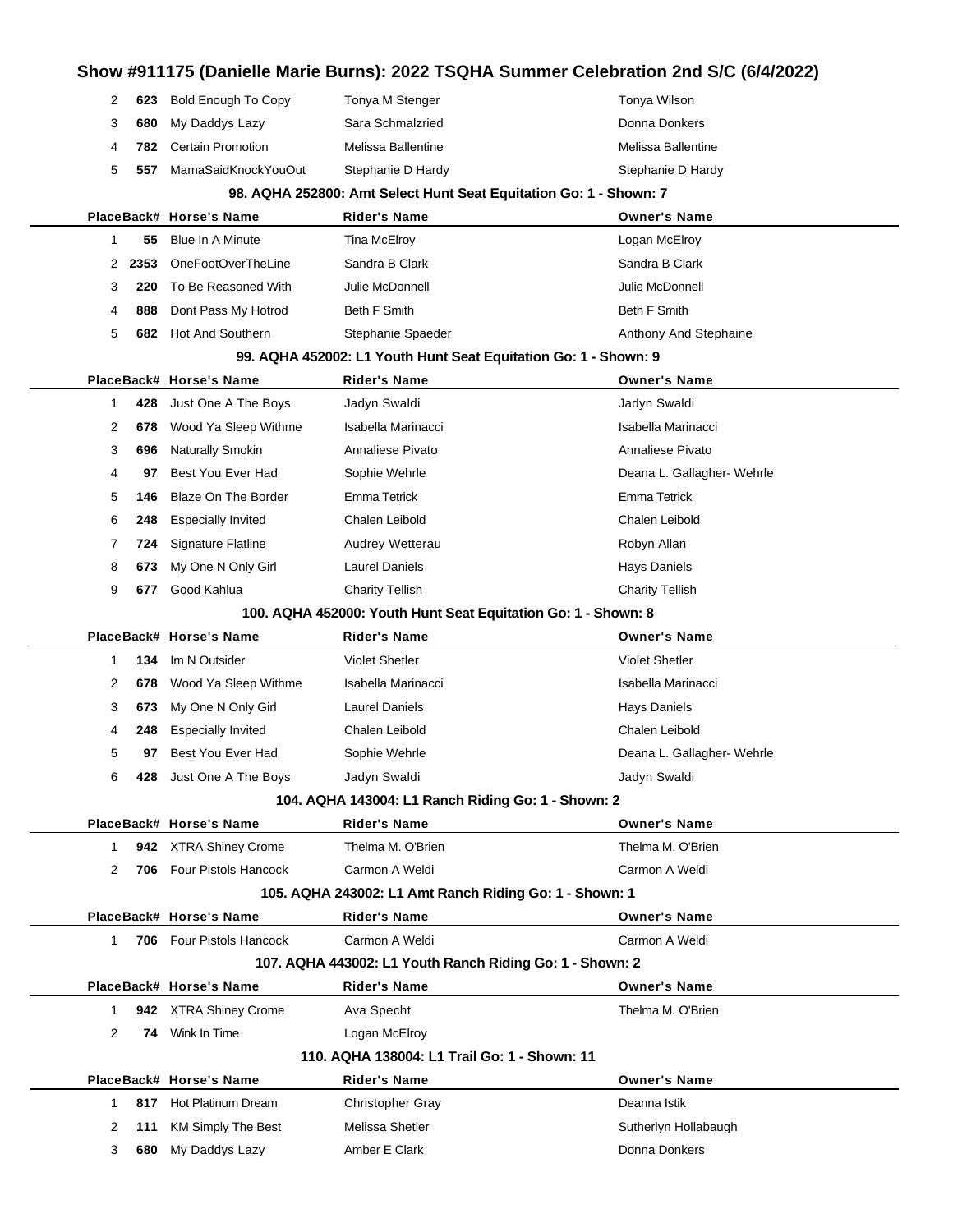| 4            | 134  | Im N Outsider              | <b>Violet Shetler</b>                               | <b>Violet Shetler</b>      |
|--------------|------|----------------------------|-----------------------------------------------------|----------------------------|
| 5            | 1202 | Only The Good One          | Amber E Clark                                       | <b>Madeline Graves</b>     |
| 6            | 790  | <b>Certified Mechanic</b>  | Amber E Clark                                       | Deborah Brady              |
| 7            | 611  | Phenomenal To A Te         | Rae Ann Ahlman                                      | Laura Droese               |
| 8            | 97   | Best You Ever Had          | Seth A Clark                                        | Deana L. Gallagher- Wehrle |
| 9            | 585  | Simply Presidential        | Laurie A Hoopes                                     | Laurie A Hoopes            |
|              |      |                            | 111. AQHA 238002: L1 Amt Trail Go: 1 - Shown: 6     |                            |
|              |      | PlaceBack# Horse's Name    | <b>Rider's Name</b>                                 | <b>Owner's Name</b>        |
| $\mathbf{1}$ | 2525 | Coy Lil Frosty             | <b>Taylor Rebman</b>                                | Taylor Rebman              |
| 2            | 658  | Heza Vaquero Cowboy        | Darlene Louks                                       | Darlene A Louks            |
| 3            | 778  | Diggin The Blues           | Karen M Haas                                        | Karen M Haas               |
| 4            | 97   | Best You Ever Had          | Deana L. Gallagher- Wehrle                          | Deana L. Gallagher- Wehrle |
| 5            | 680  | My Daddys Lazy             | Donna Donkers                                       | Donna Donkers              |
| 6            | 611  | Phenomenal To A Te         | Rae Ann Ahlman                                      | Laura Droese               |
|              |      |                            | 112. AQHA 238000: Amt Trail Go: 1 - Shown: 3        |                            |
|              |      | PlaceBack# Horse's Name    | <b>Rider's Name</b>                                 | <b>Owner's Name</b>        |
| $\mathbf{1}$ | 2525 | Coy Lil Frosty             | Taylor Rebman                                       | Taylor Rebman              |
| 2            | 383  | OneGoodHotPine             | <b>Mallory McKewen</b>                              | Mallory McKewen            |
| 3            | 611  | Phenomenal To A Te         | Rae Ann Ahlman                                      | Laura Droese               |
|              |      |                            | 113. AQHA 238800: Amt Select Trail Go: 1 - Shown: 6 |                            |
|              |      | PlaceBack# Horse's Name    | <b>Rider's Name</b>                                 | <b>Owner's Name</b>        |
| 1            | 2353 | OneFootOverTheLine         | Sandra B Clark                                      | Sandra B Clark             |
| 2            | 658  | Heza Vaquero Cowboy        | Darlene Louks                                       | Darlene A Louks            |
| 3            | 705  | Time To Giddy Up           | Rene L Baldwin                                      | James G Schuller           |
| 4            | 680  | My Daddys Lazy             | Donna Donkers                                       | Donna Donkers              |
| 5            | 655  | Embrace This Legend        | Judith Volkar                                       | <b>Judith Volkar</b>       |
| 6            | 778  | Diggin The Blues           | Karen M Haas                                        | Karen M Haas               |
|              |      |                            | 114. AQHA 438002: L1 Youth Trail Go: 1 - Shown: 2   |                            |
|              |      | PlaceBack# Horse's Name    | <b>Rider's Name</b>                                 | <b>Owner's Name</b>        |
| 1.           |      | 677 Good Kahlua            | <b>Charity Tellish</b>                              | <b>Charity Tellish</b>     |
| 2            |      | 676 AFancyRodder           | Cydnie Hotchkiss                                    | Cydnie Hotchkiss           |
|              |      |                            | 115. AQHA 438000: Youth Trail Go: 1 - Shown: 4      |                            |
|              |      | PlaceBack# Horse's Name    | <b>Rider's Name</b>                                 | <b>Owner's Name</b>        |
| 1            | 146  | <b>Blaze On The Border</b> | Emma Tetrick                                        | <b>Emma Tetrick</b>        |
| 2            | 134  | Im N Outsider              | <b>Violet Shetler</b>                               | <b>Violet Shetler</b>      |
| 3            | 676  | AFancyRodder               | Cydnie Hotchkiss                                    | Cydnie Hotchkiss           |
|              |      |                            | 116. AQHA 138000: Trail Go: 1 - Shown: 15           |                            |
|              |      | PlaceBack# Horse's Name    | <b>Rider's Name</b>                                 | <b>Owner's Name</b>        |
| 1            | 817  | Hot Platinum Dream         | <b>Christopher Gray</b>                             | Deanna Istik               |
| 2            | 658  | Heza Vaquero Cowboy        | Seth A Clark                                        | Darlene A Louks            |
| 3            | 383  | OneGoodHotPine             | Mallory McKewen                                     | Mallory McKewen            |
| 4            | 134  | Im N Outsider              | <b>Violet Shetler</b>                               | <b>Violet Shetler</b>      |
| 5            | 856  | WillyInThe Moonlight       | Melissa Shetler                                     | Jason Andrew Weber         |
| 6            | 2353 | OneFootOverTheLine         | Seth A Clark                                        | Sandra B Clark             |
| 7            | 111  | <b>KM Simply The Best</b>  | Melissa Shetler                                     | Sutherlyn Hollabaugh       |
| 8            | 782  | <b>Certain Promotion</b>   | Amber E Clark                                       | Melissa Ballentine         |
|              |      |                            |                                                     |                            |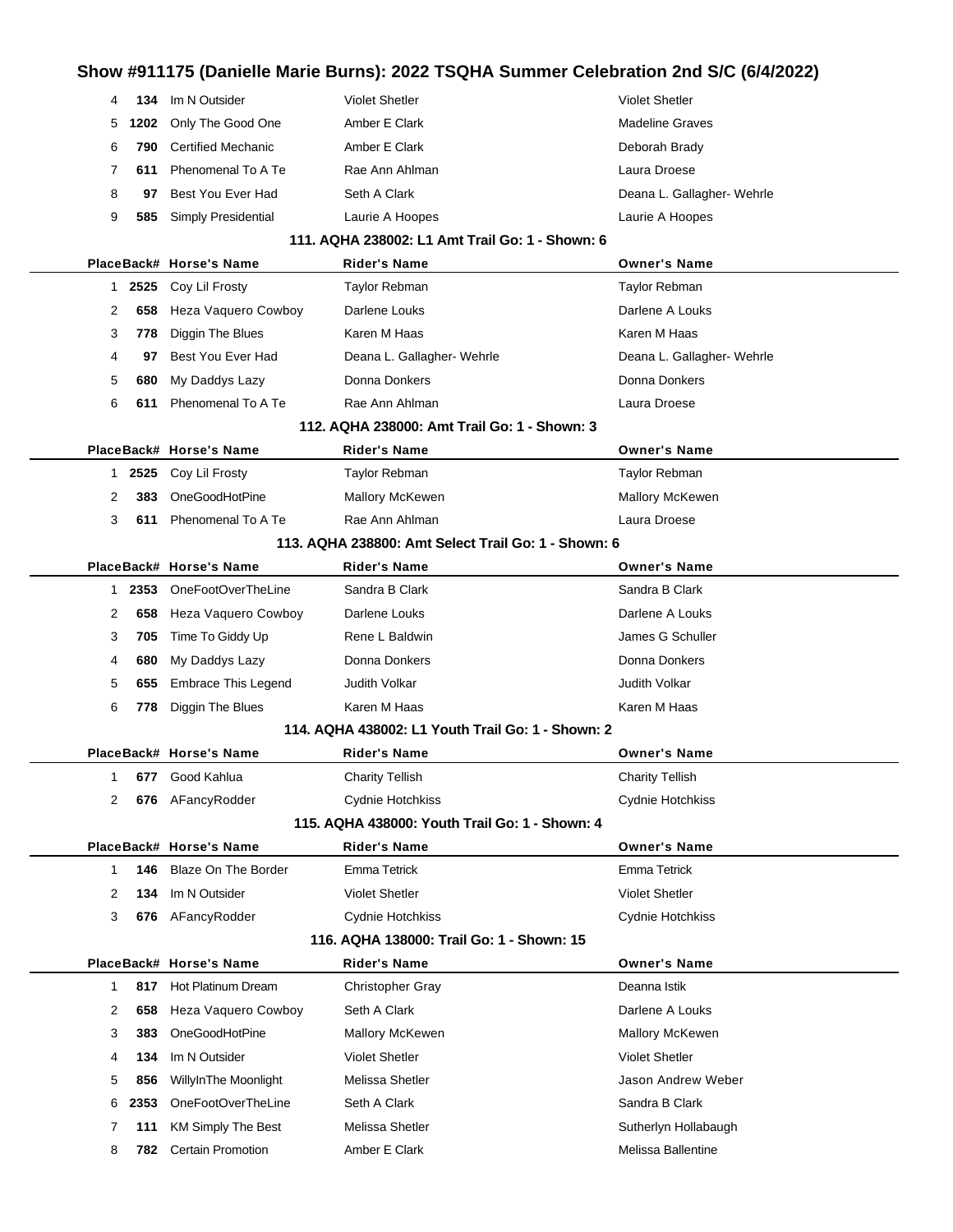9 **1202** Only The Good One Amber E Clark Madeline Graves **117. Open 9986: Small Fry Trail Go: 1 - Shown: 1 PlaceBack# Horse's Name Rider's Name Owner's Name** 1 **660** Triples Silverdollar **Travis Ahlman** Constanting Laura Droese **118. AQHA 238102: L1 Amt Walk Trot Trail Go: 1 - Shown: 4 PlaceBack# Horse's Name Rider's Name Owner's Name** 1 **686** Good Movin Man Paula Guerrieri Paula Guerrieri 2 **408** Repeat Invester **Barbara L Lehman** Basrbara L Lehman Basrbara L Lehman 3 **426** The Luxury Jet **Rhonda L Webber Research Laurie A Hoopes Laurie A Hoopes** 4 **663** WS Rose Hancock Alicia Gunther Alicia Gunther Alicia Gunther **119. AQHA 438102: L1 Youth Walk Trot Trail Go: 1 - Shown: 1**

**PlaceBack# Horse's Name Rider's Name Owner's Name** 1 **673** My One N Only Girl Hays Daniels **Hays Daniels** Hays Daniels **120. AQHA 136004: L1 Western Riding Go: 1 - Shown: 3 PlaceBack# Horse's Name Rider's Name Owner's Name** 1 **680** My Daddys Lazy **Amber E Clark Clark Clark Donna Donkers** 2 **658** Heza Vaquero Cowboy Amber E Clark **Darlene A Louks** Darlene A Louks 3 **2353** OneFootOverTheLine Amber E Clark Amber 2012 Amber 2014 **121. AQHA 236000: Amt Western Riding Go: 1 - Shown: 1 PlaceBack# Horse's Name Rider's Name Owner's Name** 1 **680** My Daddys Lazy Sara Schmalzried **Communist Connains Communist Communist Connains Donna Donkers 122. AQHA 436000: Youth Western Riding Go: 1 - Shown: 2 PlaceBack# Horse's Name Rider's Name Owner's Name** 1 **134** Im N Outsider Violet Shetler Violet Shetler 2 **146** Blaze On The Border Emma Tetrick **Emma Tetrick** Emma Tetrick

#### **123. AQHA 136000: Western Riding Go: 1 - Shown: 3**

| 123. AUMA 130000. WESTEM RIGHTG GO. 1 - SHOWN. 3 |     |                             |                                                                      |                       |  |  |  |
|--------------------------------------------------|-----|-----------------------------|----------------------------------------------------------------------|-----------------------|--|--|--|
|                                                  |     | PlaceBack# Horse's Name     | <b>Rider's Name</b>                                                  | <b>Owner's Name</b>   |  |  |  |
| 1                                                | 134 | Im N Outsider               | <b>Violet Shetler</b>                                                | <b>Violet Shetler</b> |  |  |  |
| 2                                                | 658 | Heza Vaquero Cowboy         | Amber E Clark                                                        | Darlene A Louks       |  |  |  |
| 3                                                | 680 | My Daddys Lazy              | Sara Schmalzried                                                     | Donna Donkers         |  |  |  |
|                                                  |     |                             | 124. Open 9989: Small Fry Western Pleasure Go: 1 - Shown: 3          |                       |  |  |  |
|                                                  |     | PlaceBack# Horse's Name     | <b>Rider's Name</b>                                                  | <b>Owner's Name</b>   |  |  |  |
| 1                                                | 249 | Iron And Whiskey            | Alexa Kozuch                                                         | Susan Darr            |  |  |  |
| 2                                                | 653 | The Only Rock For Me        | Katherine Salmon                                                     | Darlene A Louks       |  |  |  |
| 3                                                | 660 | <b>Triples Silverdollar</b> | <b>Travis Ahlman</b>                                                 | Laura Droese          |  |  |  |
|                                                  |     |                             | 125. Open 9988: Smallfry Horsemanship Go: 1 - Shown: 3               |                       |  |  |  |
|                                                  |     | PlaceBack# Horse's Name     | <b>Rider's Name</b>                                                  | <b>Owner's Name</b>   |  |  |  |
|                                                  | 249 | Iron And Whiskey            | Alexa Kozuch                                                         | Susan Darr            |  |  |  |
| 2                                                | 660 | <b>Triples Silverdollar</b> | <b>Travis Ahlman</b>                                                 | Laura Droese          |  |  |  |
| 3                                                | 653 | The Only Rock For Me        | Katherine Salmon                                                     | Darlene A Louks       |  |  |  |
|                                                  |     |                             | 126. AQHA 242102: L1 Amt Walk Trot Western Pleasure Go: 1 - Shown: 6 |                       |  |  |  |
|                                                  |     | PlaceBack# Horse's Name     | <b>Rider's Name</b>                                                  | <b>Owner's Name</b>   |  |  |  |
| 1                                                | 773 | Im Willy Chexy              | Kerri Ann Brent                                                      | Kerri Ann Brent       |  |  |  |
| 2                                                | 408 | Repeat Invester             | Barbara L Lehman                                                     | Basrbara L Lehman     |  |  |  |
| 3                                                | 790 | <b>Certified Mechanic</b>   | Deborah Brady                                                        | Deborah Brady         |  |  |  |
|                                                  |     |                             |                                                                      |                       |  |  |  |

4 **681** A Ladies Dream Laura Georgevich **Deborah Brady**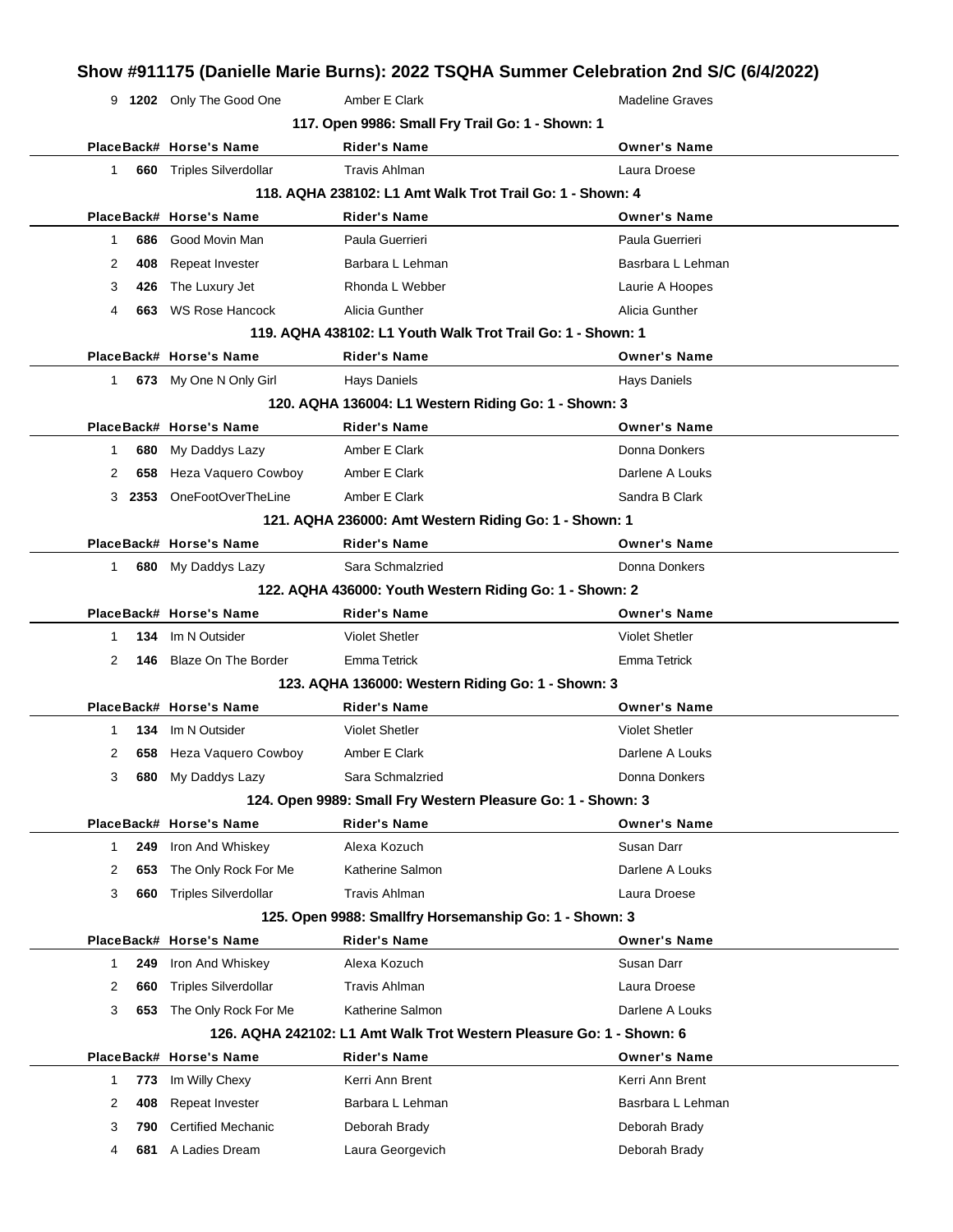|   |        |                                                                  |                                                                        | Show #911175 (Danielle Marie Burns): 2022 TSQHA Summer Celebration 2nd S/C (6/4/2022) |
|---|--------|------------------------------------------------------------------|------------------------------------------------------------------------|---------------------------------------------------------------------------------------|
| 5 | 782    | <b>Certain Promotion</b>                                         | Melissa Ballentine                                                     | Melissa Ballentine                                                                    |
| 6 |        | 663 WS Rose Hancock                                              | Alicia Gunther                                                         | Alicia Gunther                                                                        |
|   |        | 127. AQHA 240102: L1 Amt Walk Trot Horsemanship Go: 1 - Shown: 5 |                                                                        |                                                                                       |
|   |        | PlaceBack# Horse's Name                                          | <b>Rider's Name</b>                                                    | <b>Owner's Name</b>                                                                   |
| 1 | 773    | Im Willy Chexy                                                   | Kerri Ann Brent                                                        | Kerri Ann Brent                                                                       |
| 2 | 728    | <b>Frankly The Best</b>                                          | Lauren Tobin                                                           |                                                                                       |
| 3 | 681    | A Ladies Dream                                                   | Laura Georgevich                                                       | Deborah Brady                                                                         |
| 4 | 408    | Repeat Invester                                                  | Barbara L Lehman                                                       | Basrbara L Lehman                                                                     |
| 5 | 790    | <b>Certified Mechanic</b>                                        | Deborah Brady                                                          | Deborah Brady                                                                         |
|   |        |                                                                  | 128. AQHA 442102: L1 Youth Walk Trot Western Pleasure Go: 1 - Shown: 3 |                                                                                       |
|   |        | PlaceBack# Horse's Name                                          | <b>Rider's Name</b>                                                    | <b>Owner's Name</b>                                                                   |
| 1 | 673    | My One N Only Girl                                               | <b>Hays Daniels</b>                                                    | <b>Hays Daniels</b>                                                                   |
| 2 | 696    | <b>Naturally Smokin</b>                                          | Annaliese Pivato                                                       | Annaliese Pivato                                                                      |
| 3 | 653    | The Only Rock For Me                                             | Katherine Salmon                                                       | Darlene A Louks                                                                       |
|   |        |                                                                  | 129. AQHA 440102: L1 Youth Walk Trot Horsemanship Go: 1 - Shown: 3     |                                                                                       |
|   |        | PlaceBack# Horse's Name                                          | <b>Rider's Name</b>                                                    | <b>Owner's Name</b>                                                                   |
| 1 | 673    | My One N Only Girl                                               | <b>Hays Daniels</b>                                                    | <b>Hays Daniels</b>                                                                   |
| 2 | 696    | Naturally Smokin                                                 | Annaliese Pivato                                                       | Annaliese Pivato                                                                      |
| 3 | 653    | The Only Rock For Me                                             | Katherine Salmon                                                       | Darlene A Louks                                                                       |
|   |        |                                                                  | 130. AQHA 142004: L1 Western Pleasure Go: 1 - Shown: 6                 |                                                                                       |
|   |        | PlaceBack# Horse's Name                                          | Rider's Name                                                           | <b>Owner's Name</b>                                                                   |
| 1 | 658    | Heza Vaquero Cowboy                                              | Ashley Marie Sundberg                                                  | Darlene A Louks                                                                       |
| 2 | 533.   | Kinda Dont Care                                                  | Melissa Shetler                                                        | Darlene L McNulty                                                                     |
| 3 | 243    | Cool Girl Code                                                   | <b>Christopher Gray</b>                                                | <b>Christine Scott</b>                                                                |
| 4 | 790    | <b>Certified Mechanic</b>                                        | Seth A Clark                                                           | Deborah Brady                                                                         |
| 5 | 685    | Huntin A Hot Hubba                                               | Jim Jr Chafin                                                          | Jim Jr Chafin                                                                         |
| 6 | 782    | <b>Certain Promotion</b>                                         | Amber E Clark                                                          | Melissa Ballentine                                                                    |
|   |        |                                                                  | 131. AQHA 242002: L1 Amt Western Pleasure Go: 1 - Shown: 13            |                                                                                       |
|   |        | PlaceBack# Horse's Name                                          | <b>Rider's Name</b>                                                    | <b>Owner's Name</b>                                                                   |
| 1 | 680    | My Daddys Lazy                                                   | Sara Schmalzried                                                       | Donna Donkers                                                                         |
| 2 | 808    | Wake Up To Strut                                                 | Brenda Ackerman                                                        | Brenda Ackerman                                                                       |
| 3 | 2525   | Coy Lil Frosty                                                   | Taylor Rebman                                                          | <b>Taylor Rebman</b>                                                                  |
| 4 | 533.   | Kinda Dont Care                                                  | Darlene L McNulty                                                      | Darlene L McNulty                                                                     |
| 5 | 111    | <b>KM Simply The Best</b>                                        | Susan Hollabaugh                                                       | Sutherlyn Hollabaugh                                                                  |
| 6 | 658    | Heza Vaquero Cowboy                                              | Darlene Louks                                                          | Darlene A Louks                                                                       |
| 7 | 856    | WillyInThe Moonlight                                             | Jason Andrew Weber                                                     | Jason Andrew Weber                                                                    |
| 8 | 686    | Good Movin Man                                                   | Paula Guerrieri                                                        | Paula Guerrieri                                                                       |
| 9 | 790    | <b>Certified Mechanic</b>                                        | Donna Donkers                                                          | Deborah Brady                                                                         |
|   |        |                                                                  | 132. AQHA 242000: Amt Western Pleasure Go: 1 - Shown: 5                |                                                                                       |
|   |        | PlaceBack# Horse's Name                                          | <b>Rider's Name</b>                                                    | <b>Owner's Name</b>                                                                   |
| 1 | 680    | My Daddys Lazy                                                   | Sara Schmalzried                                                       | Donna Donkers                                                                         |
|   | 2 2525 | Coy Lil Frosty                                                   | Taylor Rebman                                                          | Taylor Rebman                                                                         |
| 3 | 698    | Chex Out My Invite                                               | Jacqueline T Moorefield                                                | Monica Sankovich                                                                      |
| 4 | 686    | Good Movin Man                                                   | Paula Guerrieri                                                        | Paula Guerrieri                                                                       |
|   |        |                                                                  | 133. AQHA 242800: Amt Select Western Pleasure Go: 1 - Shown: 6         |                                                                                       |
|   |        | PlaceBack# Horse's Name                                          | Rider's Name                                                           | <b>Owner's Name</b>                                                                   |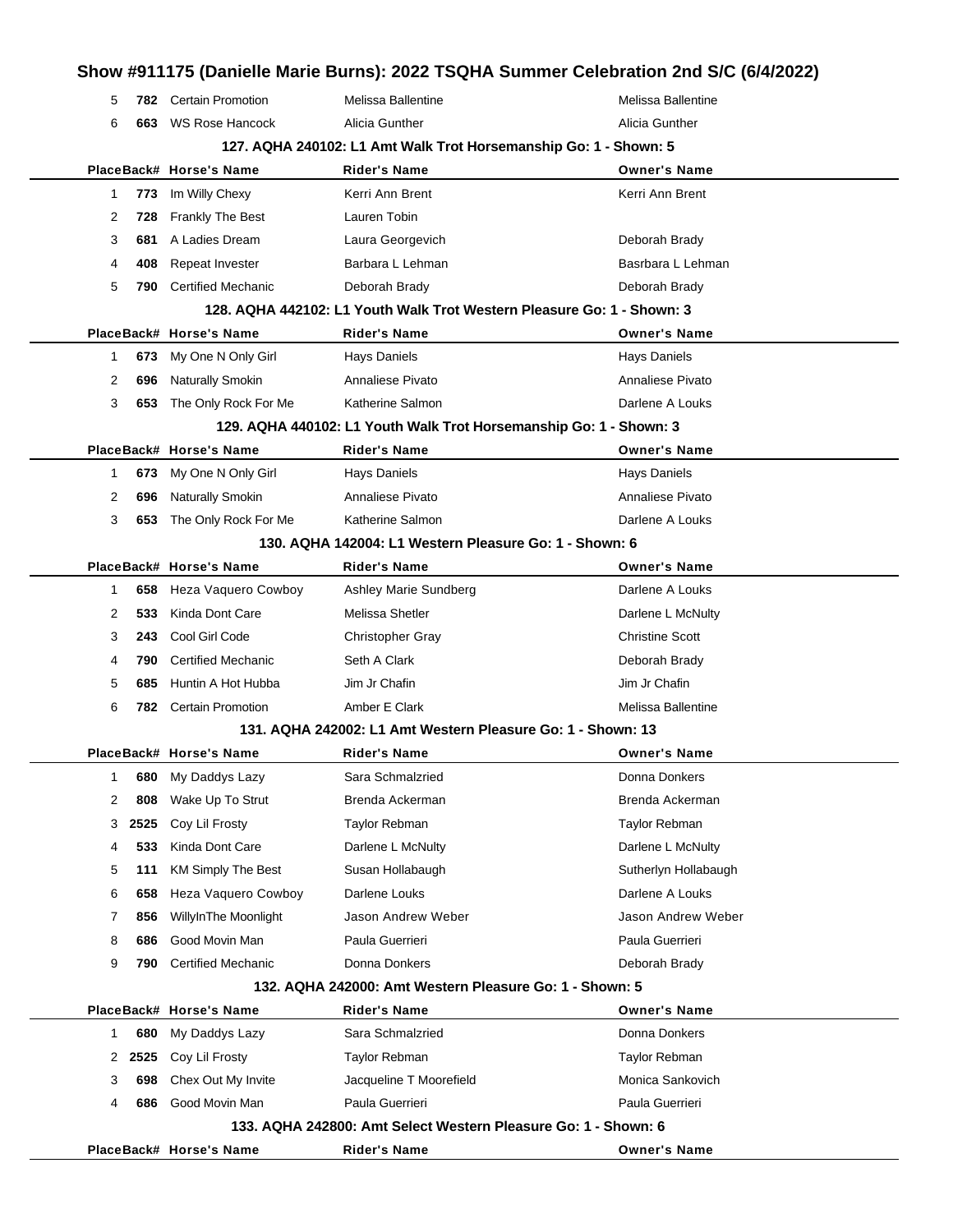|             |      |                            | Show #911175 (Danielle Marie Burns): 2022 TSQHA Summer Celebration 2nd S/C (6/4/2022) |                        |
|-------------|------|----------------------------|---------------------------------------------------------------------------------------|------------------------|
| 1           | 657  | Made Mighty Cool           | Patricia L. Zinkhann                                                                  | Patricia L. Zinkhann   |
| 2           | 236  | Cowboy Causin Mayhem       | Elizabeth B Sant                                                                      | Elizabeth B Sant       |
| 3           | 808  | Wake Up To Strut           | Brenda Ackerman                                                                       | Brenda Ackerman        |
| 4           | 790  | <b>Certified Mechanic</b>  | Donna Donkers                                                                         | Deborah Brady          |
| 5           | 533  | Kinda Dont Care            | Darlene L McNulty                                                                     | Darlene L McNulty      |
| 6           | 220  | To Be Reasoned With        | Julie McDonnell                                                                       | Julie McDonnell        |
|             |      |                            | 134. AQHA 142100: Junior Western Pleasure Go: 1 - Shown: 3                            |                        |
|             |      | PlaceBack# Horse's Name    | <b>Rider's Name</b>                                                                   | <b>Owner's Name</b>    |
| 1           | 657  | Made Mighty Cool           | Edward A Weber                                                                        | Patricia L. Zinkhann   |
| 2           | 785  | Willie Take A Look         | Jim Jr Chafin                                                                         | Alison Chimner         |
|             |      |                            | 135. AQHA 442002: L1 Youth Western Pleasure Go: 1 - Shown: 6                          |                        |
|             |      | PlaceBack# Horse's Name    | <b>Rider's Name</b>                                                                   | <b>Owner's Name</b>    |
| 0           | 808  | Wake Up To Strut           | Brenda Ackerman                                                                       | Brenda Ackerman        |
| 1           | 673  | My One N Only Girl         | <b>Laurel Daniels</b>                                                                 | <b>Hays Daniels</b>    |
| 2           | 671  | Willy Miss My Chex         | Olivia S Stoudmire                                                                    | Oliva S Stoudmire      |
| 3           | 678  | Wood Ya Sleep Withme       | Isabella Marinacci                                                                    | Isabella Marinacci     |
| 4           | 724  | <b>Signature Flatline</b>  | Audrey Wetterau                                                                       | Robyn Allan            |
| 5           | 655  | <b>Embrace This Legend</b> | Grace Will                                                                            | Judith Volkar          |
|             |      |                            | 136. AQHA 442000: Youth Western Pleasure Go: 1 - Shown: 7                             |                        |
|             |      | PlaceBack# Horse's Name    | <b>Rider's Name</b>                                                                   | <b>Owner's Name</b>    |
| 1           | 134  | Im N Outsider              | <b>Violet Shetler</b>                                                                 | <b>Violet Shetler</b>  |
| 2           | 673  | My One N Only Girl         | <b>Laurel Daniels</b>                                                                 | <b>Hays Daniels</b>    |
| 3           | 676  | AFancyRodder               | Cydnie Hotchkiss                                                                      | Cydnie Hotchkiss       |
| 4           | 146  | Blaze On The Border        | Emma Tetrick                                                                          | Emma Tetrick           |
| 5           | 678  | Wood Ya Sleep Withme       | Isabella Marinacci                                                                    | Isabella Marinacci     |
| 6           | 671  | Willy Miss My Chex         | Olivia S Stoudmire                                                                    | Oliva S Stoudmire      |
| 7           | 724  | Signature Flatline         | Audrey Wetterau                                                                       | Robyn Allan            |
|             |      |                            | 137. AQHA 142200: Senior Western Pleasure Go: 1 - Shown: 8                            |                        |
|             |      | PlaceBack# Horse's Name    | Rider's Name                                                                          | <b>Owner's Name</b>    |
| 1           | 680  | My Daddys Lazy             | Sara Schmalzried                                                                      | Donna Donkers          |
| 2           | 134  | Im N Outsider              | <b>Violet Shetler</b>                                                                 | <b>Violet Shetler</b>  |
| 3           | 676  | AFancyRodder               | Cydnie Hotchkiss                                                                      | Cydnie Hotchkiss       |
| 4           | 658  | <b>Heza Vaquero Cowboy</b> | Amber E Clark                                                                         | Darlene A Louks        |
| 5           | 790  | <b>Certified Mechanic</b>  | Seth A Clark                                                                          | Deborah Brady          |
| 6           | 681  | A Ladies Dream             | Ashley Marie Sundberg                                                                 | Deborah Brady          |
| 7           | 683  | <b>Rebels Dont Sleep</b>   | Erin M Rushin                                                                         | Erin M Rushin          |
|             |      |                            | 138. AQHA 240002: L1 Amt Western Horsemanship Go: 1 - Shown: 13                       |                        |
|             |      | PlaceBack# Horse's Name    | <b>Rider's Name</b>                                                                   | <b>Owner's Name</b>    |
| $\mathbf 1$ | 623  | <b>Bold Enough To Copy</b> | Tonya M Stenger                                                                       | Tonya Wilson           |
| 2           | 1202 | Only The Good One          | <b>Madeline Graves</b>                                                                | <b>Madeline Graves</b> |
| 3           | 557  | MamaSaidKnockYouOut        | Stephanie D Hardy                                                                     | Stephanie D Hardy      |
| 4           | 2525 | Coy Lil Frosty             | <b>Taylor Rebman</b>                                                                  | Taylor Rebman          |
| 5           | 856  | WillyInThe Moonlight       | Jason Andrew Weber                                                                    | Jason Andrew Weber     |
| 6           | 686  | Good Movin Man             | Paula Guerrieri                                                                       | Paula Guerrieri        |
| 7           | 111  | <b>KM Simply The Best</b>  | Susan Hollabaugh                                                                      | Sutherlyn Hollabaugh   |
| 8           | 808  | Wake Up To Strut           | Brenda Ackerman                                                                       | Brenda Ackerman        |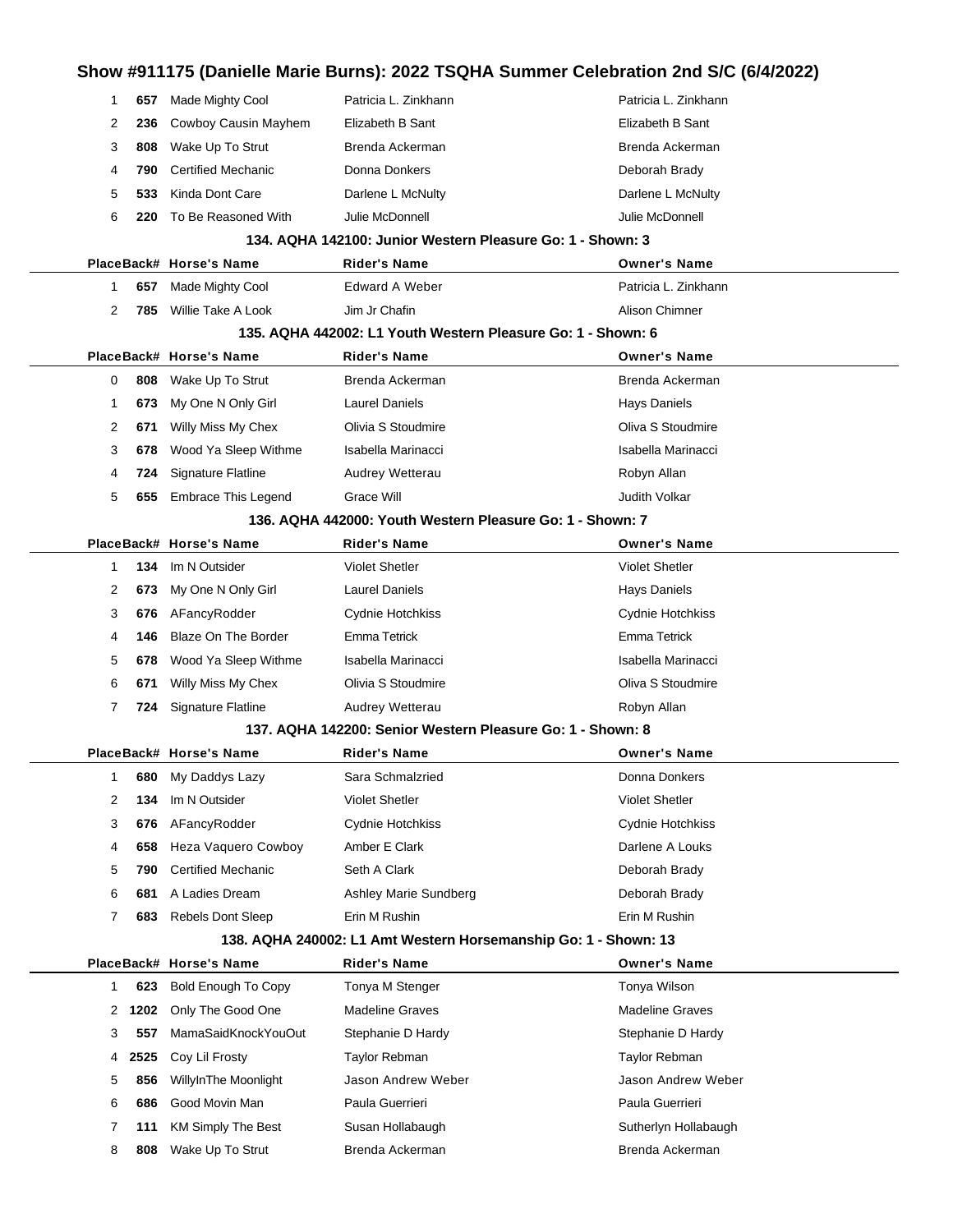**663** WS Rose Hancock Alicia Gunther Alicia Gunther Alicia Gunther

| 139. AQHA 240000: Amt Western Horsemanship Go: 1 - Shown: 10 |      |                                                                   |                                                                    |                            |  |  |
|--------------------------------------------------------------|------|-------------------------------------------------------------------|--------------------------------------------------------------------|----------------------------|--|--|
|                                                              |      | PlaceBack# Horse's Name                                           | Rider's Name                                                       | <b>Owner's Name</b>        |  |  |
| 1                                                            | 243  | Cool Girl Code                                                    | <b>Christine Scott</b>                                             | <b>Christine Scott</b>     |  |  |
| 2                                                            | 383  | OneGoodHotPine                                                    | Mallory McKewen                                                    | <b>Mallory McKewen</b>     |  |  |
| 3                                                            | 623  | <b>Bold Enough To Copy</b>                                        | Tonya M Stenger                                                    | Tonya Wilson               |  |  |
| 4                                                            | 698  | Chex Out My Invite                                                | Jacqueline T Moorefield                                            | Monica Sankovich           |  |  |
| 5                                                            | 557  | MamaSaidKnockYouOut                                               | Stephanie D Hardy                                                  | Stephanie D Hardy          |  |  |
| 6                                                            | 856  | WillyInThe Moonlight                                              | Jason Andrew Weber                                                 | Jason Andrew Weber         |  |  |
| 7                                                            | 1202 | Only The Good One                                                 | <b>Madeline Graves</b>                                             | <b>Madeline Graves</b>     |  |  |
| 8                                                            | 2525 | Coy Lil Frosty                                                    | Taylor Rebman                                                      | Taylor Rebman              |  |  |
| 9                                                            | 611  | Phenomenal To A Te                                                | Rae Ann Ahlman                                                     | Laura Droese               |  |  |
|                                                              |      |                                                                   | 140. AQHA 240800: Amt Select Western Horsemanship Go: 1 - Shown: 7 |                            |  |  |
|                                                              |      | PlaceBack# Horse's Name                                           | <b>Rider's Name</b>                                                | <b>Owner's Name</b>        |  |  |
| 1                                                            | 236  | Cowboy Causin Mayhem                                              | Elizabeth B Sant                                                   | Elizabeth B Sant           |  |  |
| 2                                                            | 655  | Embrace This Legend                                               | Judith Volkar                                                      | Judith Volkar              |  |  |
| 3                                                            | 705  | Time To Giddy Up                                                  | Rene L Baldwin                                                     | James G Schuller           |  |  |
| 4                                                            | 2353 | OneFootOverTheLine                                                | Sandra B Clark                                                     | Sandra B Clark             |  |  |
| 5                                                            | 942  | <b>XTRA Shiney Crome</b>                                          | Thelma M. O'Brien                                                  | Thelma M. O'Brien          |  |  |
| DQ                                                           | 808  | Wake Up To Strut                                                  | Brenda Ackerman                                                    | Brenda Ackerman            |  |  |
|                                                              |      | 141. AQHA 440002: L1 Youth Western Horsemanship Go: 1 - Shown: 10 |                                                                    |                            |  |  |
|                                                              |      | PlaceBack# Horse's Name                                           | <b>Rider's Name</b>                                                | <b>Owner's Name</b>        |  |  |
| 1                                                            | 678  | Wood Ya Sleep Withme                                              | Isabella Marinacci                                                 | Isabella Marinacci         |  |  |
| 2                                                            | 97   | Best You Ever Had                                                 | Sophie Wehrle                                                      | Deana L. Gallagher- Wehrle |  |  |
| 3                                                            | 676  | AFancyRodder                                                      | Cydnie Hotchkiss                                                   | Cydnie Hotchkiss           |  |  |
| 4                                                            | 673  | My One N Only Girl                                                | <b>Laurel Daniels</b>                                              | Hays Daniels               |  |  |
| 5                                                            | 671  | Willy Miss My Chex                                                | Olivia S Stoudmire                                                 | Oliva S Stoudmire          |  |  |
| 6                                                            | 146  | Blaze On The Border                                               | <b>Emma Tetrick</b>                                                | Emma Tetrick               |  |  |
| 7                                                            | 724  | <b>Signature Flatline</b>                                         | Audrey Wetterau                                                    | Robyn Allan                |  |  |
| 8                                                            | 655  | <b>Embrace This Legend</b>                                        | Grace Will                                                         | Judith Volkar              |  |  |
| 9                                                            | 677  | Good Kahlua                                                       | <b>Charity Tellish</b>                                             | <b>Charity Tellish</b>     |  |  |
|                                                              |      |                                                                   | 142. AQHA 440000: Youth Western Horsemanship Go: 1 - Shown: 8      |                            |  |  |
|                                                              |      | PlaceBack# Horse's Name                                           | <b>Rider's Name</b>                                                | <b>Owner's Name</b>        |  |  |
| 1                                                            | 134  | Im N Outsider                                                     | <b>Violet Shetler</b>                                              | <b>Violet Shetler</b>      |  |  |
| 2                                                            | 678  | Wood Ya Sleep Withme                                              | Isabella Marinacci                                                 | Isabella Marinacci         |  |  |
| 3                                                            | 673  | My One N Only Girl                                                | <b>Laurel Daniels</b>                                              | Hays Daniels               |  |  |
| 4                                                            | 146  | Blaze On The Border                                               | Emma Tetrick                                                       | <b>Emma Tetrick</b>        |  |  |
| 5                                                            | 677  | Good Kahlua                                                       | <b>Charity Tellish</b>                                             | <b>Charity Tellish</b>     |  |  |
| 6                                                            | 724  | Signature Flatline                                                | Audrey Wetterau                                                    | Robyn Allan                |  |  |
| 7                                                            | 676  | AFancyRodder                                                      | Cydnie Hotchkiss                                                   | Cydnie Hotchkiss           |  |  |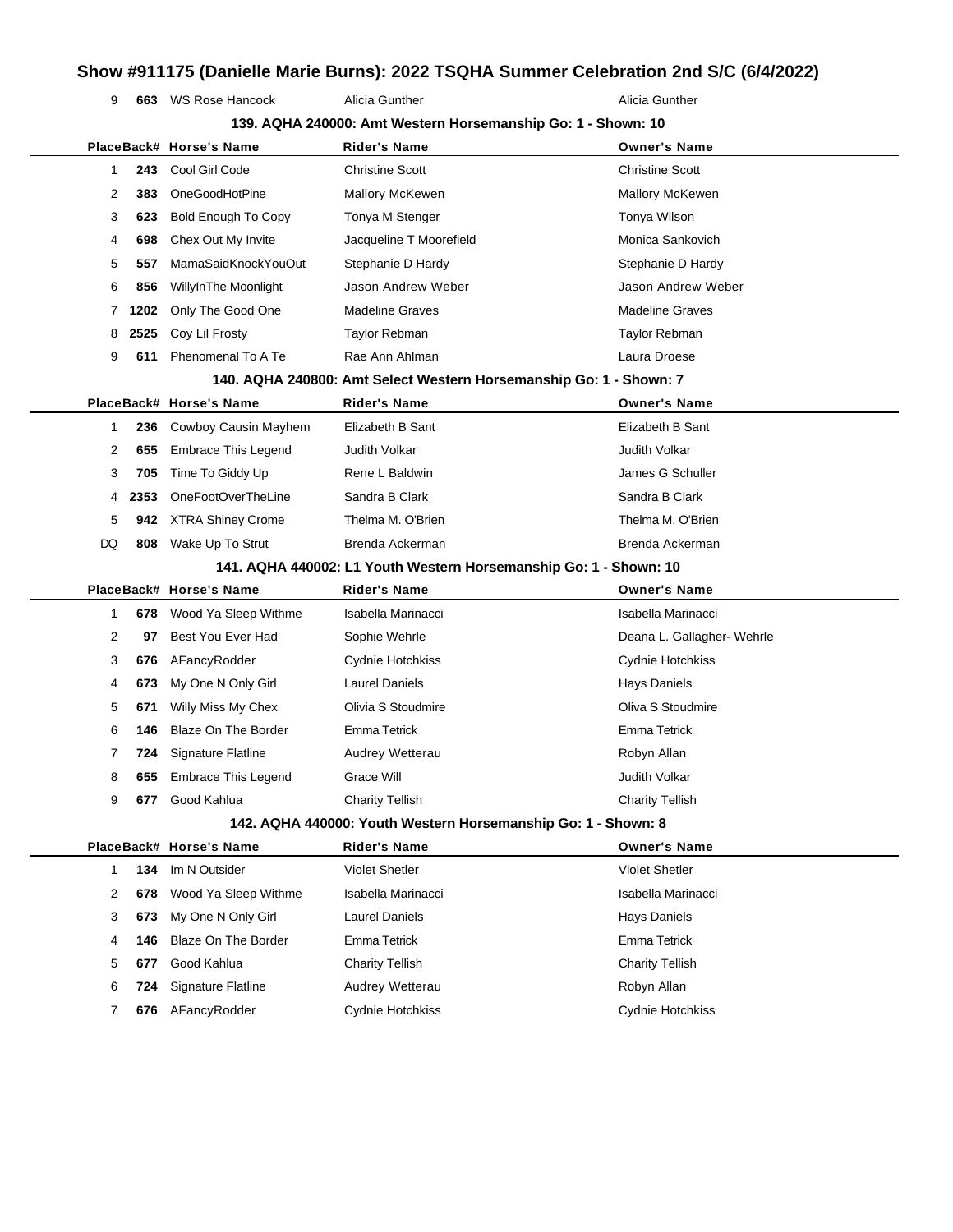### **1. AQHA 212002: L1 Amt Showmanship at Halter Go: 1 - Shown: 18**

|  |              |     | PlaceBack# Horse's Name     | Rider's Name                                                      | <b>Owner's Name</b>    |
|--|--------------|-----|-----------------------------|-------------------------------------------------------------------|------------------------|
|  | 1            | 663 | <b>WS Rose Hancock</b>      | Alicia Gunther                                                    | Alicia Gunther         |
|  | 2            | 408 | Repeat Invester             | Casey Lehman                                                      | Basrbara L Lehman      |
|  | 3            | 682 | Hot And Southern            | Stephanie Spaeder                                                 | Anthony And Stephaine  |
|  | 4            | 777 | Huntinaholidaydelite        | Kaitlyn Jackson                                                   | Jackie Moorefield      |
|  | 5            | 888 | Dont Pass My Hotrod         | Beth F Smith                                                      | Beth F Smith           |
|  | 6            | 683 | <b>Rebels Dont Sleep</b>    | Erin M Rushin                                                     | Erin M Rushin          |
|  | 7            | 658 | Heza Vaquero Cowboy         | Darlene Louks                                                     | Darlene A Louks        |
|  | 8            | 426 | The Luxury Jet              | Rhonda L Webber                                                   | Laurie A Hoopes        |
|  | 9            | 795 | Dreamz Big Dreamz           | Sierra Nicole Miller                                              | Erica/Mitch Miller     |
|  |              |     |                             | 2. AQHA 212000: Amt Showmanship at Halter Go: 1 - Shown: 15       |                        |
|  |              |     | PlaceBack# Horse's Name     | <b>Rider's Name</b>                                               | <b>Owner's Name</b>    |
|  | $\mathbf{1}$ | 383 | OneGoodHotPine              | Mallory McKewen                                                   | Mallory McKewen        |
|  | 2            | 623 | <b>Bold Enough To Copy</b>  | Tonya M Stenger                                                   | Tonya Wilson           |
|  | 3            | 856 | WillyInThe Moonlight        | Jason Andrew Weber                                                | Jason Andrew Weber     |
|  | 4            | 243 | Cool Girl Code              | <b>Christine Scott</b>                                            | <b>Christine Scott</b> |
|  | 5            | 557 | MamaSaidKnockYouOut         | Stephanie D Hardy                                                 | Stephanie D Hardy      |
|  | 6            | 611 | Phenomenal To A Te          | Rae Ann Ahlman                                                    | Laura Droese           |
|  | 7            | 758 | The Pretty Committee        | Kelli J Hardy                                                     | Kelli J Hardy          |
|  | 8            | 408 | Repeat Invester             | Casey Lehman                                                      | Basrbara L Lehman      |
|  | 9            | 447 | Snoop Dogge                 | Jason G Somnitz                                                   | Jason G Somnitz        |
|  |              |     |                             | 3. AQHA 212800: Amt Select Showmanship at Halter Go: 1 - Shown: 9 |                        |
|  |              |     | PlaceBack# Horse's Name     | <b>Rider's Name</b>                                               | <b>Owner's Name</b>    |
|  | $\mathbf{1}$ | 658 | Heza Vaquero Cowboy         | Darlene Louks                                                     | Darlene A Louks        |
|  | 2            | 80  | KatieVindicatingPoco        | Claudia B Brown                                                   | Claudia B Brown        |
|  | 3            | 220 | To Be Reasoned With         | Julie McDonnell                                                   | Julie McDonnell        |
|  | 4            | 808 | Wake Up To Strut            | Brenda Ackerman                                                   | Brenda Ackerman        |
|  | 5            | 55  | <b>Blue In A Minute</b>     | <b>Tina McElroy</b>                                               | Logan McElroy          |
|  | 6            | 773 | Im Willy Chexy              | Kerri Ann Brent                                                   | Kerri Ann Brent        |
|  | 7            | 682 | <b>Hot And Southern</b>     | Stephanie Spaeder                                                 | Anthony And Stephaine  |
|  | 8            | 888 | Dont Pass My Hotrod         | <b>Beth F Smith</b>                                               | Beth F Smith           |
|  | 9            | 456 | <b>KM Best Move</b>         | Lois A Berry                                                      | Lois A Berry           |
|  |              |     |                             | 4. Open 9999: Smallfry Showmanship Go: 1 - Shown: 3               |                        |
|  |              |     | PlaceBack# Horse's Name     | <b>Rider's Name</b>                                               | <b>Owner's Name</b>    |
|  | 1            | 249 | Iron And Whiskey            | Alexa Kozuch                                                      | Susan Darr             |
|  | 2            | 660 | <b>Triples Silverdollar</b> | <b>Travis Ahlman</b>                                              | Laura Droese           |
|  | 3            | 653 | The Only Rock For Me        | Katherine Salmon                                                  | Darlene A Louks        |
|  |              |     |                             | 5. AQHA 412002: L1 Youth Showmanship at Halter Go: 1 - Shown: 11  |                        |
|  |              |     | PlaceBack# Horse's Name     | <b>Rider's Name</b>                                               | <b>Owner's Name</b>    |
|  | $\mathbf{1}$ | 248 | <b>Especially Invited</b>   | Chalen Leibold                                                    | Chalen Leibold         |
|  | 2            | 655 | <b>Embrace This Legend</b>  | Grace Will                                                        | Judith Volkar          |
|  | 3            | 671 | Willy Miss My Chex          | Olivia S Stoudmire                                                | Oliva S Stoudmire      |
|  | 4            | 146 | <b>Blaze On The Border</b>  | Emma Tetrick                                                      | <b>Emma Tetrick</b>    |
|  | 5            | 696 | Naturally Smokin            | Annaliese Pivato                                                  | Annaliese Pivato       |
|  | 6            | 678 | Wood Ya Sleep Withme        | Isabella Marinacci                                                | Isabella Marinacci     |
|  |              |     |                             |                                                                   |                        |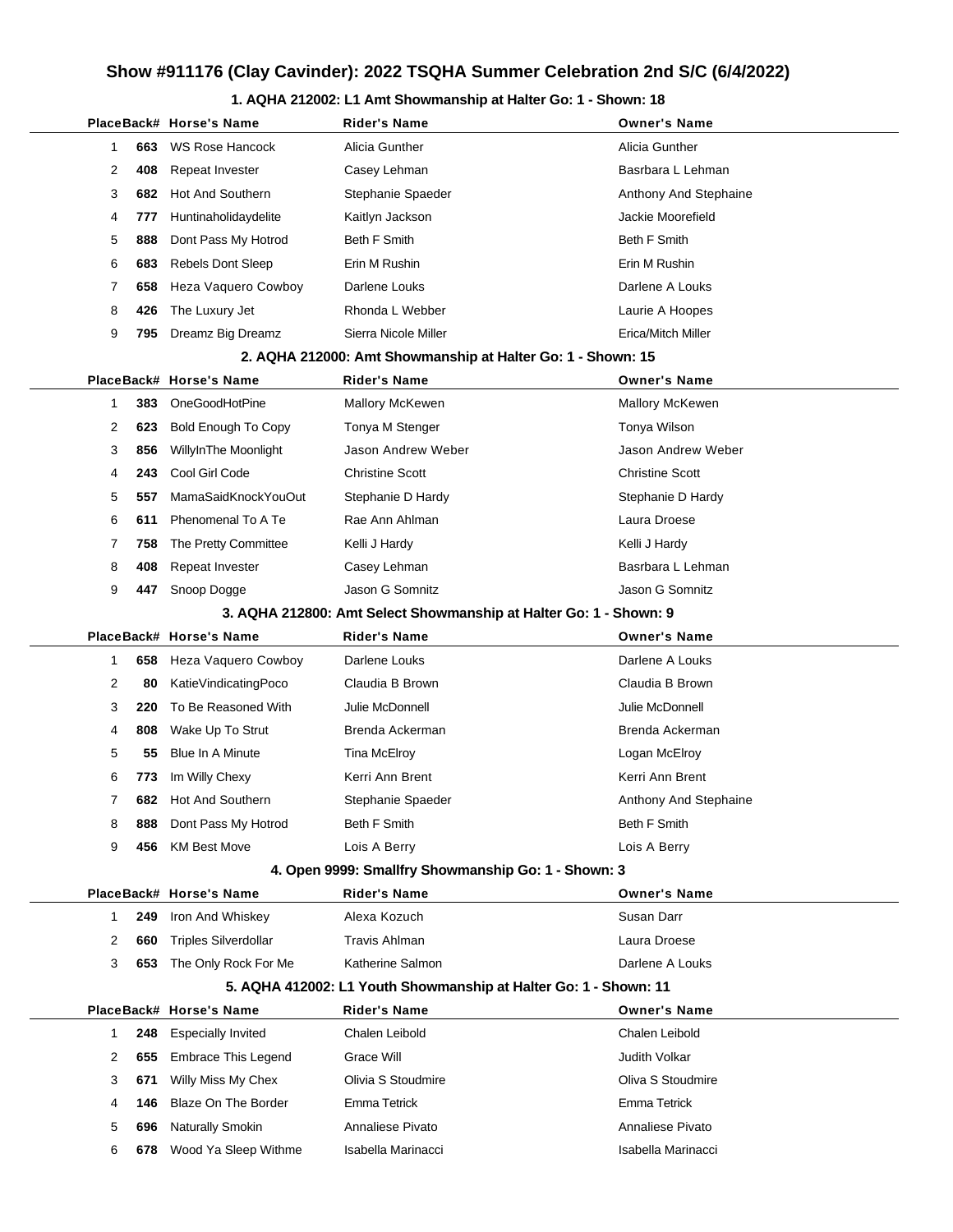## **Show #911176 (Clay Cavinder): 2022 TSQHA Summer Celebration 2nd S/C (6/4/2022) 97** Best You Ever Had Sophie Wehrle **Communist Communist Communist Communist Communist Communist Communist Communist Communist Communist Communist Communist Communist Communist Communist Communist Communist Communist Co 676** AFancyRodder Cydnie Hotchkiss Cydne Cydnie Hotchkiss **673** My One N Only Girl Hays Daniels **Hays Daniels** Hays Daniels Hays Daniels **6. AQHA 412000: Youth Showmanship at Halter Go: 1 - Shown: 12 PlaceBack# Horse's Name Rider's Name Owner's Name 134** Im N Outsider Violet Shetler Violet Shetler **248** Especially Invited Chalen Leibold Chalen Leibold **696** Naturally Smokin **Annaliese Pivato** Annaliese Pivato **Annaliese Pivato** Annaliese Pivato **676** AFancyRodder Cydnie Hotchkiss Cydne Cydne Hotchkiss Cydnie Hotchkiss **677** Good Kahlua Charity Tellish Charity Tellish **678** Wood Ya Sleep Withme Isabella Marinacci Isabella Marinacci **673** My One N Only Girl Laurel Daniels **Hays Daniels** Hays Daniels **146** Blaze On The Border Emma Tetrick **Emma Tetrick** Emma Tetrick **671** Willy Miss My Chex Olivia S Stoudmire Oliva S Stoudmire **7. AQHA 207400: Amt Yearling Geldings Go: 1 - Shown: 1 PlaceBack# Horse's Name Rider's Name Owner's Name 401** Better Get Movin Jonelle M Harris Jonelle M Harris **10. AQHA 207700: Amt Aged Geldings Go: 1 - Shown: 1 PlaceBack# Horse's Name Rider's Name Owner's Name 254** Safe And Elusive Carol A Campbell Carol A Campbell **11. AQHA 277000: Amt Performance Halter Geldings Go: 1 - Shown: 12 PlaceBack# Horse's Name Rider's Name Owner's Name 447** Snoop Dogge Jason G Somnitz Jason G Somnitz **611** Phenomenal To A Te Rae Ann Ahlman Laura Droese **680** My Daddys Lazy Sara Schmalzried **Communist Connaint Donna Donkers** Donna Donkers **2353** OneFootOverTheLine Sandra B Clark Sandra B Clark Sandra B Clark **782** Certain Promotion Melissa Ballentine Melissa Ballentine **1202** Only The Good One Madeline Graves Madeline Graves **383** OneGoodHotPine Mallory McKewen Mallory McKewen **686** Good Movin Man **Paula Guerrieri** Paula Guerrieri Paula Guerrieri **658** Heza Vaquero Cowboy Darlene Louks **Darlene A Louks** Darlene A Louks **20. AQHA 477000: Youth Performance Halter Geldings Go: 1 - Shown: 7 PlaceBack# Horse's Name Rider's Name Owner's Name 134** Im N Outsider Violet Shetler Violet Shetler **611** Phenomenal To A Te Travis Ahlman Laura Droese Laura Droese **671** Willy Miss My Chex Olivia S Stoudmire Oliva S Stoudmire **97** Best You Ever Had Sophie Wehrle **Deana L. Gallagher- Wehrle** Deana L. Gallagher- Wehrle **724** Signature Flatline **Audrey Wetterau Audrey Wetterau Robyn Allan 678** Wood Ya Sleep Withme Isabella Marinacci Isabella Marinacci **146** Blaze On The Border Emma Tetrick Emma Tetrick **23. AQHA 471400: Youth Performance Grand Champion Gelding Go: 1 - Shown: 1 PlaceBack# Horse's Name Rider's Name Owner's Name 134** Im N Outsider Violet Shetler Violet Shetler **24. AQHA 471500: Youth Performance Reserve Champion Gelding Go: 1 - Shown: 2 PlaceBack# Horse's Name Rider's Name Owner's Name 611** Phenomenal To A Te Travis Ahlman Laura Droese Laura Droese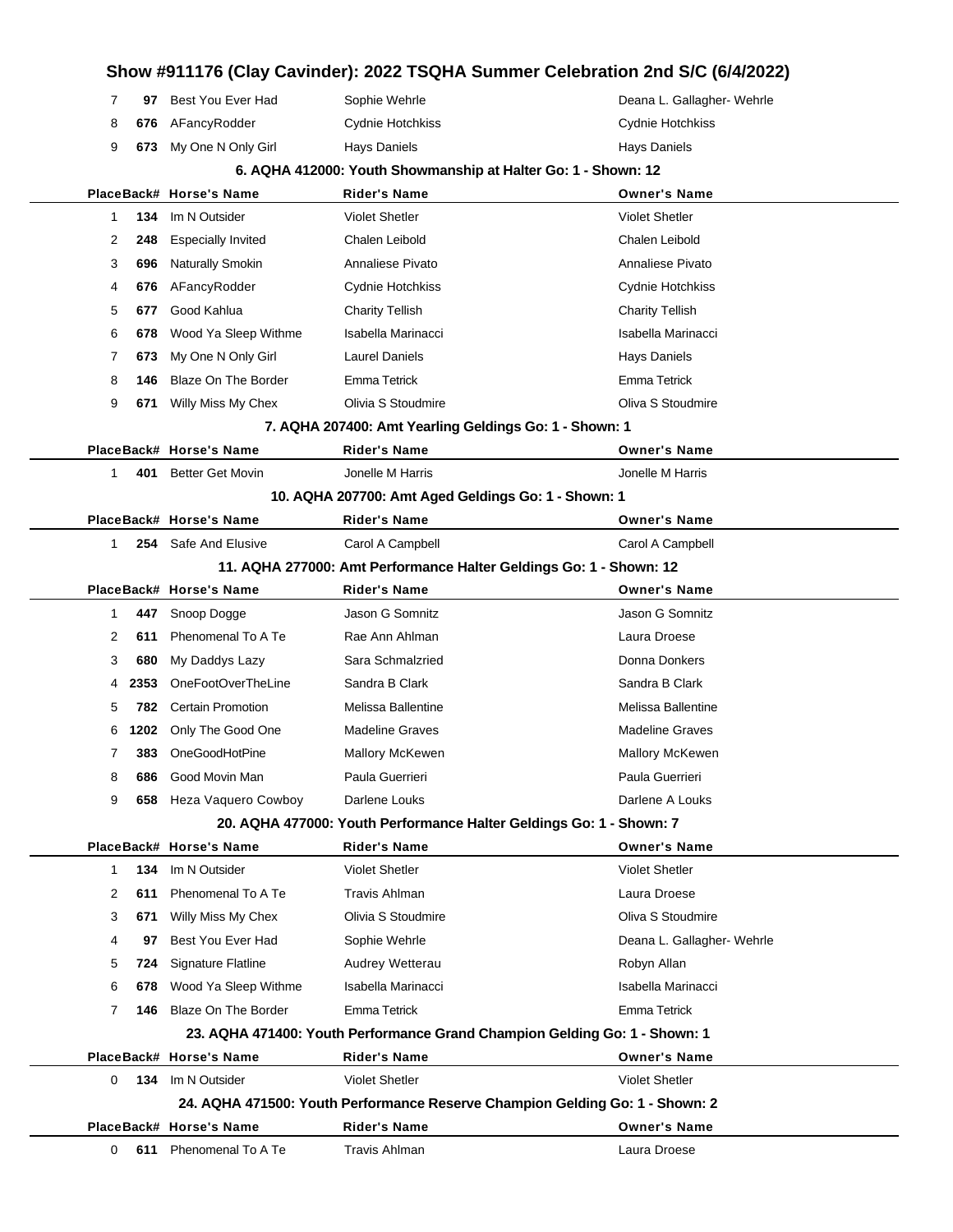| 0                                                                      |      | 134 Im N Outsider        | <b>Violet Shetler</b>                                                 | <b>Violet Shetler</b>      |  |  |  |  |
|------------------------------------------------------------------------|------|--------------------------|-----------------------------------------------------------------------|----------------------------|--|--|--|--|
|                                                                        |      |                          | 28. AQHA 107700: Aged Geldings Go: 1 - Shown: 1                       |                            |  |  |  |  |
|                                                                        |      | PlaceBack# Horse's Name  | <b>Rider's Name</b>                                                   | <b>Owner's Name</b>        |  |  |  |  |
| 1                                                                      |      | 254 Safe And Elusive     | Joe Dunlap                                                            | Carol A Campbell           |  |  |  |  |
| 29. AQHA 177000: Performance Halter Geldings Go: 1 - Shown: 11         |      |                          |                                                                       |                            |  |  |  |  |
|                                                                        |      | PlaceBack# Horse's Name  | <b>Rider's Name</b>                                                   | <b>Owner's Name</b>        |  |  |  |  |
| $\mathbf{1}$                                                           | 447  | Snoop Dogge              | Jason G Somnitz                                                       | Jason G Somnitz            |  |  |  |  |
| 2                                                                      | 611  | Phenomenal To A Te       | Rae Ann Ahlman                                                        | Laura Droese               |  |  |  |  |
| 3                                                                      | 134  | Im N Outsider            | <b>Violet Shetler</b>                                                 | <b>Violet Shetler</b>      |  |  |  |  |
| 4                                                                      | 585  | Simply Presidential      | Laurie A Hoopes                                                       | Laurie A Hoopes            |  |  |  |  |
| 5                                                                      | 680  | My Daddys Lazy           | Sara Schmalzried                                                      | Donna Donkers              |  |  |  |  |
| 6                                                                      | 782  | <b>Certain Promotion</b> | Amber E Clark                                                         | Melissa Ballentine         |  |  |  |  |
| 7                                                                      | 1202 | Only The Good One        | <b>Madeline Graves</b>                                                | <b>Madeline Graves</b>     |  |  |  |  |
| 8                                                                      | 97   | Best You Ever Had        | Sophie Wehrle                                                         | Deana L. Gallagher- Wehrle |  |  |  |  |
| 9                                                                      |      | 658 Heza Vaquero Cowboy  | Darlene Louks                                                         | Darlene A Louks            |  |  |  |  |
|                                                                        |      |                          | 30. AQHA 101400: Grand Champion Geldings Go: 1 - Shown: 1             |                            |  |  |  |  |
|                                                                        |      | PlaceBack# Horse's Name  | <b>Rider's Name</b>                                                   | <b>Owner's Name</b>        |  |  |  |  |
| 0                                                                      |      | 254 Safe And Elusive     | Joe Dunlap                                                            | Carol A Campbell           |  |  |  |  |
|                                                                        |      |                          | 31. AQHA 101500: Reserve Champion Gelding Go: 1 - Shown: 1            |                            |  |  |  |  |
|                                                                        |      | PlaceBack# Horse's Name  | <b>Rider's Name</b>                                                   | <b>Owner's Name</b>        |  |  |  |  |
| 0                                                                      |      | 254 Safe And Elusive     | Joe Dunlap                                                            | Carol A Campbell           |  |  |  |  |
|                                                                        |      |                          | 32. AQHA 171400: Performance Grand Champion Geldings Go: 1 - Shown: 2 |                            |  |  |  |  |
|                                                                        |      | PlaceBack# Horse's Name  | <b>Rider's Name</b>                                                   | <b>Owner's Name</b>        |  |  |  |  |
| 0                                                                      | 447  | Snoop Dogge              | Jason G Somnitz                                                       | Jason G Somnitz            |  |  |  |  |
| 0                                                                      | 782  | <b>Certain Promotion</b> | Amber E Clark                                                         | Melissa Ballentine         |  |  |  |  |
| 33. AQHA 171500: Performance Reserve Champion Gelding Go: 1 - Shown: 3 |      |                          |                                                                       |                            |  |  |  |  |
|                                                                        |      |                          | <b>Rider's Name</b>                                                   | <b>Owner's Name</b>        |  |  |  |  |
|                                                                        |      | PlaceBack# Horse's Name  |                                                                       |                            |  |  |  |  |
| 0                                                                      | 447  | Snoop Dogge              | Jason G Somnitz                                                       | Jason G Somnitz            |  |  |  |  |
| 0                                                                      | 782  | <b>Certain Promotion</b> | Amber E Clark                                                         | Melissa Ballentine         |  |  |  |  |
| O                                                                      | 611  | Phenomenal To A Te       | Rae Ann Ahlman                                                        | Laura Droese               |  |  |  |  |
|                                                                        |      |                          | 35. AQHA 205500: Amt Two Yr Old Mares Go: 1 - Shown: 1                |                            |  |  |  |  |
|                                                                        |      | PlaceBack# Horse's Name  | <b>Rider's Name</b>                                                   | <b>Owner's Name</b>        |  |  |  |  |
| 0                                                                      | 547  | lem The Sweet One        | Jason G Somnitz                                                       | Jason G Somnitz            |  |  |  |  |
|                                                                        |      |                          | 36. AQHA 205600: Amt Three Yr Old Mares Go: 1 - Shown: 1              |                            |  |  |  |  |
|                                                                        |      | PlaceBack# Horse's Name  | <b>Rider's Name</b>                                                   | <b>Owner's Name</b>        |  |  |  |  |
| 0                                                                      |      | 55 Blue In A Minute      | Tina McElroy                                                          | Logan McElroy              |  |  |  |  |
|                                                                        |      |                          | 37. AQHA 205700: Amt Aged Mares Go: 1 - Shown: 5                      |                            |  |  |  |  |
|                                                                        |      | PlaceBack# Horse's Name  | <b>Rider's Name</b>                                                   | <b>Owner's Name</b>        |  |  |  |  |
| $\mathbf{1}$                                                           | 326  | One More Ante            | Michelle Gala                                                         | Michelle Gala              |  |  |  |  |
| 2                                                                      | 795  | Dreamz Big Dreamz        | Sierra Nicole Miller                                                  | Erica/Mitch Miller         |  |  |  |  |
| 3                                                                      | 808  | Wake Up To Strut         | Brenda Ackerman                                                       | Brenda Ackerman            |  |  |  |  |

**38. AQHA 275000: Amt Performance Halter Mares Go: 1 - Shown: 8**

**PlaceBack# Horse's Name Rider's Name Owner's Name** 1 **243** Cool Girl Code Christine Scott Christine Scott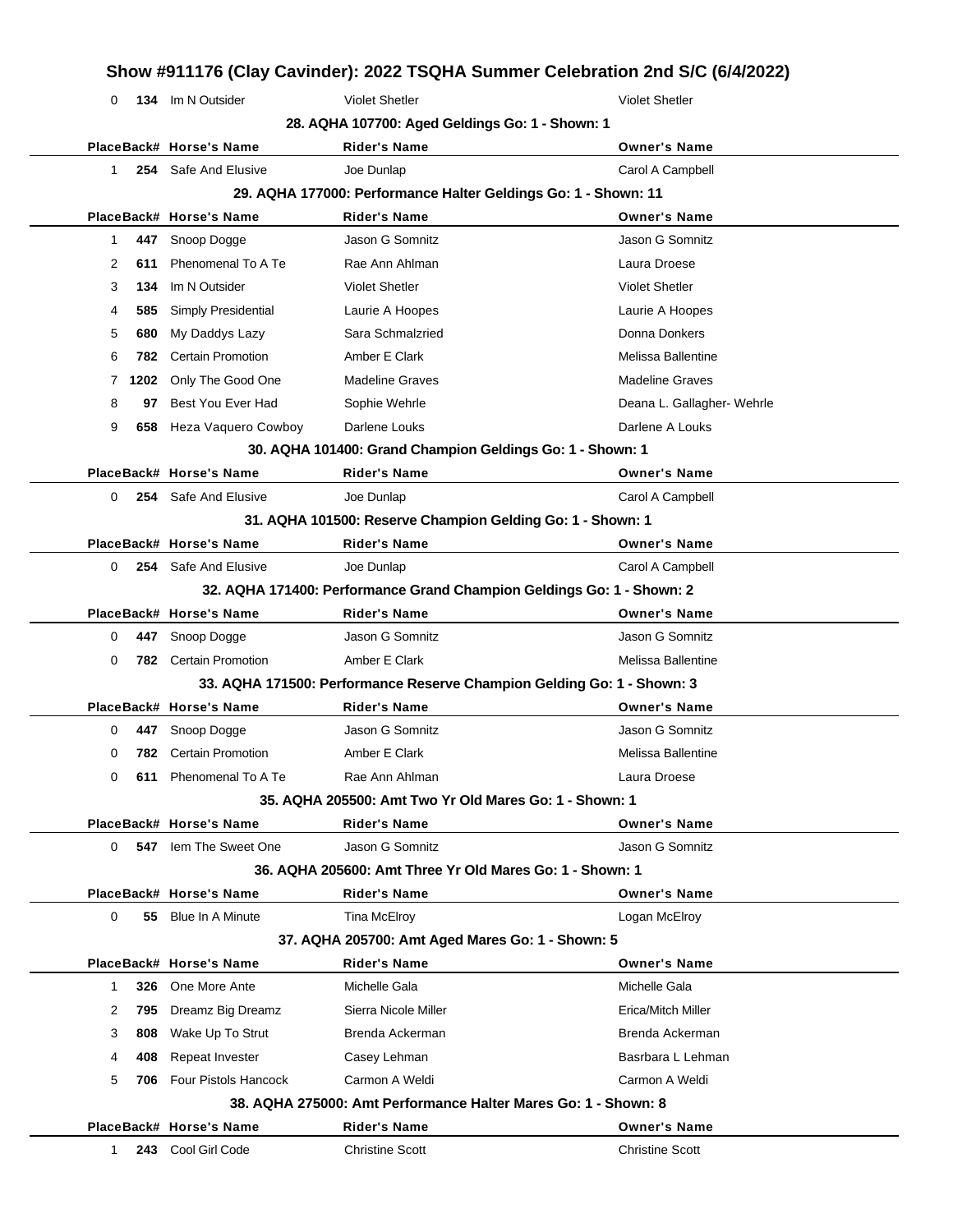## **Show #911176 (Clay Cavinder): 2022 TSQHA Summer Celebration 2nd S/C (6/4/2022)** 2 758 The Pretty Committee Kelli J Hardy Kelli and the Kelli J Hardy Kelli J Hardy 3 **682** Hot And Southern Stephanie Spaeder **Anthony And Stephaine** Anthony And Stephaine 4 **653** The Only Rock For Me Nicole Salmon **Data Louks** Darlene A Louks 5 773 Im Willy Chexy **Kerri Ann Brent** Kerri Ann Brent Kerri Ann Brent 6 **2525** Coy Lil Frosty Taylor Rebman Taylor Rebman 7 **663** WS Rose Hancock Alicia Gunther Alicia Gunther 8 **623** Bold Enough To Copy Tonya M Stenger To Tomya Wilson **39. AQHA 201200: Amt Grand Champion Mares Go: 1 - Shown: 2 PlaceBack# Horse's Name Rider's Name Owner's Name** 0 **326** One More Ante **Michelle Gala** Michelle Gala Michelle Gala 0 795 Dreamz Big Dreamz Sierra Nicole Miller **Example 20 Sierra 1996** Erica/Mitch Miller **40. AQHA 201300: Amt Reserve Champion Mare Go: 1 - Shown: 3 PlaceBack# Horse's Name Rider's Name Owner's Name** 0 **326** One More Ante **Michelle Gala** Michelle Gala Michelle Gala 0 **408** Repeat Invester Casey Lehman Basrbara L Lehman 0 **795** Dreamz Big Dreamz Sierra Nicole Miller Erica/Mitch Miller **41. AQHA 271200: Amt Performance Grand Champion Mares Go: 1 - Shown: 1 PlaceBack# Horse's Name Rider's Name Owner's Name** 0 **243** Cool Girl Code Christine Scott Christine Scott **42. AQHA 271300: Amt Performance Reserve Champion Mare Go: 1 - Shown: 3 PlaceBack# Horse's Name Rider's Name Owner's Name** 0 **682** Hot And Southern Stephanie Spaeder Spaeder Anthony And Stephaine 0 **243** Cool Girl Code Christine Scott Christine Scott 0 758 The Pretty Committee Kelli J Hardy Kelli and young Kelli J Hardy Kelli J Hardy **47. AQHA 475000: Youth Performance Halter Mares Go: 1 - Shown: 5 PlaceBack# Horse's Name Rider's Name Owner's Name** 1 **653** The Only Rock For Me Katherine Salmon National Barlene A Louks 2 **673** My One N Only Girl Laurel Daniels **Hays Daniels** Hays Daniels 3 **248** Especially Invited Chalen Leibold Chalen Leibold 4 **676** AFancyRodder Cydnie Hotchkiss Cydnie Hotchkiss 5 **677** Good Kahlua Charity Tellish Charity Tellish **50. AQHA 471200: Youth Performance Grand Champion Mares Go: 1 - Shown: 1 PlaceBack# Horse's Name Rider's Name Owner's Name** 0 **653** The Only Rock For Me Katherine Salmon National Barlene A Louks **51. AQHA 471300: Youth Performance Reserve Champion Mare Go: 1 - Shown: 3 PlaceBack# Horse's Name Rider's Name Owner's Name** 0 **676** AFancyRodder Cydnie Hotchkiss Cydnie Hotchkiss 0 **673** My One N Only Girl Laurel Daniels **Hays Daniels** Hays Daniels 0 **653** The Only Rock For Me Katherine Salmon National Darlene A Louks **55. AQHA 105700: Aged Mares Go: 1 - Shown: 4 PlaceBack# Horse's Name Rider's Name Owner's Name** 1 **326** One More Ante **Michelle Gala** Michelle Gala Michelle Gala 2 795 Dreamz Big Dreamz Sierra Nicole Miller **Example 2 1995** Erica/Mitch Miller 3 **676** AFancyRodder Cydnie Hotchkiss Cydnie Hotchkiss 4 **408** Repeat Invester **Nikki Bailey Basrbara L Lehman**

**56. AQHA 175000: Performance Halter Mares Go: 1 - Shown: 6**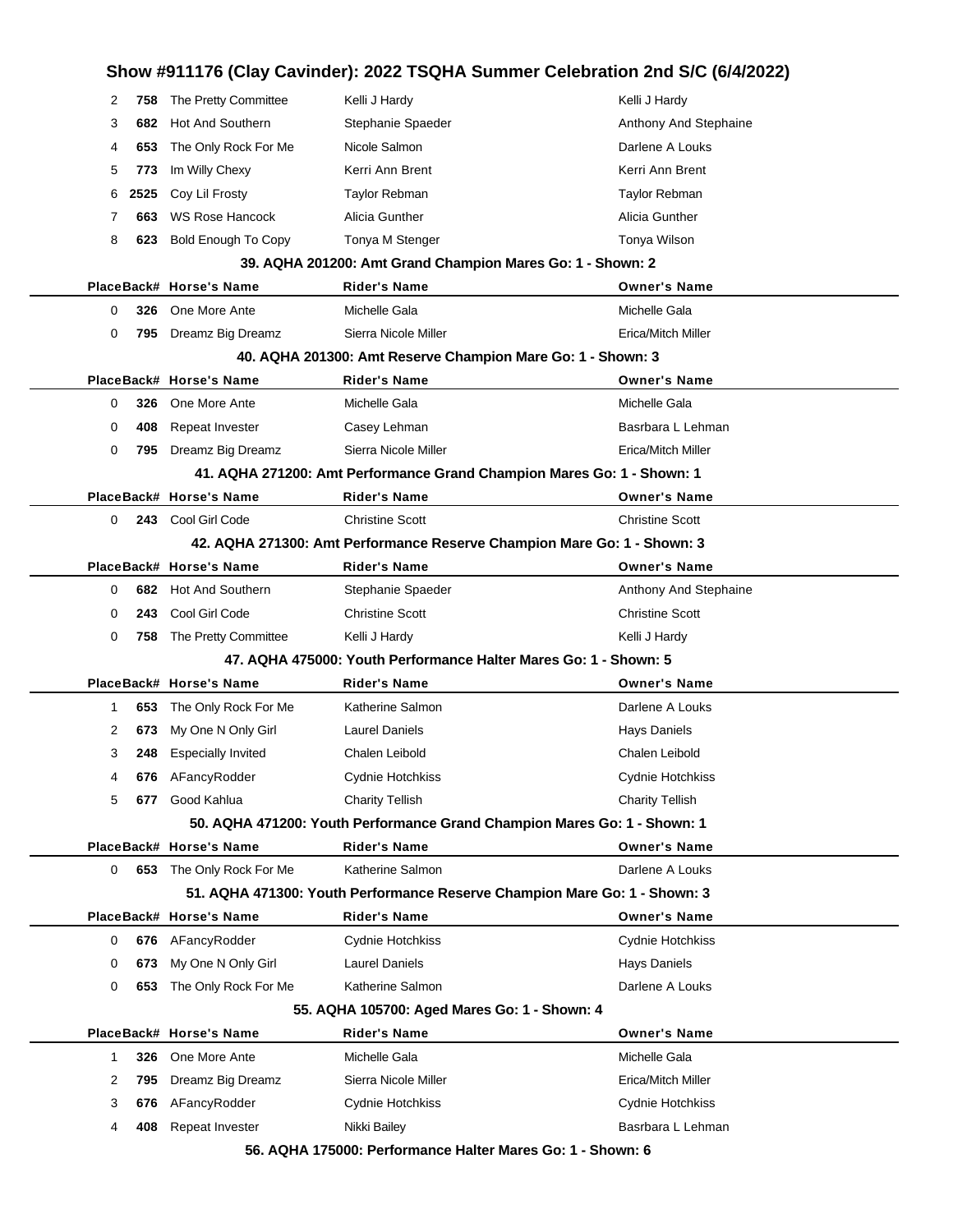## **Show #911176 (Clay Cavinder): 2022 TSQHA Summer Celebration 2nd S/C (6/4/2022) PlaceBack# Horse's Name Rider's Name Owner's Name** 1 **243** Cool Girl Code Christine Scott Christine Scott 2 758 The Pretty Committee Kelli J Hardy Kelli J Hardy Kelli J Hardy Kelli J Hardy 3 **682** Hot And Southern Stephanie Spaeder **Anthony And Stephaine** Anthony And Stephaine 4 **653** The Only Rock For Me Katherine Salmon **Constructs Darlene A Louks** 5 773 Im Willy Chexy **Kerri Ann Brent Kerri Ann Brent** Kerri Ann Brent 6 623 Bold Enough To Copy Tonya M Stenger Tomya Tomya Wilson **57. AQHA 101200: Grand Champion Mares Go: 1 - Shown: 2 PlaceBack# Horse's Name Rider's Name Owner's Name** 0 **326** One More Ante Michelle Gala Michelle Gala 0 795 Dreamz Big Dreamz Sierra Nicole Miller **Example 20 Sierra 1996** Erica/Mitch Miller **58. AQHA 101300: Reserve Champion Mare Go: 1 - Shown: 3 PlaceBack# Horse's Name Rider's Name Owner's Name** 0 **326** One More Ante **Michelle Gala** Michelle Gala Michelle Gala 0 **408** Repeat Invester **Nikki Bailey Basrbara L Lehman** Basrbara L Lehman 0 **795** Dreamz Big Dreamz Sierra Nicole Miller Erica/Mitch Miller **59. AQHA 171200: Performance Grand Champion Mares Go: 1 - Shown: 1 PlaceBack# Horse's Name Rider's Name Owner's Name** 0 **243** Cool Girl Code Christine Scott Christine Scott **60. AQHA 171300: Performance Reserve Champion Mare Go: 1 - Shown: 3 PlaceBack# Horse's Name Rider's Name Owner's Name** 0 **682** Hot And Southern Stephanie Spaeder **Anthony And Stephaine** Anthony And Stephaine 0 **243** Cool Girl Code Christine Scott Christine Scott 0 758 The Pretty Committee Kelli J Hardy Kelli and young Kelli J Hardy Kelli J Hardy **61. AQHA 203100: Amt Yearling Stallions Go: 1 - Shown: 1 PlaceBack# Horse's Name Rider's Name Owner's Name** 0 **799** TB Fearful DeAnna Gordon DeAnna Gordon **70. AQHA 103100: Yearling Stallions Go: 1 - Shown: 1 PlaceBack# Horse's Name Rider's Name Owner's Name** 0 **799** TB Fearful DeAnna Gordon DeAnna Gordon **79. Open 9991: Lead Line 8 & Under Go: 1 - Shown: 1 PlaceBack# Horse's Name Rider's Name Owner's Name** 0 **663** WS Rose Hancock **Brentley Gunther Alicia Gunther Alicia Gunther** Alicia Gunther **82. Open 9987: Small Fry Hunter Under Saddle Go: 1 - Shown: 1 PlaceBack# Horse's Name Rider's Name Owner's Name** 1 **249** Iron And Whiskey **Alexa Kozuch Susan Darr** Susan Darr **83. Open 9985: Small Fry Hunt Seat Equitation Go: 1 - Shown: 1 PlaceBack# Horse's Name Rider's Name Owner's Name** 1 **249** Iron And Whiskey **Alexa Kozuch Susan Darr** Susan Darr **84. AQHA 244102: L1 Amt Walk Trot Hunter Under Saddle Go: 1 - Shown: 1 PlaceBack# Horse's Name Rider's Name Owner's Name** 1 773 Im Willy Chexy **Kerri Ann Brent** Kerri Ann Brent Kerri Ann Brent **85. AQHA 252102: L1 Amt Walk Trot Hunt Seat Equitation Go: 1 - Shown: 1 PlaceBack# Horse's Name Rider's Name Owner's Name** 1 773 Im Willy Chexy **Kerri Ann Brent Kerri Ann Brent** Kerri Ann Brent

**86. AQHA 444102: L1 Youth Walk Trot Hunter Under Saddle Go: 1 - Shown: 1**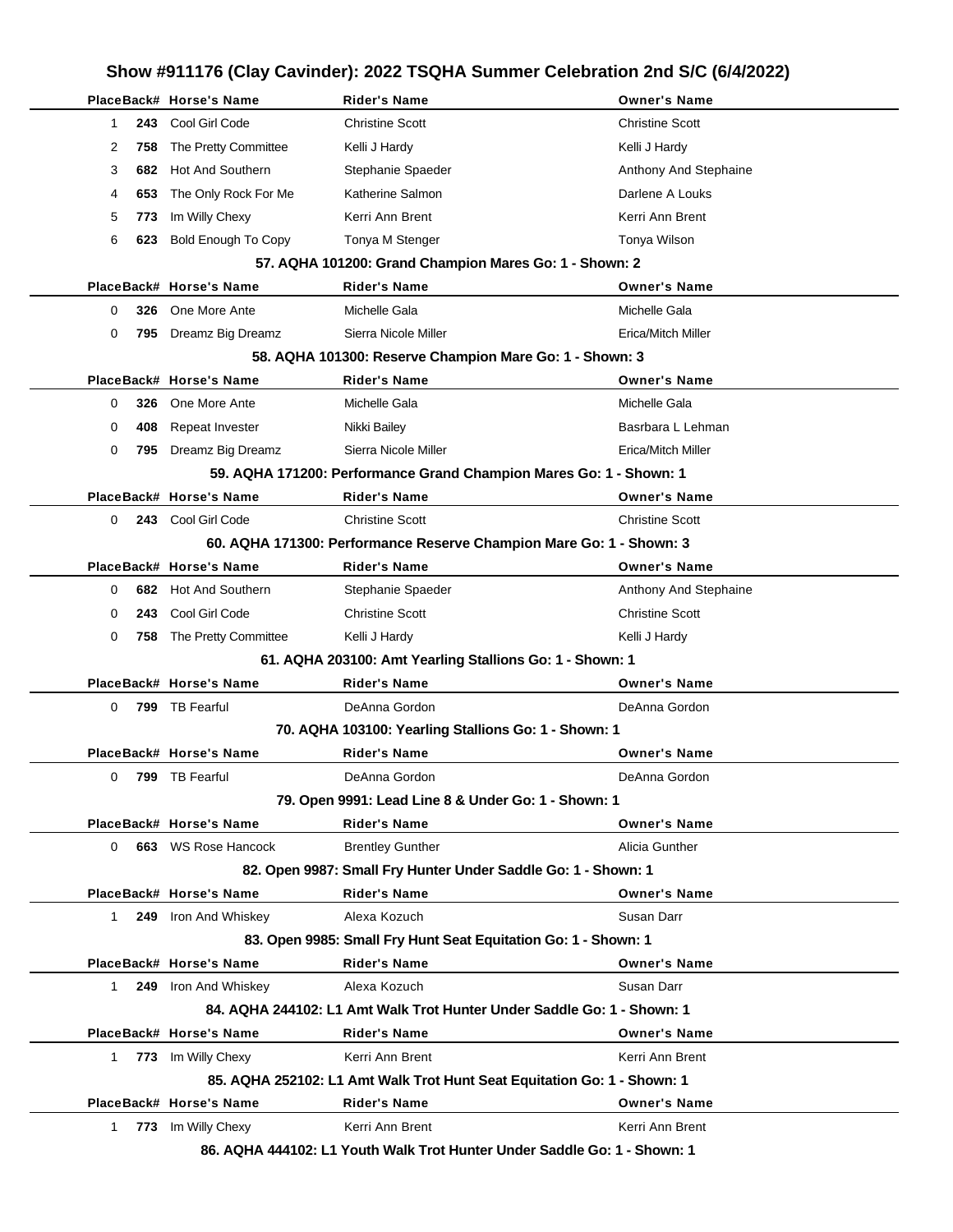|                                                                  |               | PlaceBack# Horse's Name                   | <b>Rider's Name</b>                                                       | <b>Owner's Name</b>                     |  |  |  |
|------------------------------------------------------------------|---------------|-------------------------------------------|---------------------------------------------------------------------------|-----------------------------------------|--|--|--|
| 1                                                                |               | 673 My One N Only Girl                    | Hays Daniels                                                              | <b>Hays Daniels</b>                     |  |  |  |
|                                                                  |               |                                           | 87. AQHA 452102: L1 Youth Walk Trot Hunt Seat Equitation Go: 1 - Shown: 1 |                                         |  |  |  |
|                                                                  |               | PlaceBack# Horse's Name                   | <b>Rider's Name</b>                                                       | <b>Owner's Name</b>                     |  |  |  |
| 0                                                                |               | 673 My One N Only Girl                    | <b>Hays Daniels</b>                                                       | <b>Hays Daniels</b>                     |  |  |  |
|                                                                  |               |                                           | 88. AQHA 144004: L1 Hunter Under Saddle Go: 1 - Shown: 3                  |                                         |  |  |  |
|                                                                  |               | PlaceBack# Horse's Name                   | <b>Rider's Name</b>                                                       | <b>Owner's Name</b>                     |  |  |  |
| 1                                                                | 790           | <b>Certified Mechanic</b>                 | Amber E Clark                                                             | Deborah Brady                           |  |  |  |
| 2                                                                | 658           | Heza Vaquero Cowboy                       | Ashley Marie Sundberg                                                     | Darlene A Louks                         |  |  |  |
| 3                                                                | 782           | <b>Certain Promotion</b>                  | Melissa Ballentine                                                        | Melissa Ballentine                      |  |  |  |
|                                                                  |               |                                           | 89. AQHA 244002: L1 Amt Hunter Under Saddle Go: 1 - Shown: 9              |                                         |  |  |  |
|                                                                  |               | PlaceBack# Horse's Name                   | Rider's Name                                                              | <b>Owner's Name</b>                     |  |  |  |
| 1.                                                               | 1202          | Only The Good One                         | <b>Madeline Graves</b>                                                    | <b>Madeline Graves</b>                  |  |  |  |
| 2                                                                | 777           | Huntinaholidaydelite                      | Kaitlyn Jackson                                                           | Jackie Moorefield                       |  |  |  |
| 3                                                                | 683           | <b>Rebels Dont Sleep</b>                  | Erin M Rushin                                                             | Erin M Rushin                           |  |  |  |
| 4                                                                | 1250          | Seekin An Invitation                      | Taylor Rebman                                                             | Taylor Rebman                           |  |  |  |
| 5                                                                | 220           | To Be Reasoned With                       | Julie McDonnell                                                           | Julie McDonnell                         |  |  |  |
| 6                                                                | 1425          | Goodbars N Hot Irons                      | Katherine DeMaison                                                        | Katherine DeMaison                      |  |  |  |
| 7                                                                | 702           | <b>Pretty Girls Rock</b>                  | <b>Tonia Freeze</b>                                                       | Kelli J Hardy                           |  |  |  |
| 8                                                                | 686           | Good Movin Man                            | Paula Guerrieri                                                           | Paula Guerrieri                         |  |  |  |
| 9                                                                | 856           | WillyInThe Moonlight                      | Jason Andrew Weber                                                        | Jason Andrew Weber                      |  |  |  |
|                                                                  |               |                                           | 90. AQHA 244000: Amt Hunter Under Saddle Go: 1 - Shown: 8                 |                                         |  |  |  |
|                                                                  |               | PlaceBack# Horse's Name                   | <b>Rider's Name</b>                                                       | <b>Owner's Name</b>                     |  |  |  |
| 1                                                                | 856           | WillyInThe Moonlight                      | Jason Andrew Weber                                                        | Jason Andrew Weber                      |  |  |  |
| 2                                                                | 1202          | Only The Good One                         | <b>Madeline Graves</b>                                                    | <b>Madeline Graves</b>                  |  |  |  |
| 3                                                                | 758           | The Pretty Committee                      | Kelli J Hardy                                                             | Kelli J Hardy                           |  |  |  |
| 4                                                                | 1425          | Goodbars N Hot Irons                      | Katherine DeMaison                                                        | Katherine DeMaison                      |  |  |  |
| 5                                                                | 623           | <b>Bold Enough To Copy</b>                | Tonya M Stenger                                                           | Tonya Wilson                            |  |  |  |
| 6                                                                | 782           | <b>Certain Promotion</b>                  | Melissa Ballentine                                                        | Melissa Ballentine                      |  |  |  |
| 7                                                                | 557           | MamaSaidKnockYouOut                       | Stephanie D Hardy                                                         | Stephanie D Hardy                       |  |  |  |
| 8                                                                | 680           | My Daddys Lazy                            | Sara Schmalzried                                                          | Donna Donkers                           |  |  |  |
| 91. AQHA 244800: Amt Select Hunter Under Saddle Go: 1 - Shown: 9 |               |                                           |                                                                           |                                         |  |  |  |
|                                                                  |               |                                           |                                                                           |                                         |  |  |  |
|                                                                  |               | PlaceBack# Horse's Name                   | <b>Rider's Name</b>                                                       | <b>Owner's Name</b>                     |  |  |  |
| 1                                                                | 757           | One Hot Ironman                           | Marlee Gabriele                                                           | Marlee Gabriele                         |  |  |  |
| 2                                                                | 55            | Blue In A Minute                          | Tina McElroy                                                              | Logan McElroy                           |  |  |  |
| 3                                                                | 682           | Hot And Southern                          | Stephanie Spaeder                                                         | Anthony And Stephaine                   |  |  |  |
| 4                                                                | 668           | AL Rise                                   | Jacqueline Locy                                                           | Jacqueline Locy                         |  |  |  |
| 5                                                                | 658           | Heza Vaquero Cowboy                       | Darlene Louks                                                             | Darlene A Louks                         |  |  |  |
| 6                                                                | 220           | To Be Reasoned With                       | Julie McDonnell                                                           | Julie McDonnell                         |  |  |  |
| 7                                                                | 2353          | OneFootOverTheLine                        | Sandra B Clark                                                            | Sandra B Clark                          |  |  |  |
| 8                                                                | 727           | Cavs All In                               | Lori Rosborough Stevenson                                                 | Lori Rosborough Stevenson               |  |  |  |
| 9                                                                | 888           | Dont Pass My Hotrod                       | Beth F Smith                                                              | <b>Beth F Smith</b>                     |  |  |  |
|                                                                  |               |                                           | 92. AQHA 144100: Junior Hunter Under Saddle Go: 1 - Shown: 3              |                                         |  |  |  |
|                                                                  |               | PlaceBack# Horse's Name                   | Rider's Name                                                              | <b>Owner's Name</b>                     |  |  |  |
| 1                                                                | 659<br>2 1202 | Im Flaunting Awesome<br>Only The Good One | Melissa Shetler<br><b>Madeline Graves</b>                                 | Janet N Chase<br><b>Madeline Graves</b> |  |  |  |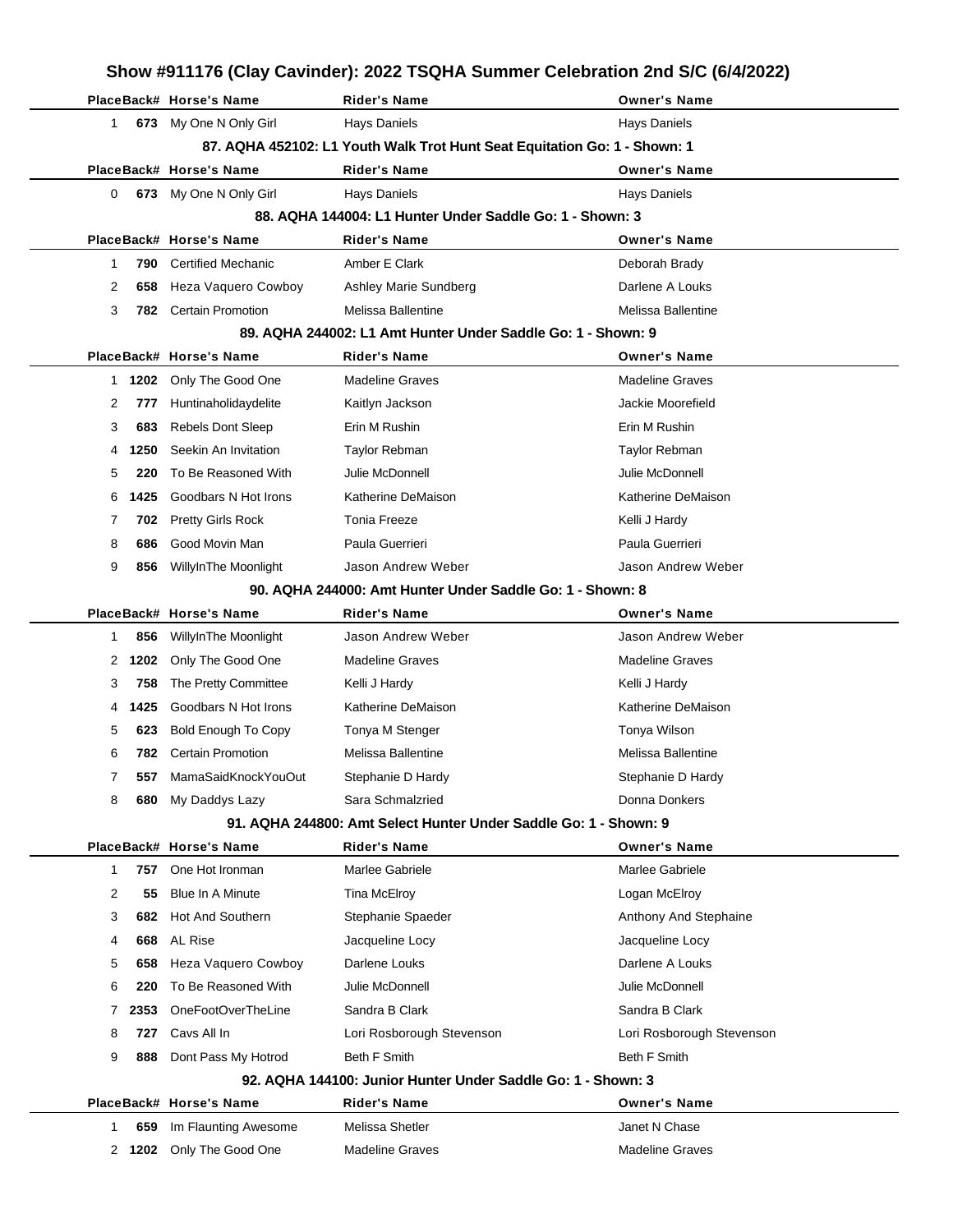3 685 Huntin A Hot Hubba **Amber E Clark** Amber 1 Amber 1 Amber 1 Amber 1 Amber 1 Amber 1 Amber 1 Amber 1 Amber 1 Amber 1 Amber 1 Amber 1 Amber 1 Amber 1 Amber 1 Amber 1 Amber 1 Amber 1 Amber 1 Amber 1 Amber 1 Amber 1 Amber

| 93. AQHA 444002: L1 Youth Hunter Under Saddle Go: 1 - Shown: 10 |      |                            |                                                               |                            |  |  |
|-----------------------------------------------------------------|------|----------------------------|---------------------------------------------------------------|----------------------------|--|--|
|                                                                 |      | PlaceBack# Horse's Name    | <b>Rider's Name</b>                                           | <b>Owner's Name</b>        |  |  |
| $\mathbf{1}$                                                    | 678  | Wood Ya Sleep Withme       | Isabella Marinacci                                            | Isabella Marinacci         |  |  |
| 2                                                               | 248  | <b>Especially Invited</b>  | Chalen Leibold                                                | Chalen Leibold             |  |  |
| 3                                                               | 146  | Blaze On The Border        | Emma Tetrick                                                  | Emma Tetrick               |  |  |
| 4                                                               | 696  | Naturally Smokin           | Annaliese Pivato                                              | Annaliese Pivato           |  |  |
| 5                                                               | 428  | Just One A The Boys        | Jadyn Swaldi                                                  | Jadyn Swaldi               |  |  |
| 6                                                               | 673  | My One N Only Girl         | <b>Laurel Daniels</b>                                         | Hays Daniels               |  |  |
| 7                                                               | 724  | Signature Flatline         | Audrey Wetterau                                               | Robyn Allan                |  |  |
| 8                                                               | 97   | Best You Ever Had          | Sophie Wehrle                                                 | Deana L. Gallagher- Wehrle |  |  |
| 9                                                               | 671  | Willy Miss My Chex         | Olivia S Stoudmire                                            | Oliva S Stoudmire          |  |  |
|                                                                 |      |                            | 94. AQHA 444000: Youth Hunter Under Saddle Go: 1 - Shown: 9   |                            |  |  |
|                                                                 |      | PlaceBack# Horse's Name    | <b>Rider's Name</b>                                           | <b>Owner's Name</b>        |  |  |
| $\mathbf{1}$                                                    | 134  | Im N Outsider              | <b>Violet Shetler</b>                                         | <b>Violet Shetler</b>      |  |  |
| 2                                                               | 678  | Wood Ya Sleep Withme       | Isabella Marinacci                                            | Isabella Marinacci         |  |  |
| 3                                                               | 248  | <b>Especially Invited</b>  | Chalen Leibold                                                | Chalen Leibold             |  |  |
| 4                                                               | 724  | Signature Flatline         | Audrey Wetterau                                               | Robyn Allan                |  |  |
| 5                                                               | 146  | Blaze On The Border        | Emma Tetrick                                                  | Emma Tetrick               |  |  |
| 6                                                               | 673  | My One N Only Girl         | <b>Laurel Daniels</b>                                         | Hays Daniels               |  |  |
| 7                                                               | 428  | Just One A The Boys        | Jadyn Swaldi                                                  | Jadyn Swaldi               |  |  |
| 8                                                               | 97   | Best You Ever Had          | Sophie Wehrle                                                 | Deana L. Gallagher- Wehrle |  |  |
| 9                                                               | 677  | Good Kahlua                | <b>Charity Tellish</b>                                        | <b>Charity Tellish</b>     |  |  |
|                                                                 |      |                            | 95. AQHA 144200: Senior Hunter Under Saddle Go: 1 - Shown: 7  |                            |  |  |
|                                                                 |      | PlaceBack# Horse's Name    | <b>Rider's Name</b>                                           | <b>Owner's Name</b>        |  |  |
| $\mathbf 1$                                                     | 134  | Im N Outsider              | <b>Violet Shetler</b>                                         | <b>Violet Shetler</b>      |  |  |
| 2                                                               | 682  | <b>Hot And Southern</b>    | Amber E Clark                                                 | Anthony And Stephaine      |  |  |
| 3                                                               | 668  | <b>AL Rise</b>             | Ashley Marie Sundberg                                         | Jacqueline Locy            |  |  |
| 4                                                               | 856  | WillyInThe Moonlight       | Jason Andrew Weber                                            | Jason Andrew Weber         |  |  |
| 5                                                               | 658  | Heza Vaquero Cowboy        | Darlene Louks                                                 | Darlene A Louks            |  |  |
| 6                                                               | 623  | <b>Bold Enough To Copy</b> | Tonya M Stenger                                               | Tonya Wilson               |  |  |
| 7                                                               | 428  | Just One A The Boys        | Jadyn Swaldi                                                  | Jadyn Swaldi               |  |  |
|                                                                 |      |                            | 96. AQHA 252002: L1 Amt Hunt Seat Equitation Go: 1 - Shown: 9 |                            |  |  |
|                                                                 |      | PlaceBack# Horse's Name    | <b>Rider's Name</b>                                           | <b>Owner's Name</b>        |  |  |
| $\mathbf 1$                                                     | 683  | Rebels Dont Sleep          | Erin M Rushin                                                 | Erin M Rushin              |  |  |
| 2                                                               | 623  | <b>Bold Enough To Copy</b> | Tonya M Stenger                                               | Tonya Wilson               |  |  |
| 3                                                               | 680  | My Daddys Lazy             | Sara Schmalzried                                              | Donna Donkers              |  |  |
| 4                                                               | 220  | To Be Reasoned With        | Julie McDonnell                                               | Julie McDonnell            |  |  |
| 5                                                               | 682  | <b>Hot And Southern</b>    | Stephanie Spaeder                                             | Anthony And Stephaine      |  |  |
| 6                                                               | 702  | <b>Pretty Girls Rock</b>   | <b>Tonia Freeze</b>                                           | Kelli J Hardy              |  |  |
| 7                                                               | 2525 | Coy Lil Frosty             | Taylor Rebman                                                 | Taylor Rebman              |  |  |
| 8                                                               | 777  | Huntinaholidaydelite       | Kaitlyn Jackson                                               | Jackie Moorefield          |  |  |
| 9                                                               | 686  | Good Movin Man             | Paula Guerrieri                                               | Paula Guerrieri            |  |  |
|                                                                 |      |                            | 97. AQHA 252000: Amt Hunt Seat Equitation Go: 1 - Shown: 6    |                            |  |  |
|                                                                 |      | PlaceBack# Horse's Name    | <b>Rider's Name</b>                                           | <b>Owner's Name</b>        |  |  |
| $\mathbf{1}$                                                    | 758  | The Pretty Committee       | Kelli J Hardy                                                 | Kelli J Hardy              |  |  |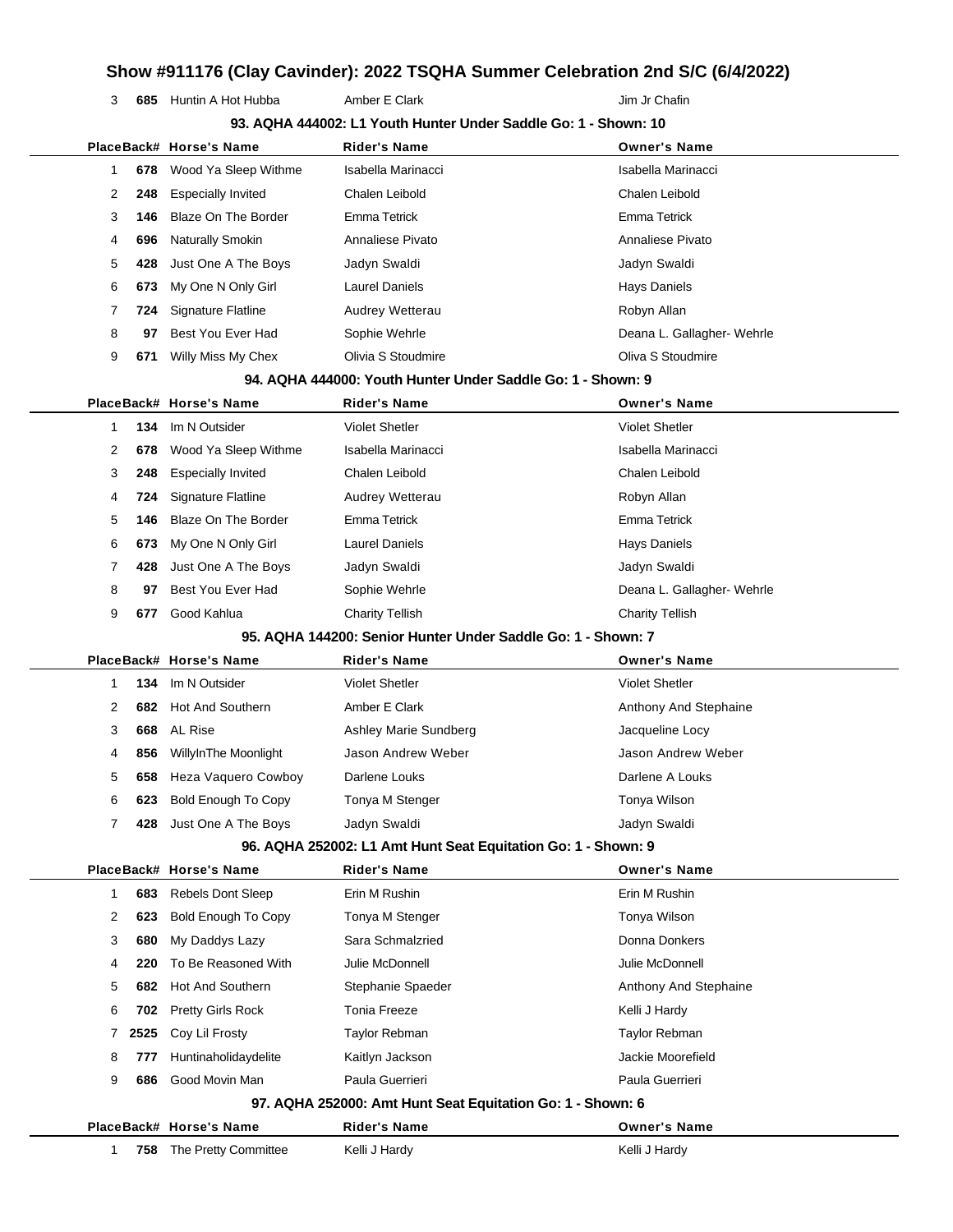|                                                                   |   |      |                                                  | Show #911176 (Clay Cavinder): 2022 TSQHA Summer Celebration 2nd S/C (6/4/2022) |                                      |  |  |  |  |
|-------------------------------------------------------------------|---|------|--------------------------------------------------|--------------------------------------------------------------------------------|--------------------------------------|--|--|--|--|
|                                                                   | 2 | 623  | <b>Bold Enough To Copy</b>                       | Tonya M Stenger                                                                | Tonya Wilson                         |  |  |  |  |
|                                                                   | 3 | 680  | My Daddys Lazy                                   | Sara Schmalzried                                                               | Donna Donkers                        |  |  |  |  |
|                                                                   | 4 | 782  | <b>Certain Promotion</b>                         | Melissa Ballentine                                                             | Melissa Ballentine                   |  |  |  |  |
|                                                                   | 5 | 557  | MamaSaidKnockYouOut                              | Stephanie D Hardy                                                              | Stephanie D Hardy                    |  |  |  |  |
| 98. AQHA 252800: Amt Select Hunt Seat Equitation Go: 1 - Shown: 7 |   |      |                                                  |                                                                                |                                      |  |  |  |  |
|                                                                   |   |      | PlaceBack# Horse's Name                          | <b>Rider's Name</b>                                                            | <b>Owner's Name</b>                  |  |  |  |  |
|                                                                   | 1 | 55   | <b>Blue In A Minute</b>                          | <b>Tina McElroy</b>                                                            | Logan McElroy                        |  |  |  |  |
|                                                                   | 2 | 2353 | OneFootOverTheLine                               | Sandra B Clark                                                                 | Sandra B Clark                       |  |  |  |  |
|                                                                   | 3 | 220  | To Be Reasoned With                              | Julie McDonnell                                                                | Julie McDonnell                      |  |  |  |  |
|                                                                   | 4 | 888  | Dont Pass My Hotrod                              | <b>Beth F Smith</b>                                                            | Beth F Smith                         |  |  |  |  |
|                                                                   | 5 |      | 682 Hot And Southern                             | Stephanie Spaeder                                                              | Anthony And Stephaine                |  |  |  |  |
|                                                                   |   |      |                                                  | 99. AQHA 452002: L1 Youth Hunt Seat Equitation Go: 1 - Shown: 9                |                                      |  |  |  |  |
|                                                                   |   |      | PlaceBack# Horse's Name                          | <b>Rider's Name</b>                                                            | <b>Owner's Name</b>                  |  |  |  |  |
|                                                                   | 1 | 428  | Just One A The Boys                              | Jadyn Swaldi                                                                   | Jadyn Swaldi                         |  |  |  |  |
|                                                                   | 2 | 678  | Wood Ya Sleep Withme                             | Isabella Marinacci                                                             | Isabella Marinacci                   |  |  |  |  |
|                                                                   | 3 | 97   | Best You Ever Had                                | Sophie Wehrle                                                                  | Deana L. Gallagher- Wehrle           |  |  |  |  |
|                                                                   | 4 | 696  | <b>Naturally Smokin</b>                          | Annaliese Pivato                                                               | Annaliese Pivato                     |  |  |  |  |
|                                                                   | 5 | 248  | <b>Especially Invited</b>                        | Chalen Leibold                                                                 | Chalen Leibold                       |  |  |  |  |
|                                                                   | 6 | 673  | My One N Only Girl                               | <b>Laurel Daniels</b>                                                          | <b>Hays Daniels</b>                  |  |  |  |  |
|                                                                   | 7 | 724  | <b>Signature Flatline</b>                        | Audrey Wetterau                                                                | Robyn Allan                          |  |  |  |  |
|                                                                   | 8 | 146  | <b>Blaze On The Border</b>                       | Emma Tetrick                                                                   | Emma Tetrick                         |  |  |  |  |
|                                                                   | 9 | 677  | Good Kahlua                                      | <b>Charity Tellish</b>                                                         | <b>Charity Tellish</b>               |  |  |  |  |
| 100. AQHA 452000: Youth Hunt Seat Equitation Go: 1 - Shown: 8     |   |      |                                                  |                                                                                |                                      |  |  |  |  |
|                                                                   |   |      |                                                  |                                                                                |                                      |  |  |  |  |
|                                                                   |   |      | PlaceBack# Horse's Name                          | <b>Rider's Name</b>                                                            | <b>Owner's Name</b>                  |  |  |  |  |
|                                                                   | 1 | 134  | Im N Outsider                                    | <b>Violet Shetler</b>                                                          | <b>Violet Shetler</b>                |  |  |  |  |
|                                                                   | 2 | 678  | Wood Ya Sleep Withme                             | Isabella Marinacci                                                             | Isabella Marinacci                   |  |  |  |  |
|                                                                   | 3 | 673  | My One N Only Girl                               | <b>Laurel Daniels</b>                                                          | <b>Hays Daniels</b>                  |  |  |  |  |
|                                                                   | 4 | 248  | <b>Especially Invited</b>                        | Chalen Leibold                                                                 | Chalen Leibold                       |  |  |  |  |
|                                                                   | 5 | 97   | Best You Ever Had                                | Sophie Wehrle                                                                  | Deana L. Gallagher- Wehrle           |  |  |  |  |
|                                                                   | 6 |      | 428 Just One A The Boys                          | Jadyn Swaldi                                                                   | Jadyn Swaldi                         |  |  |  |  |
|                                                                   |   |      |                                                  | 104. AQHA 143004: L1 Ranch Riding Go: 1 - Shown: 2                             |                                      |  |  |  |  |
|                                                                   |   |      | PlaceBack# Horse's Name                          | <b>Rider's Name</b>                                                            | <b>Owner's Name</b>                  |  |  |  |  |
|                                                                   | 1 |      | 942 XTRA Shiney Crome                            | Thelma M. O'Brien                                                              | Thelma M. O'Brien                    |  |  |  |  |
|                                                                   | 2 |      | 706 Four Pistols Hancock                         | Carmon A Weldi                                                                 | Carmon A Weldi                       |  |  |  |  |
|                                                                   |   |      |                                                  | 105. AQHA 243002: L1 Amt Ranch Riding Go: 1 - Shown: 1                         |                                      |  |  |  |  |
|                                                                   |   |      | PlaceBack# Horse's Name                          | <b>Rider's Name</b>                                                            | <b>Owner's Name</b>                  |  |  |  |  |
|                                                                   | 1 |      | <b>706</b> Four Pistols Hancock                  | Carmon A Weldi                                                                 | Carmon A Weldi                       |  |  |  |  |
|                                                                   |   |      |                                                  | 107. AQHA 443002: L1 Youth Ranch Riding Go: 1 - Shown: 2                       |                                      |  |  |  |  |
|                                                                   |   |      | PlaceBack# Horse's Name                          | <b>Rider's Name</b>                                                            | <b>Owner's Name</b>                  |  |  |  |  |
|                                                                   | 1 |      | 942 XTRA Shiney Crome                            | Ava Specht                                                                     | Thelma M. O'Brien                    |  |  |  |  |
|                                                                   | 2 |      | 74 Wink In Time                                  | Logan McElroy                                                                  |                                      |  |  |  |  |
|                                                                   |   |      |                                                  | 110. AQHA 138004: L1 Trail Go: 1 - Shown: 11                                   |                                      |  |  |  |  |
|                                                                   |   |      | PlaceBack# Horse's Name                          | <b>Rider's Name</b>                                                            | <b>Owner's Name</b>                  |  |  |  |  |
|                                                                   | 1 |      | 817 Hot Platinum Dream<br>111 KM Simply The Best | <b>Christopher Gray</b><br>Melissa Shetler                                     | Deanna Istik<br>Sutherlyn Hollabaugh |  |  |  |  |

**680** My Daddys Lazy **Amber E Clark Communist Communist Clark** Donna Donkers

 $\overline{\phantom{a}}$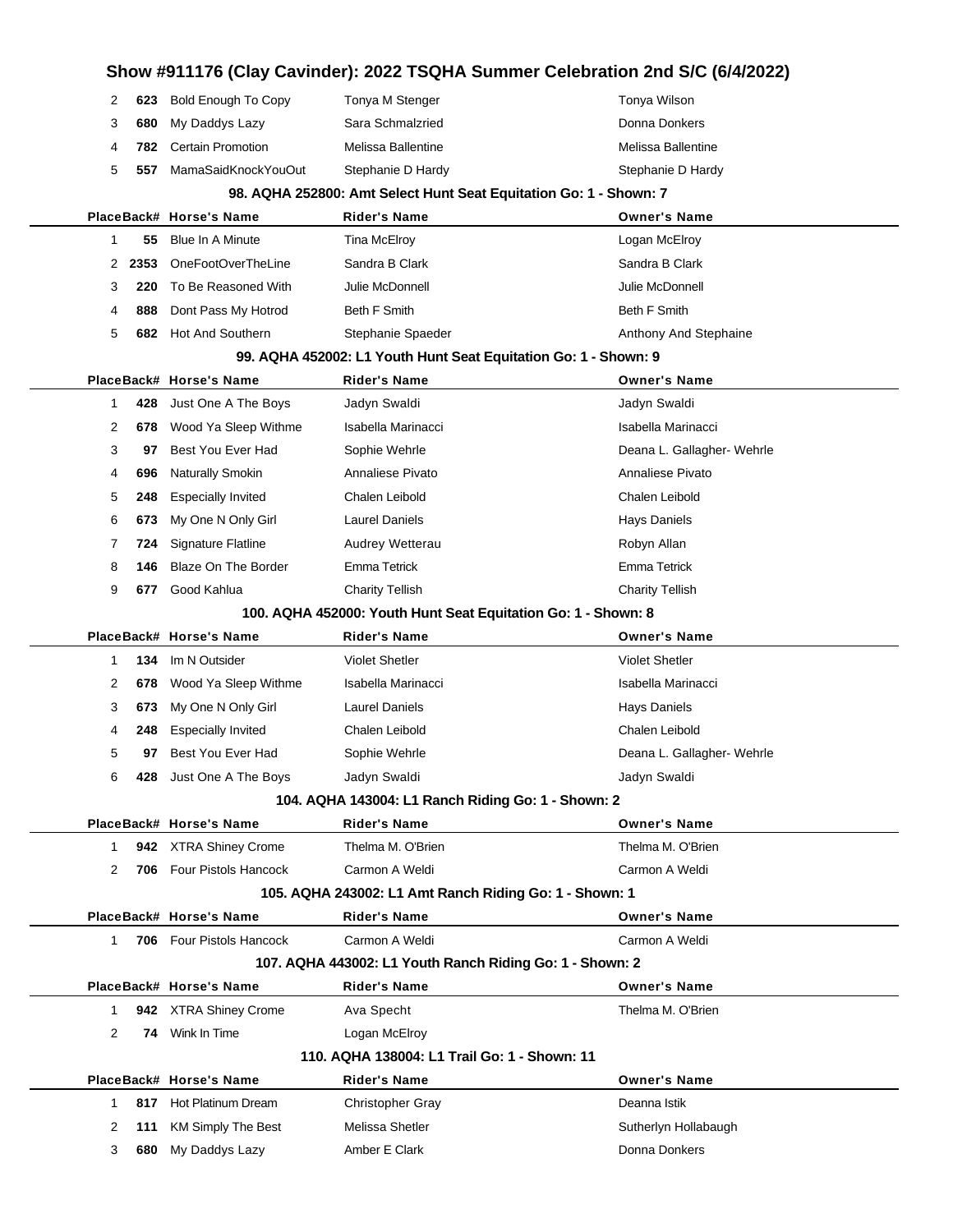| 134<br>4             | Im N Outsider              | <b>Violet Shetler</b>                               | <b>Violet Shetler</b>      |
|----------------------|----------------------------|-----------------------------------------------------|----------------------------|
| 5<br>1202            | Only The Good One          | Amber E Clark                                       | <b>Madeline Graves</b>     |
| 6<br>611             | Phenomenal To A Te         | Rae Ann Ahlman                                      | Laura Droese               |
| 7<br>97              | Best You Ever Had          | Seth A Clark                                        | Deana L. Gallagher- Wehrle |
| 8<br>790             | <b>Certified Mechanic</b>  | Amber E Clark                                       | Deborah Brady              |
| 9<br>585             | Simply Presidential        | Laurie A Hoopes                                     | Laurie A Hoopes            |
|                      |                            | 111. AQHA 238002: L1 Amt Trail Go: 1 - Shown: 6     |                            |
|                      | PlaceBack# Horse's Name    | <b>Rider's Name</b>                                 | <b>Owner's Name</b>        |
| 2525<br>$\mathbf{1}$ | Coy Lil Frosty             | <b>Taylor Rebman</b>                                | Taylor Rebman              |
| 2<br>658             | Heza Vaquero Cowboy        | Darlene Louks                                       | Darlene A Louks            |
| 3<br>778             | Diggin The Blues           | Karen M Haas                                        | Karen M Haas               |
| 4<br>97              | Best You Ever Had          | Deana L. Gallagher- Wehrle                          | Deana L. Gallagher- Wehrle |
| 5<br>680             | My Daddys Lazy             | Donna Donkers                                       | Donna Donkers              |
| 6<br>611             | Phenomenal To A Te         | Rae Ann Ahlman                                      | Laura Droese               |
|                      |                            | 112. AQHA 238000: Amt Trail Go: 1 - Shown: 3        |                            |
|                      | PlaceBack# Horse's Name    | <b>Rider's Name</b>                                 | <b>Owner's Name</b>        |
| 383<br>1             | OneGoodHotPine             | Mallory McKewen                                     | Mallory McKewen            |
| 2525<br>2            | Coy Lil Frosty             | <b>Taylor Rebman</b>                                | Taylor Rebman              |
| 3<br>611             | Phenomenal To A Te         | Rae Ann Ahlman                                      | Laura Droese               |
|                      |                            | 113. AQHA 238800: Amt Select Trail Go: 1 - Shown: 6 |                            |
|                      | PlaceBack# Horse's Name    | Rider's Name                                        | <b>Owner's Name</b>        |
| 2353<br>1            | OneFootOverTheLine         | Sandra B Clark                                      | Sandra B Clark             |
| 2<br>658             | Heza Vaquero Cowboy        | Darlene Louks                                       | Darlene A Louks            |
| 3<br>705             | Time To Giddy Up           | Rene L Baldwin                                      | James G Schuller           |
| 4<br>655             | <b>Embrace This Legend</b> | Judith Volkar                                       | Judith Volkar              |
| 5<br>778             | Diggin The Blues           | Karen M Haas                                        | Karen M Haas               |
| 6<br>680             | My Daddys Lazy             | Donna Donkers                                       | Donna Donkers              |
|                      |                            | 114. AQHA 438002: L1 Youth Trail Go: 1 - Shown: 2   |                            |
|                      | PlaceBack# Horse's Name    | <b>Rider's Name</b>                                 | <b>Owner's Name</b>        |
|                      | 676 AFancyRodder           | Cydnie Hotchkiss                                    | Cydnie Hotchkiss           |
| 2<br>677             | Good Kahlua                | <b>Charity Tellish</b>                              | Charity Tellish            |
|                      |                            | 115. AQHA 438000: Youth Trail Go: 1 - Shown: 4      |                            |
|                      | PlaceBack# Horse's Name    | <b>Rider's Name</b>                                 | <b>Owner's Name</b>        |
| 146<br>1             | <b>Blaze On The Border</b> | <b>Emma Tetrick</b>                                 | <b>Emma Tetrick</b>        |
| 2<br>134             | Im N Outsider              | <b>Violet Shetler</b>                               | <b>Violet Shetler</b>      |
| DQ<br>677            | Good Kahlua                | <b>Charity Tellish</b>                              | <b>Charity Tellish</b>     |
|                      |                            | 116. AQHA 138000: Trail Go: 1 - Shown: 15           |                            |
|                      | PlaceBack# Horse's Name    | <b>Rider's Name</b>                                 | <b>Owner's Name</b>        |
| 1<br>817             | Hot Platinum Dream         | <b>Christopher Gray</b>                             | Deanna Istik               |
| 2<br>383             | OneGoodHotPine             | <b>Mallory McKewen</b>                              | Mallory McKewen            |
| 3<br>658             | Heza Vaquero Cowboy        | Seth A Clark                                        | Darlene A Louks            |
| 134<br>4             | Im N Outsider              | <b>Violet Shetler</b>                               | <b>Violet Shetler</b>      |
| 5<br>856             | WillyInThe Moonlight       | Melissa Shetler                                     | Jason Andrew Weber         |
| 6<br>1202            | Only The Good One          | Amber E Clark                                       | <b>Madeline Graves</b>     |
| 7<br>111             | <b>KM Simply The Best</b>  | Melissa Shetler                                     | Sutherlyn Hollabaugh       |
| 8<br>782             | <b>Certain Promotion</b>   | Amber E Clark                                       | Melissa Ballentine         |
|                      |                            |                                                     |                            |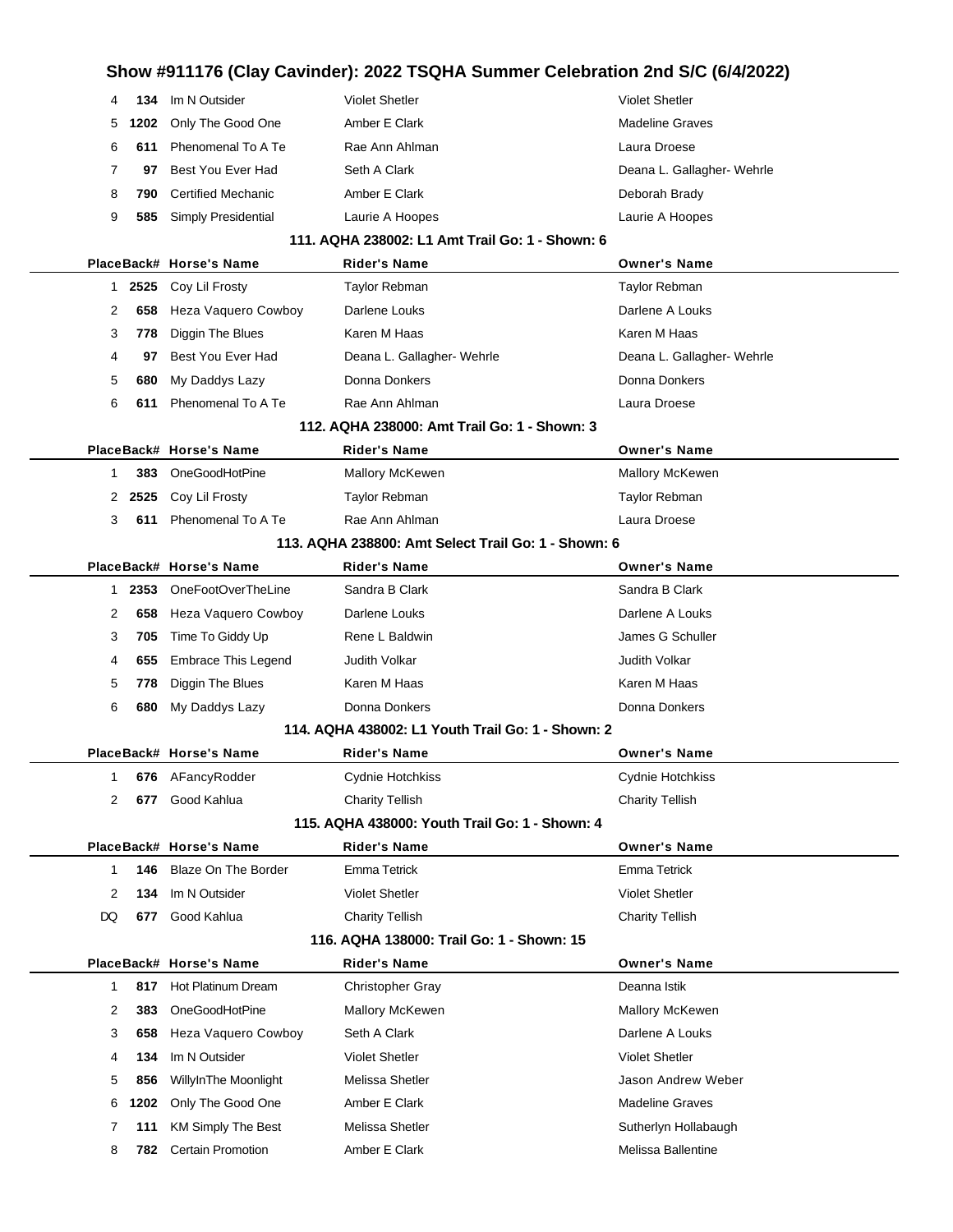9 **2353** OneFootOverTheLine Seth A Clark Sandra B Clark Sandra B Clark

| 117. Open 9986: Small Fry Trail Go: 1 - Shown: 1            |      |                                                             |                                                                      |                                   |  |  |  |  |
|-------------------------------------------------------------|------|-------------------------------------------------------------|----------------------------------------------------------------------|-----------------------------------|--|--|--|--|
|                                                             |      | PlaceBack# Horse's Name                                     | <b>Rider's Name</b>                                                  | <b>Owner's Name</b>               |  |  |  |  |
| $\mathbf{1}$                                                | 660  | <b>Triples Silverdollar</b>                                 | <b>Travis Ahlman</b>                                                 | Laura Droese                      |  |  |  |  |
| 118. AQHA 238102: L1 Amt Walk Trot Trail Go: 1 - Shown: 4   |      |                                                             |                                                                      |                                   |  |  |  |  |
|                                                             |      | PlaceBack# Horse's Name                                     | <b>Rider's Name</b>                                                  | <b>Owner's Name</b>               |  |  |  |  |
| 1                                                           | 686  | Good Movin Man                                              | Paula Guerrieri                                                      | Paula Guerrieri                   |  |  |  |  |
| 2                                                           | 426  | The Luxury Jet                                              | Rhonda L Webber                                                      | Laurie A Hoopes                   |  |  |  |  |
| 3                                                           | 408  | Repeat Invester                                             | Barbara L Lehman                                                     | Basrbara L Lehman                 |  |  |  |  |
| 4                                                           | 663  | <b>WS Rose Hancock</b>                                      | Alicia Gunther                                                       | Alicia Gunther                    |  |  |  |  |
| 119. AQHA 438102: L1 Youth Walk Trot Trail Go: 1 - Shown: 1 |      |                                                             |                                                                      |                                   |  |  |  |  |
|                                                             |      | PlaceBack# Horse's Name                                     | <b>Rider's Name</b>                                                  | <b>Owner's Name</b>               |  |  |  |  |
| $\mathbf{1}$                                                |      | 673 My One N Only Girl                                      | Hays Daniels                                                         | <b>Hays Daniels</b>               |  |  |  |  |
|                                                             |      |                                                             | 120. AQHA 136004: L1 Western Riding Go: 1 - Shown: 3                 |                                   |  |  |  |  |
|                                                             |      | PlaceBack# Horse's Name                                     | <b>Rider's Name</b>                                                  | <b>Owner's Name</b>               |  |  |  |  |
| $\mathbf{1}$                                                | 680  | My Daddys Lazy                                              | Amber E Clark                                                        | Donna Donkers                     |  |  |  |  |
| 2                                                           | 658  | Heza Vaquero Cowboy                                         | Amber E Clark                                                        | Darlene A Louks                   |  |  |  |  |
| 3                                                           | 2353 | OneFootOverTheLine                                          | Amber E Clark                                                        | Sandra B Clark                    |  |  |  |  |
|                                                             |      |                                                             | 121. AQHA 236000: Amt Western Riding Go: 1 - Shown: 1                |                                   |  |  |  |  |
|                                                             |      | PlaceBack# Horse's Name                                     | <b>Rider's Name</b>                                                  | <b>Owner's Name</b>               |  |  |  |  |
| $\mathbf{1}$                                                | 680  | My Daddys Lazy                                              | Sara Schmalzried                                                     | Donna Donkers                     |  |  |  |  |
|                                                             |      |                                                             | 122. AQHA 436000: Youth Western Riding Go: 1 - Shown: 2              |                                   |  |  |  |  |
|                                                             |      | PlaceBack# Horse's Name                                     | <b>Rider's Name</b>                                                  | <b>Owner's Name</b>               |  |  |  |  |
| 1                                                           | 134  | Im N Outsider                                               | <b>Violet Shetler</b>                                                | <b>Violet Shetler</b>             |  |  |  |  |
| 2                                                           | 146  | <b>Blaze On The Border</b>                                  | <b>Emma Tetrick</b>                                                  | Emma Tetrick                      |  |  |  |  |
|                                                             |      |                                                             | 123. AQHA 136000: Western Riding Go: 1 - Shown: 3                    |                                   |  |  |  |  |
|                                                             |      | PlaceBack# Horse's Name<br>Im N Outsider                    | <b>Rider's Name</b>                                                  | <b>Owner's Name</b>               |  |  |  |  |
| 1                                                           | 134  |                                                             | <b>Violet Shetler</b>                                                | <b>Violet Shetler</b>             |  |  |  |  |
| 2                                                           | 658  | Heza Vaquero Cowboy                                         | Amber E Clark                                                        | Darlene A Louks                   |  |  |  |  |
| 3                                                           | 680  | My Daddys Lazy                                              | Sara Schmalzried                                                     | Donna Donkers                     |  |  |  |  |
|                                                             |      | 124. Open 9989: Small Fry Western Pleasure Go: 1 - Shown: 3 |                                                                      |                                   |  |  |  |  |
| 1                                                           | 249  | PlaceBack# Horse's Name<br>Iron And Whiskey                 | <b>Rider's Name</b><br>Alexa Kozuch                                  | <b>Owner's Name</b><br>Susan Darr |  |  |  |  |
| 2                                                           | 660  | <b>Triples Silverdollar</b>                                 | <b>Travis Ahlman</b>                                                 | Laura Droese                      |  |  |  |  |
| 3                                                           | 653  |                                                             | Katherine Salmon                                                     | Darlene A Louks                   |  |  |  |  |
|                                                             |      | The Only Rock For Me                                        | 125. Open 9988: Smallfry Horsemanship Go: 1 - Shown: 3               |                                   |  |  |  |  |
|                                                             |      | PlaceBack# Horse's Name                                     | <b>Rider's Name</b>                                                  | <b>Owner's Name</b>               |  |  |  |  |
| $\mathbf{1}$                                                | 249  | Iron And Whiskey                                            | Alexa Kozuch                                                         | Susan Darr                        |  |  |  |  |
| 2                                                           | 653  | The Only Rock For Me                                        | Katherine Salmon                                                     | Darlene A Louks                   |  |  |  |  |
| 3                                                           | 660  | <b>Triples Silverdollar</b>                                 | <b>Travis Ahlman</b>                                                 | Laura Droese                      |  |  |  |  |
|                                                             |      |                                                             | 126, AQHA 242102: L1 Amt Walk Trot Western Pleasure Go: 1 - Shown: 6 |                                   |  |  |  |  |
|                                                             |      | PlaceBack# Horse's Name                                     | <b>Rider's Name</b>                                                  | <b>Owner's Name</b>               |  |  |  |  |
| $\mathbf{1}$                                                | 773  | Im Willy Chexy                                              | Kerri Ann Brent                                                      | Kerri Ann Brent                   |  |  |  |  |
| 2                                                           | 681  | A Ladies Dream                                              | Laura Georgevich                                                     | Deborah Brady                     |  |  |  |  |
| 3                                                           | 790  | <b>Certified Mechanic</b>                                   | Deborah Brady                                                        | Deborah Brady                     |  |  |  |  |
| 4                                                           | 408  | Repeat Invester                                             | Barbara L Lehman                                                     | Basrbara L Lehman                 |  |  |  |  |
|                                                             |      |                                                             |                                                                      |                                   |  |  |  |  |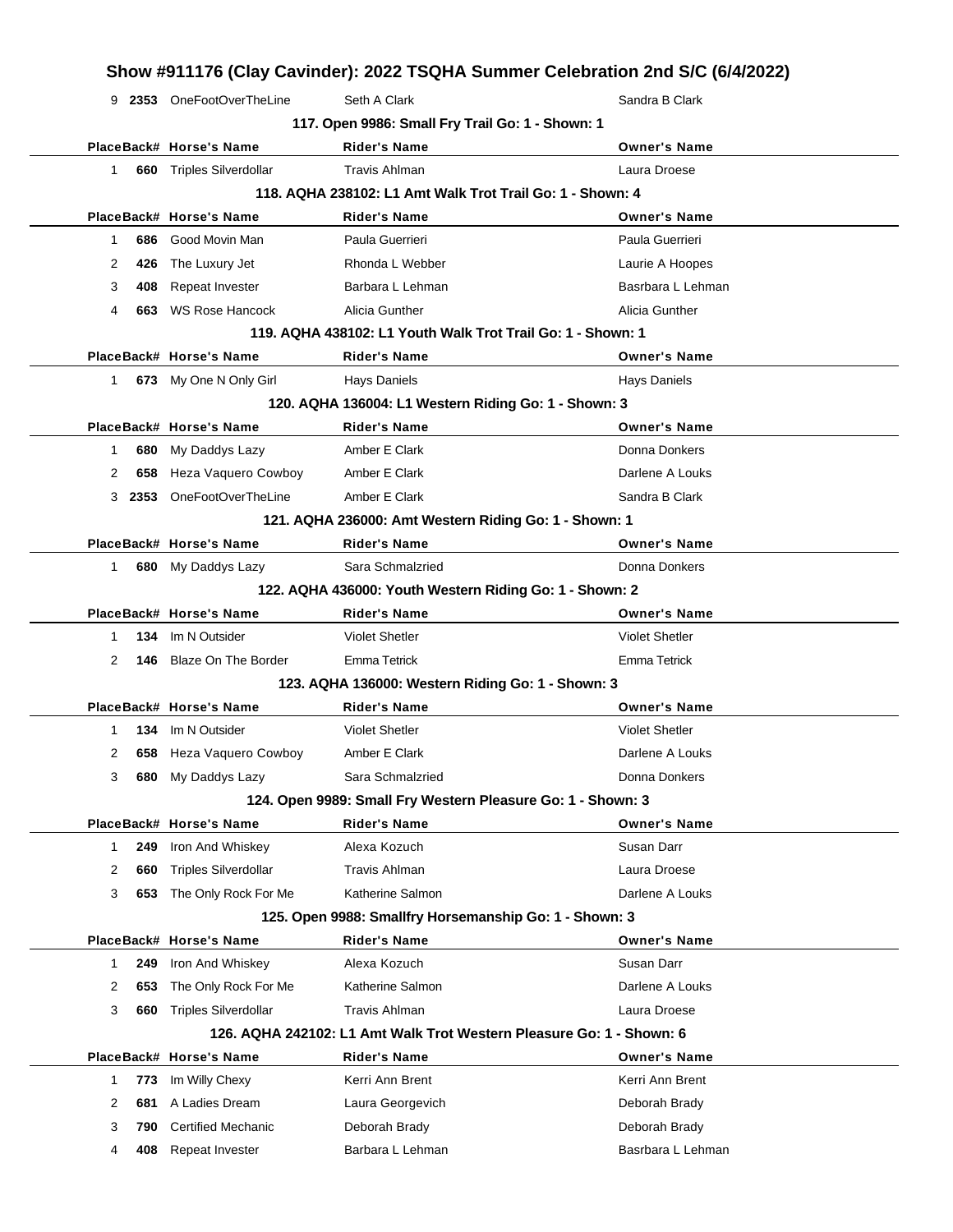|   |        |                                                                  | Show #911176 (Clay Cavinder): 2022 TSQHA Summer Celebration 2nd S/C (6/4/2022) |                        |  |  |
|---|--------|------------------------------------------------------------------|--------------------------------------------------------------------------------|------------------------|--|--|
| 5 | 663    | <b>WS Rose Hancock</b>                                           | Alicia Gunther                                                                 | Alicia Gunther         |  |  |
| 6 |        | 782 Certain Promotion                                            | Melissa Ballentine                                                             | Melissa Ballentine     |  |  |
|   |        | 127. AQHA 240102: L1 Amt Walk Trot Horsemanship Go: 1 - Shown: 5 |                                                                                |                        |  |  |
|   |        | PlaceBack# Horse's Name                                          | Rider's Name                                                                   | <b>Owner's Name</b>    |  |  |
| 1 | 728    | <b>Frankly The Best</b>                                          | Lauren Tobin                                                                   |                        |  |  |
| 2 | 681    | A Ladies Dream                                                   | Laura Georgevich                                                               | Deborah Brady          |  |  |
| 3 | 790    | <b>Certified Mechanic</b>                                        | Deborah Brady                                                                  | Deborah Brady          |  |  |
| 4 | 773    | Im Willy Chexy                                                   | Kerri Ann Brent                                                                | Kerri Ann Brent        |  |  |
| 5 | 408    | Repeat Invester                                                  | Barbara L Lehman                                                               | Basrbara L Lehman      |  |  |
|   |        |                                                                  | 128. AQHA 442102: L1 Youth Walk Trot Western Pleasure Go: 1 - Shown: 3         |                        |  |  |
|   |        | PlaceBack# Horse's Name                                          | <b>Rider's Name</b>                                                            | <b>Owner's Name</b>    |  |  |
| 1 | 673    | My One N Only Girl                                               | <b>Hays Daniels</b>                                                            | Hays Daniels           |  |  |
| 2 | 696    | <b>Naturally Smokin</b>                                          | Annaliese Pivato                                                               | Annaliese Pivato       |  |  |
| 3 | 653    | The Only Rock For Me                                             | Katherine Salmon                                                               | Darlene A Louks        |  |  |
|   |        |                                                                  | 129. AQHA 440102: L1 Youth Walk Trot Horsemanship Go: 1 - Shown: 3             |                        |  |  |
|   |        | PlaceBack# Horse's Name                                          | Rider's Name                                                                   | <b>Owner's Name</b>    |  |  |
| 1 | 696    | <b>Naturally Smokin</b>                                          | Annaliese Pivato                                                               | Annaliese Pivato       |  |  |
| 2 | 673    | My One N Only Girl                                               | <b>Hays Daniels</b>                                                            | <b>Hays Daniels</b>    |  |  |
| 3 |        | 653 The Only Rock For Me                                         | Katherine Salmon                                                               | Darlene A Louks        |  |  |
|   |        |                                                                  | 130. AQHA 142004: L1 Western Pleasure Go: 1 - Shown: 6                         |                        |  |  |
|   |        | PlaceBack# Horse's Name                                          | Rider's Name                                                                   | <b>Owner's Name</b>    |  |  |
| 1 | 243    | Cool Girl Code                                                   | <b>Christopher Gray</b>                                                        | <b>Christine Scott</b> |  |  |
| 2 | 533    | Kinda Dont Care                                                  | Melissa Shetler                                                                | Darlene L McNulty      |  |  |
| 3 | 790    | <b>Certified Mechanic</b>                                        | Seth A Clark                                                                   | Deborah Brady          |  |  |
| 4 | 685    | Huntin A Hot Hubba                                               | Jim Jr Chafin                                                                  | Jim Jr Chafin          |  |  |
| 5 | 658    | Heza Vaquero Cowboy                                              | Ashley Marie Sundberg                                                          | Darlene A Louks        |  |  |
| 6 |        | 782 Certain Promotion                                            | Amber E Clark                                                                  | Melissa Ballentine     |  |  |
|   |        |                                                                  | 131. AQHA 242002: L1 Amt Western Pleasure Go: 1 - Shown: 13                    |                        |  |  |
|   |        | PlaceBack# Horse's Name                                          | <b>Rider's Name</b>                                                            | <b>Owner's Name</b>    |  |  |
| 1 | 790    | <b>Certified Mechanic</b>                                        | Donna Donkers                                                                  | Deborah Brady          |  |  |
| 2 | 2525   | Coy Lil Frosty                                                   | <b>Taylor Rebman</b>                                                           | <b>Taylor Rebman</b>   |  |  |
| 3 | 856    | WillyInThe Moonlight                                             | Jason Andrew Weber                                                             | Jason Andrew Weber     |  |  |
| 4 | 658    | Heza Vaquero Cowboy                                              | Darlene Louks                                                                  | Darlene A Louks        |  |  |
| 5 | 533    | Kinda Dont Care                                                  | Darlene L McNulty                                                              | Darlene L McNulty      |  |  |
| 6 | 456    | <b>KM Best Move</b>                                              | Lois A Berry                                                                   | Lois A Berry           |  |  |
| 7 | 111    | <b>KM Simply The Best</b>                                        | Susan Hollabaugh                                                               | Sutherlyn Hollabaugh   |  |  |
| 8 | 686    | Good Movin Man                                                   | Paula Guerrieri                                                                | Paula Guerrieri        |  |  |
| 9 | 680    | My Daddys Lazy                                                   | Sara Schmalzried                                                               | Donna Donkers          |  |  |
|   |        |                                                                  | 132. AQHA 242000: Amt Western Pleasure Go: 1 - Shown: 5                        |                        |  |  |
|   |        | PlaceBack# Horse's Name                                          | Rider's Name                                                                   | <b>Owner's Name</b>    |  |  |
| 1 | 698    | Chex Out My Invite                                               | Jacqueline T Moorefield                                                        | Monica Sankovich       |  |  |
|   | 2 2525 | Coy Lil Frosty                                                   | Taylor Rebman                                                                  | Taylor Rebman          |  |  |
| 3 | 680    | My Daddys Lazy                                                   | Sara Schmalzried                                                               | Donna Donkers          |  |  |
| 4 | 686    | Good Movin Man                                                   | Paula Guerrieri                                                                | Paula Guerrieri        |  |  |
|   |        |                                                                  | 133. AQHA 242800: Amt Select Western Pleasure Go: 1 - Shown: 6                 |                        |  |  |
|   |        | PlaceBack# Horse's Name                                          | Rider's Name                                                                   | <b>Owner's Name</b>    |  |  |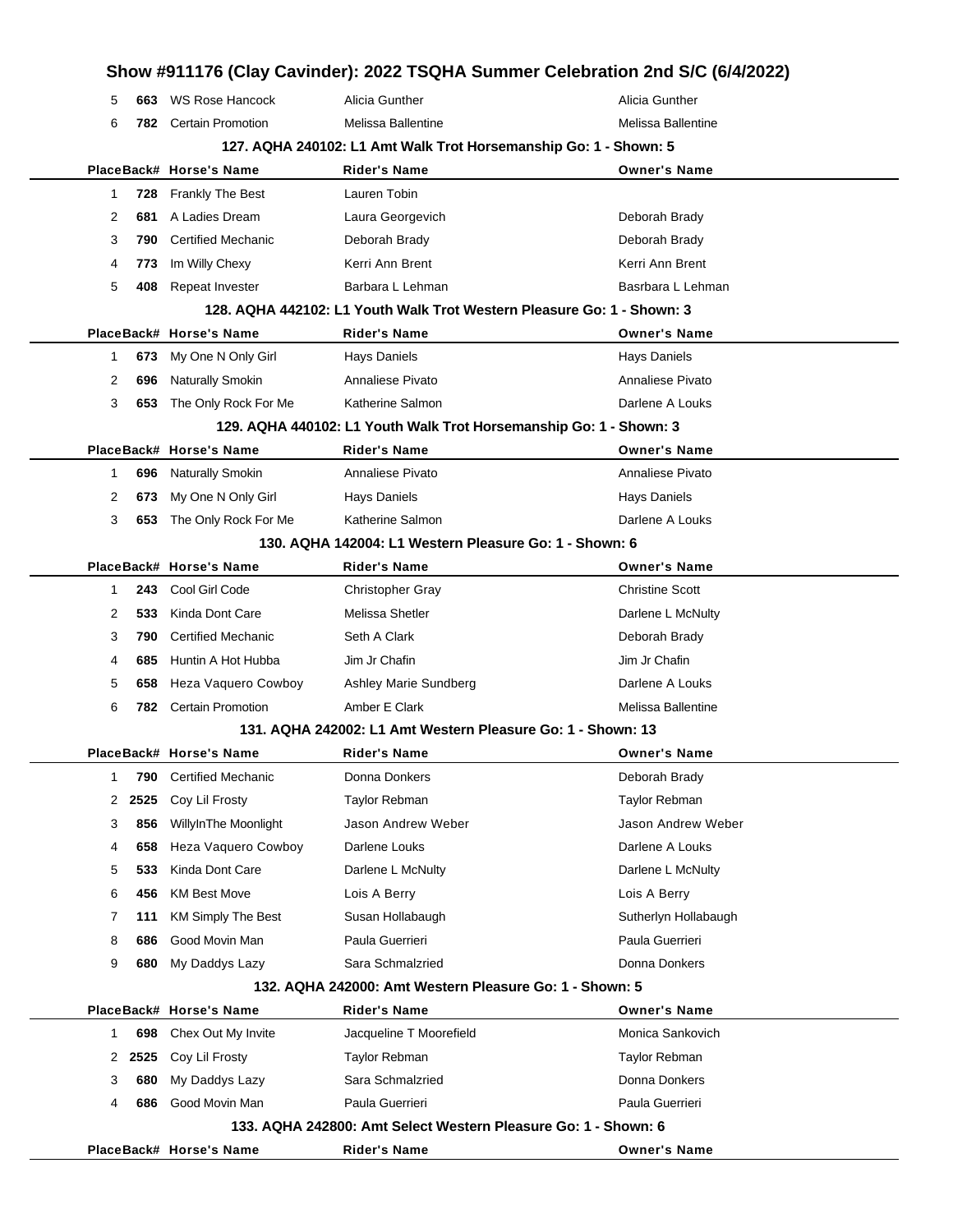| Show #911176 (Clay Cavinder): 2022 TSQHA Summer Celebration 2nd S/C (6/4/2022) |        |                                                            |                                                              |                                                                 |  |  |
|--------------------------------------------------------------------------------|--------|------------------------------------------------------------|--------------------------------------------------------------|-----------------------------------------------------------------|--|--|
| 1                                                                              | 657    | Made Mighty Cool                                           | Patricia L. Zinkhann                                         | Patricia L. Zinkhann                                            |  |  |
| 2                                                                              | 236    | Cowboy Causin Mayhem                                       | Elizabeth B Sant                                             | Elizabeth B Sant                                                |  |  |
| 3                                                                              | 790    | <b>Certified Mechanic</b>                                  | Donna Donkers                                                | Deborah Brady                                                   |  |  |
| 4                                                                              | 533    | Kinda Dont Care                                            | Darlene L McNulty                                            | Darlene L McNulty                                               |  |  |
| 5                                                                              | 808    | Wake Up To Strut                                           | Brenda Ackerman                                              | Brenda Ackerman                                                 |  |  |
| 6                                                                              | 220    | To Be Reasoned With                                        | Julie McDonnell                                              | Julie McDonnell                                                 |  |  |
|                                                                                |        | 134. AQHA 142100: Junior Western Pleasure Go: 1 - Shown: 3 |                                                              |                                                                 |  |  |
|                                                                                |        | PlaceBack# Horse's Name                                    | <b>Rider's Name</b>                                          | <b>Owner's Name</b>                                             |  |  |
| 1                                                                              | 657    | Made Mighty Cool                                           | Edward A Weber                                               | Patricia L. Zinkhann                                            |  |  |
| 2                                                                              | 785    | Willie Take A Look                                         | Jim Jr Chafin                                                | Alison Chimner                                                  |  |  |
|                                                                                |        |                                                            | 135. AQHA 442002: L1 Youth Western Pleasure Go: 1 - Shown: 6 |                                                                 |  |  |
|                                                                                |        | PlaceBack# Horse's Name                                    | Rider's Name                                                 | <b>Owner's Name</b>                                             |  |  |
| 0                                                                              | 808    | Wake Up To Strut                                           | Brenda Ackerman                                              | Brenda Ackerman                                                 |  |  |
| 1                                                                              | 678    | Wood Ya Sleep Withme                                       | Isabella Marinacci                                           | Isabella Marinacci                                              |  |  |
| 2                                                                              | 673    | My One N Only Girl                                         | Laurel Daniels                                               | <b>Hays Daniels</b>                                             |  |  |
| 3                                                                              | 655    | <b>Embrace This Legend</b>                                 | Grace Will                                                   | Judith Volkar                                                   |  |  |
| 4                                                                              | 724    | Signature Flatline                                         | Audrey Wetterau                                              | Robyn Allan                                                     |  |  |
| 5                                                                              | 671    | Willy Miss My Chex                                         | Olivia S Stoudmire                                           | Oliva S Stoudmire                                               |  |  |
|                                                                                |        |                                                            | 136. AQHA 442000: Youth Western Pleasure Go: 1 - Shown: 7    |                                                                 |  |  |
|                                                                                |        | PlaceBack# Horse's Name                                    | Rider's Name                                                 | <b>Owner's Name</b>                                             |  |  |
| 1                                                                              | 678    | Wood Ya Sleep Withme                                       | Isabella Marinacci                                           | Isabella Marinacci                                              |  |  |
| 2                                                                              | 146    | <b>Blaze On The Border</b>                                 | Emma Tetrick                                                 | <b>Emma Tetrick</b>                                             |  |  |
| 3                                                                              | 134    | Im N Outsider                                              | <b>Violet Shetler</b>                                        | <b>Violet Shetler</b>                                           |  |  |
| 4                                                                              | 673    | My One N Only Girl                                         | <b>Laurel Daniels</b>                                        | <b>Hays Daniels</b>                                             |  |  |
| 5                                                                              | 671    | Willy Miss My Chex                                         | Olivia S Stoudmire                                           | Oliva S Stoudmire                                               |  |  |
| 6                                                                              | 724    | <b>Signature Flatline</b>                                  | Audrey Wetterau                                              | Robyn Allan                                                     |  |  |
| 7                                                                              | 676    | AFancyRodder                                               | Cydnie Hotchkiss                                             | Cydnie Hotchkiss                                                |  |  |
|                                                                                |        |                                                            | 137. AQHA 142200: Senior Western Pleasure Go: 1 - Shown: 8   |                                                                 |  |  |
|                                                                                |        | PlaceBack# Horse's Name                                    | Rider's Name                                                 | <b>Owner's Name</b>                                             |  |  |
| 1                                                                              | 134    | Im N Outsider                                              | <b>Violet Shetler</b>                                        | <b>Violet Shetler</b>                                           |  |  |
| 2                                                                              | 790    | <b>Certified Mechanic</b>                                  | Seth A Clark                                                 | Deborah Brady                                                   |  |  |
| 3                                                                              | 680    | My Daddys Lazy                                             | Sara Schmalzried                                             | Donna Donkers                                                   |  |  |
| 4                                                                              | 658    | Heza Vaquero Cowboy                                        | Amber E Clark                                                | Darlene A Louks                                                 |  |  |
| 5                                                                              | 681    | A Ladies Dream                                             | Ashley Marie Sundberg                                        | Deborah Brady                                                   |  |  |
| 6                                                                              | 676    | AFancyRodder                                               | Cydnie Hotchkiss                                             | Cydnie Hotchkiss                                                |  |  |
| 7                                                                              | 683    | <b>Rebels Dont Sleep</b>                                   | Erin M Rushin                                                | Erin M Rushin                                                   |  |  |
|                                                                                |        |                                                            |                                                              | 138. AQHA 240002: L1 Amt Western Horsemanship Go: 1 - Shown: 13 |  |  |
|                                                                                |        | PlaceBack# Horse's Name                                    | <b>Rider's Name</b>                                          | <b>Owner's Name</b>                                             |  |  |
|                                                                                | 1 1202 | Only The Good One                                          | <b>Madeline Graves</b>                                       | <b>Madeline Graves</b>                                          |  |  |
| 2                                                                              | 557    | MamaSaidKnockYouOut                                        | Stephanie D Hardy                                            | Stephanie D Hardy                                               |  |  |
| 3                                                                              | 623    | Bold Enough To Copy                                        | Tonya M Stenger                                              | Tonya Wilson                                                    |  |  |
| 4                                                                              | 686    | Good Movin Man                                             | Paula Guerrieri                                              | Paula Guerrieri                                                 |  |  |
| 5                                                                              | 2525   | Coy Lil Frosty                                             | Taylor Rebman                                                | Taylor Rebman                                                   |  |  |
| 6                                                                              | 856    | WillyInThe Moonlight                                       | Jason Andrew Weber                                           | Jason Andrew Weber                                              |  |  |
| 7                                                                              | 808    | Wake Up To Strut                                           | Brenda Ackerman                                              | Brenda Ackerman                                                 |  |  |
| 8                                                                              | 111    | <b>KM Simply The Best</b>                                  | Susan Hollabaugh                                             | Sutherlyn Hollabaugh                                            |  |  |